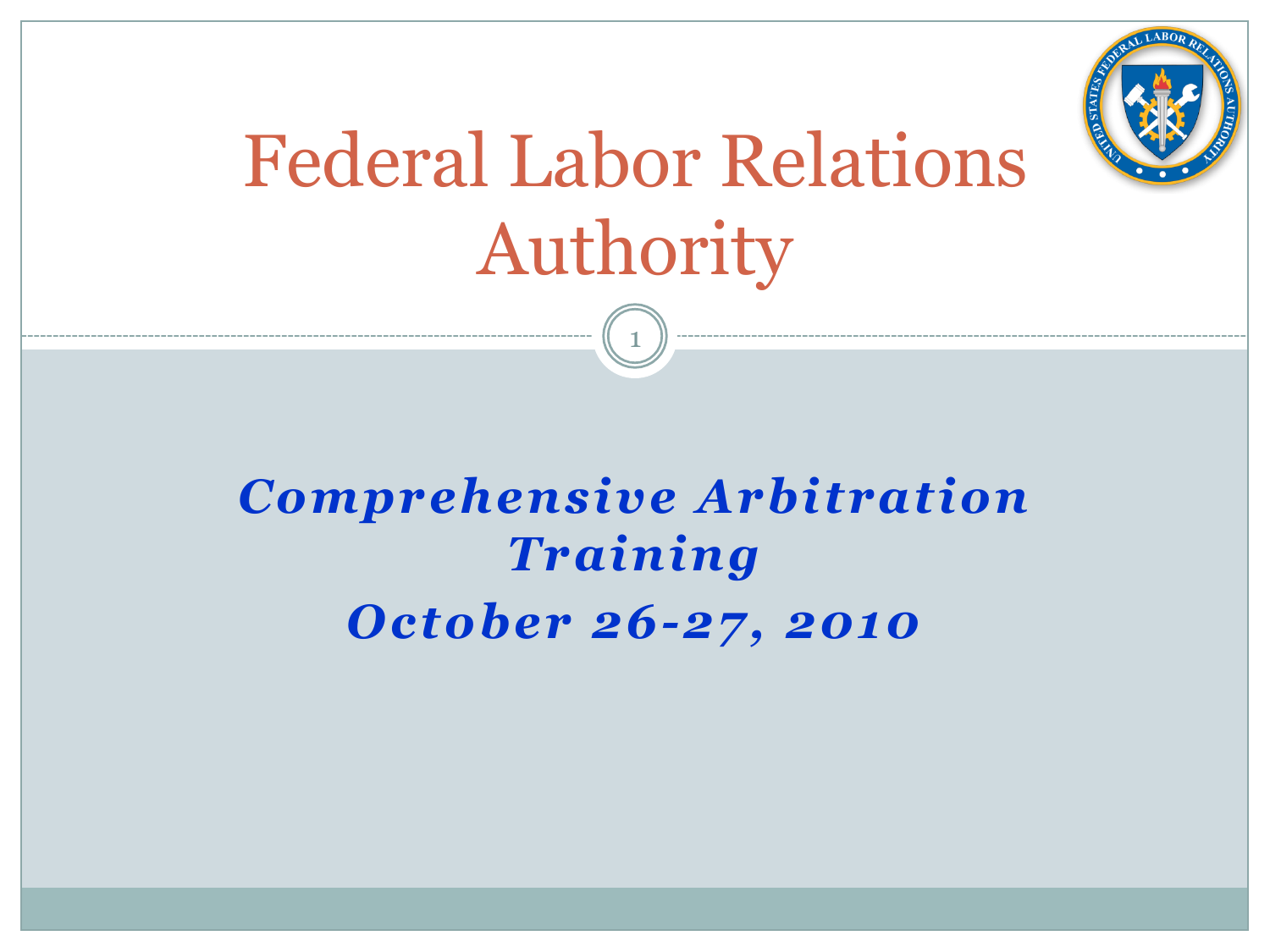

2

# *Introduction to Federal-Sector Arbitration & The Negotiated Grievance Procedure*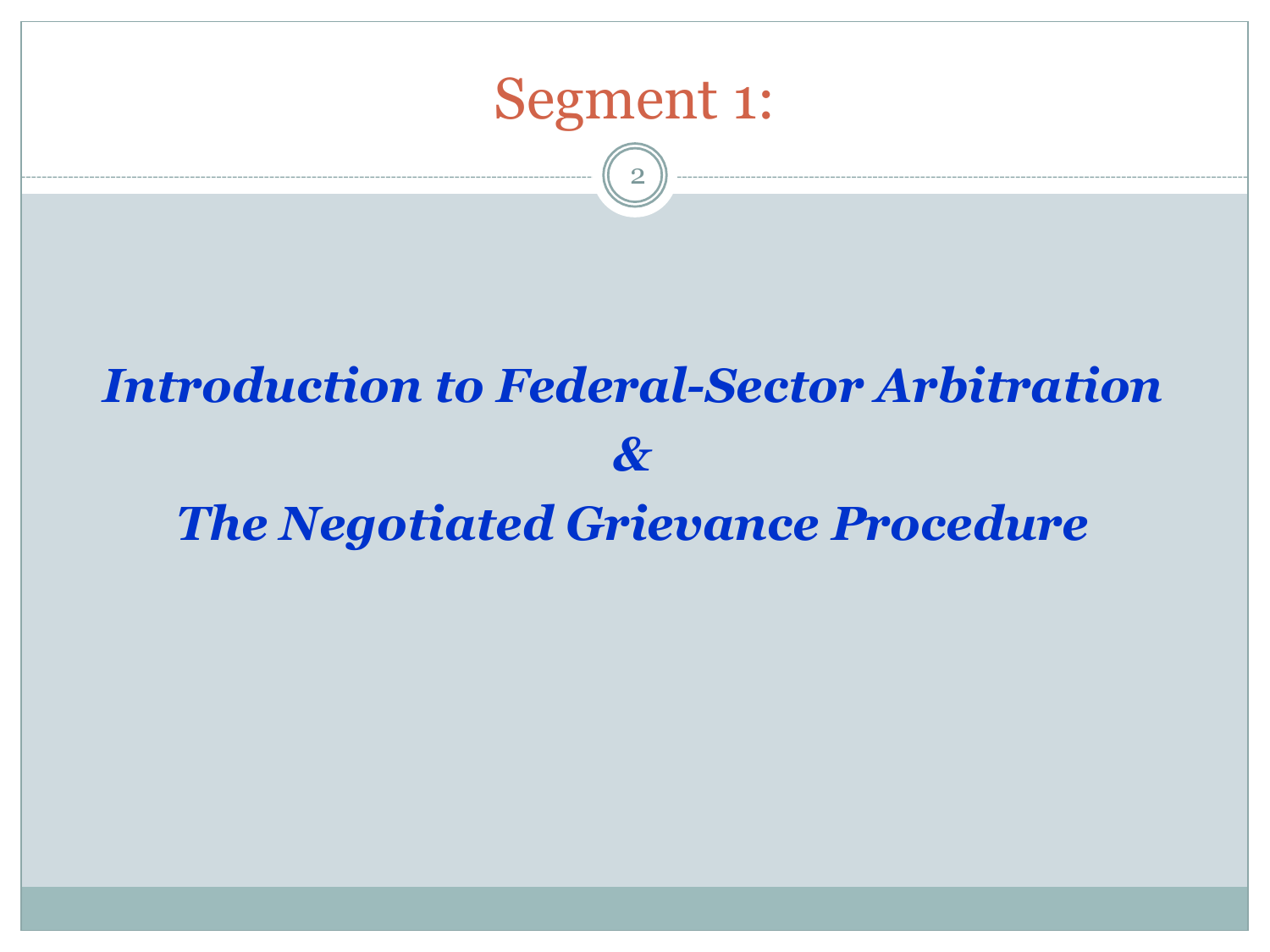### Private-Sector Arbitration

 $\blacktriangleright$  Submit unresolved disputes to impartial third party

- $\overline{\mathbf{A}}$  Agree in advance to accept decision as final and binding
- $\triangle$  Result of voluntary agreement
- $\triangleright$  Negotiated grievance procedure = normally confined to interpretation/application of CBA
- $\blacktriangleright$  Lack of statutory requirements (different from federal sector)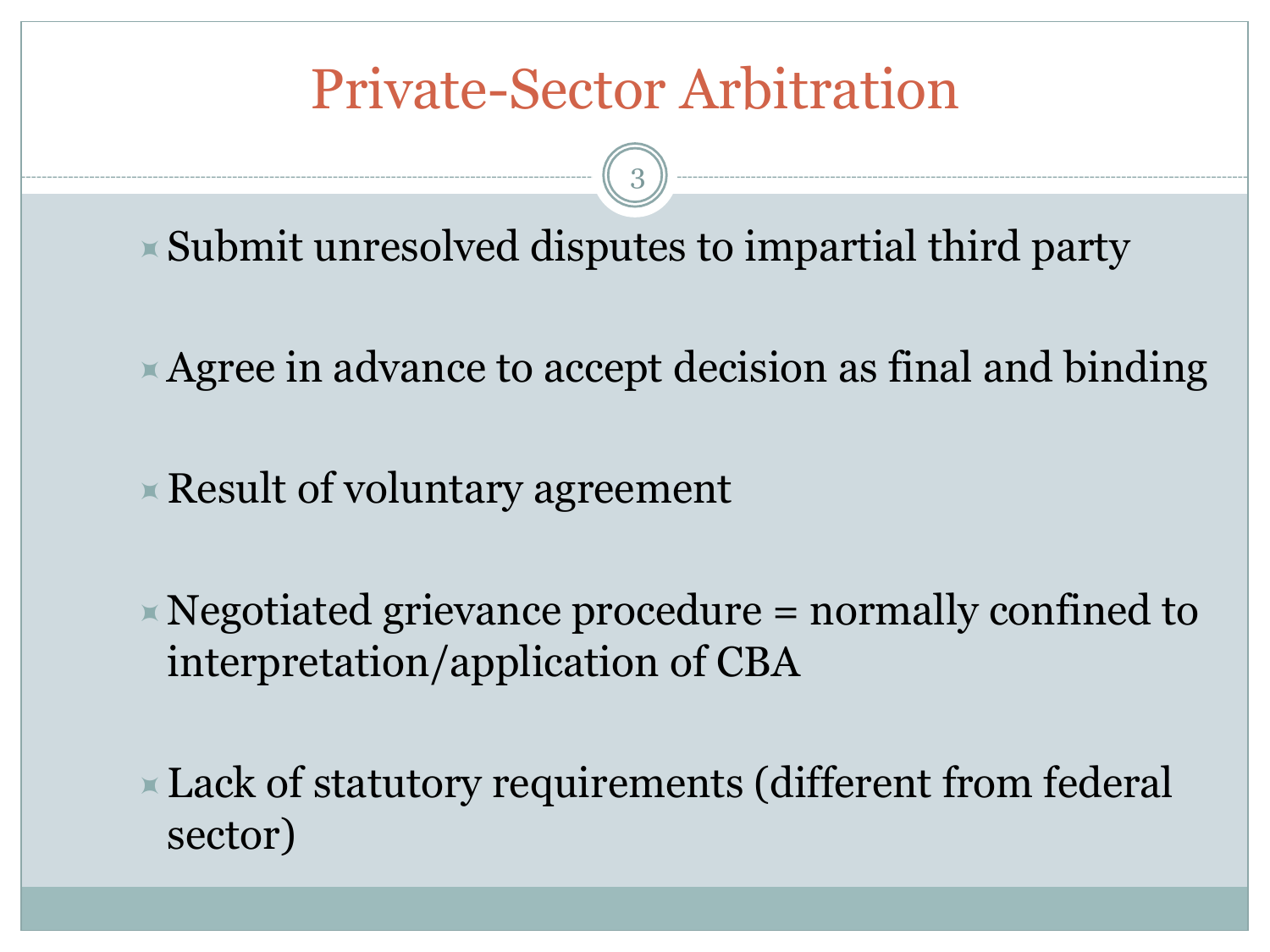### Federal-Sector Arbitration

- " 5 U.S.C. § 7101 et seq. (the Statute)
- " § 7121(a)-(b): every CBA must include NGP and provide for binding arbitration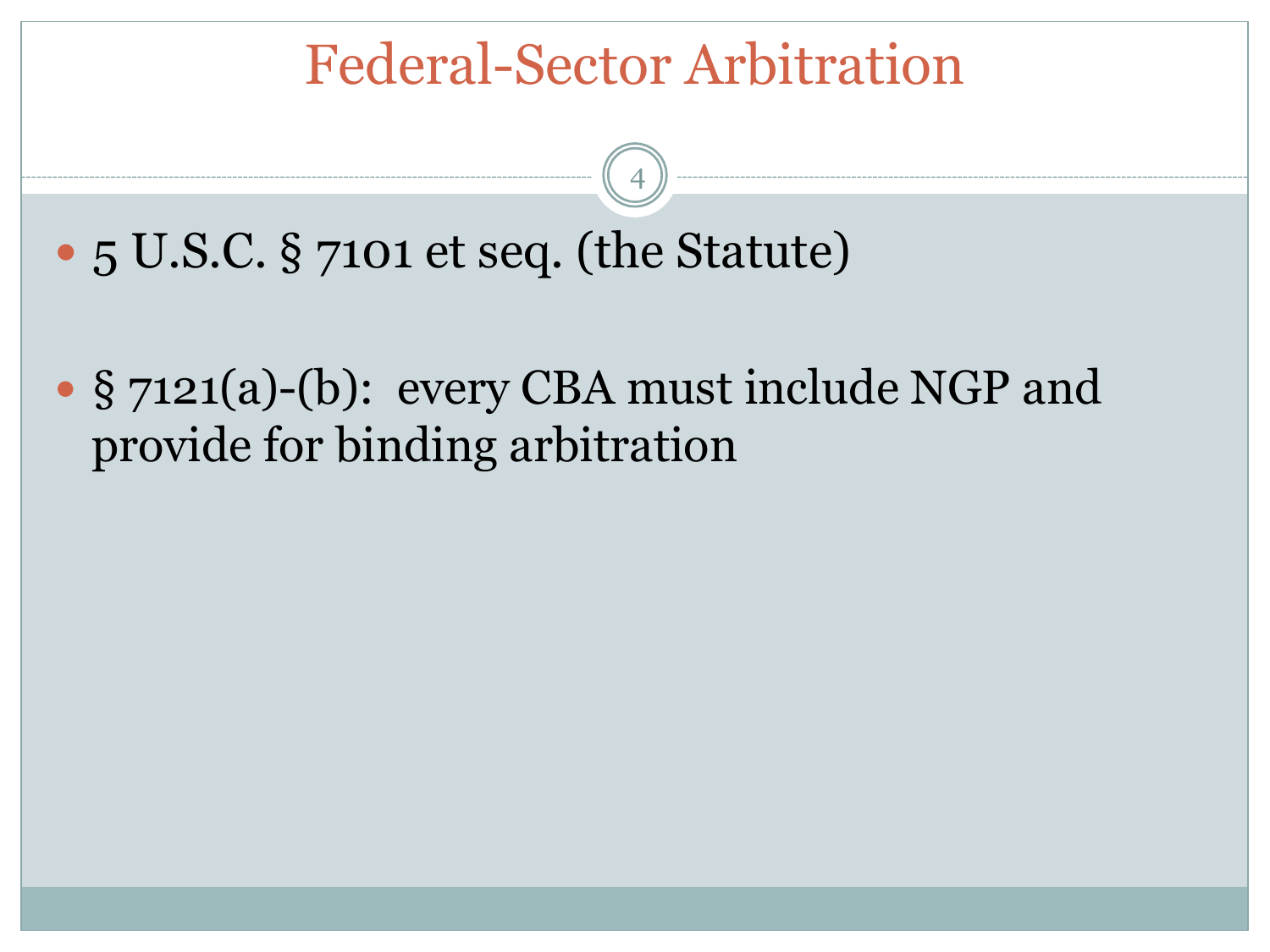- $\circ$  "Grievance" = § 7103(a)(9)
	- " (1) Any complaint by any **employee** concerning any matter relating to the employment of the employee.
	- " (2) Any complaint by any **union** concerning any matter related to the employment of an employee.
	- " (3) Any complaint by any **employee, union, or agency** concerning—
		- (a) The effect or interpretation, or claim of breach of a CBA
		- (b) Any claimed violation, misinterpretation, or misapplication of any law, rule, or regulation affecting conditions of employment.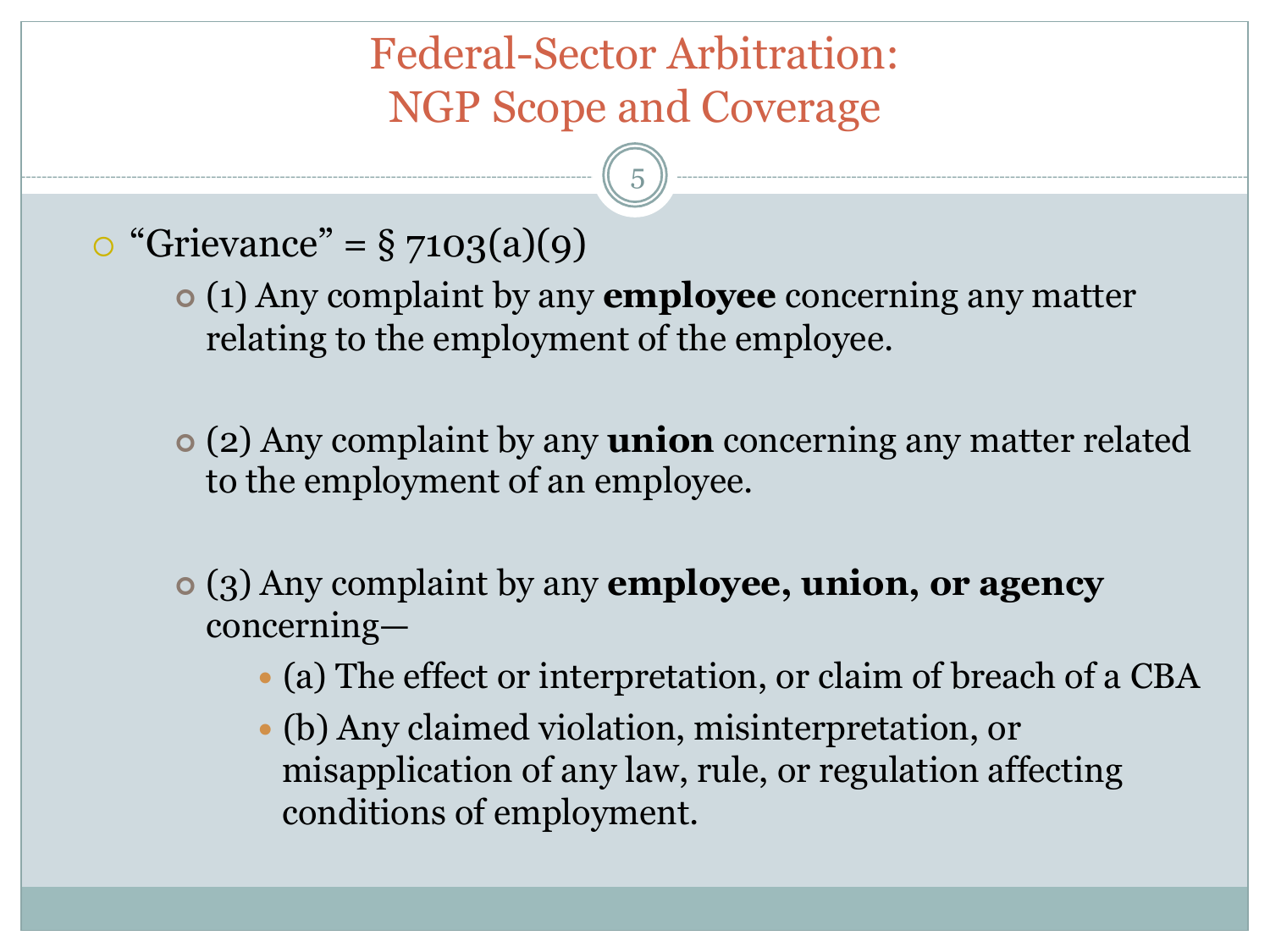! Parties negotiate matters out of coverage; otherwise included (with certain exceptions)

- ! *Tip for arbitrators*: Can enforce laws and regulations, not just CBA, unless CBA or law excludes use of NGP
- . Some exclusions are from sources outside the Statute (e.g., OMB Circular A-76, see 52/717), and others are set forth in the Statute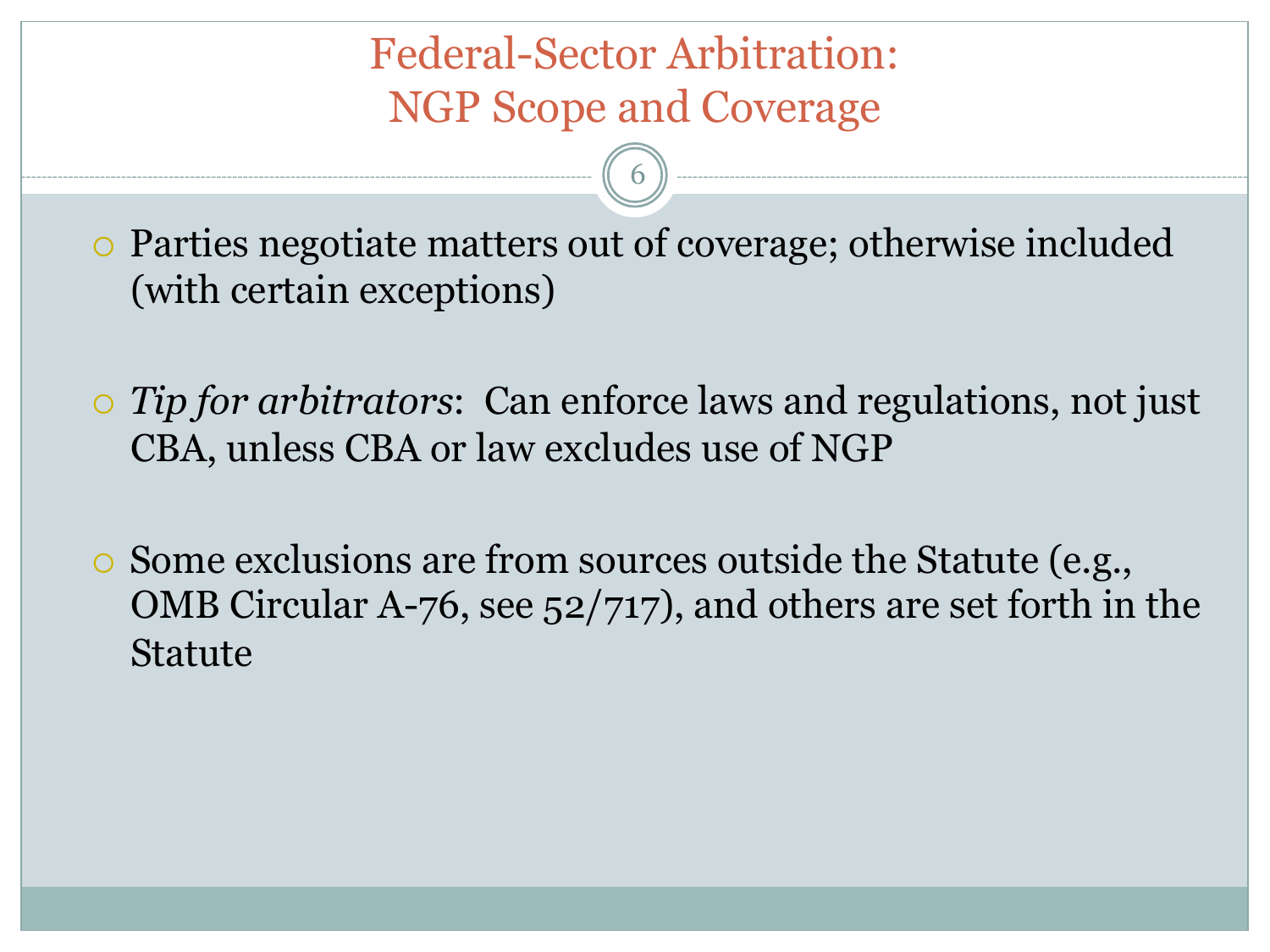7

 $\circ$  Statute excludes (5 U.S.C. § 7121(c)):

- $\times$  (1) Prohibited political activities.
- $\times$  (2) Retirement, life insurance, or health insurance. E.g.,  $59/979$ ;  $51/204$ . But see  $61/650$ ;  $57/415$ .
- $\mathbb{R}(3)$  Suspension or removal for national security reasons.
- $*(4)$  Examination, certification, or appointment. See 57/166; 51/210; 48/511.
- $\mathcal{L}(5)$  Classification of any position that does not result in the demotion of the employee.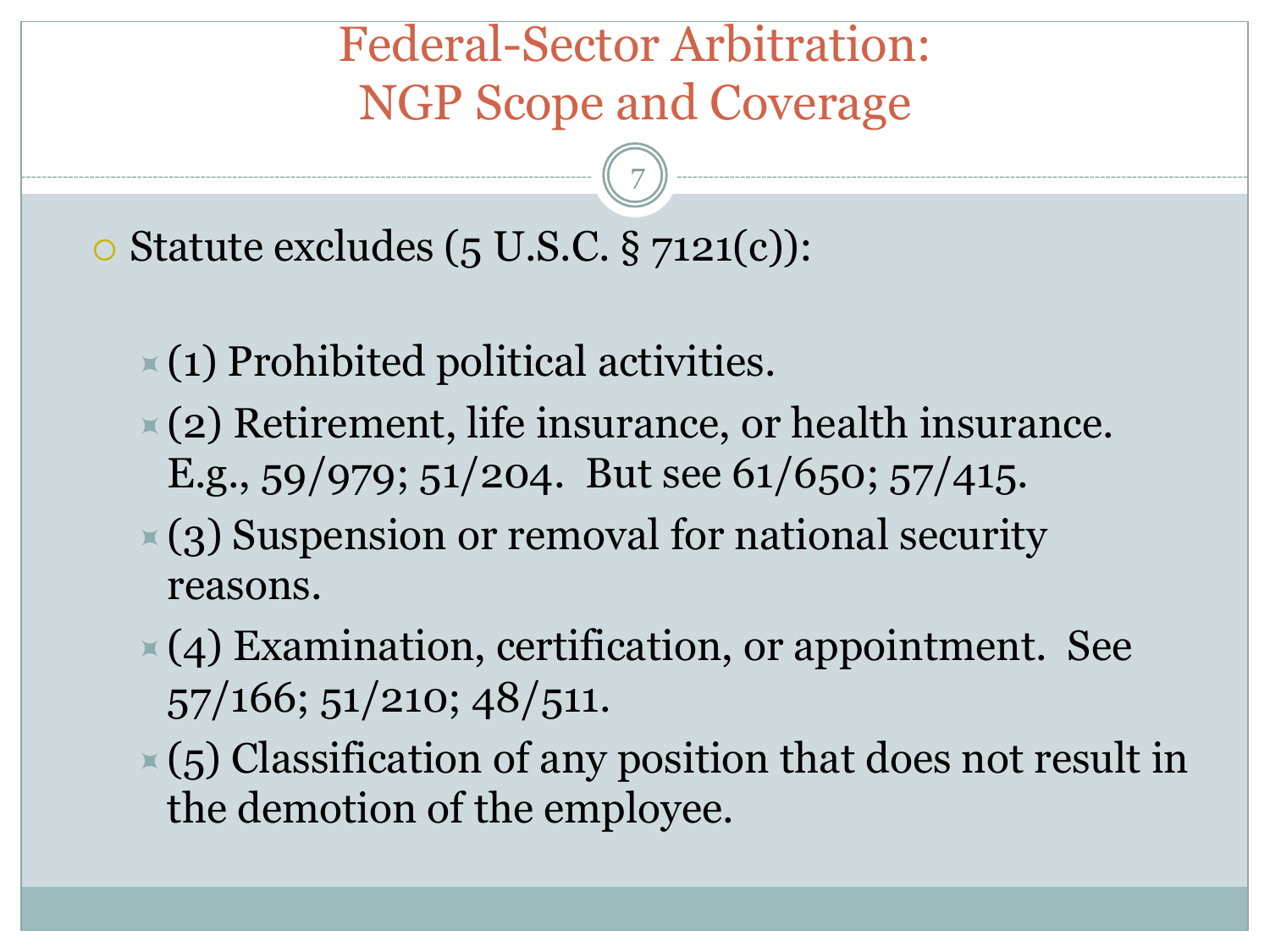8

• Classification Matters, § 7121(c)(5) (most common)

- ! Analysis and identification of a position and placing it in a class under position-classification plan identified by OPM under 5 U.S.C. Chapter 51
- $\circ$  Essential nature of grievance = integrally related to accuracy of classification of grievant's position. (E.g., 64/829, 830-31)

o Not temporary-promotion grievances. (E.g., 64/552, 554)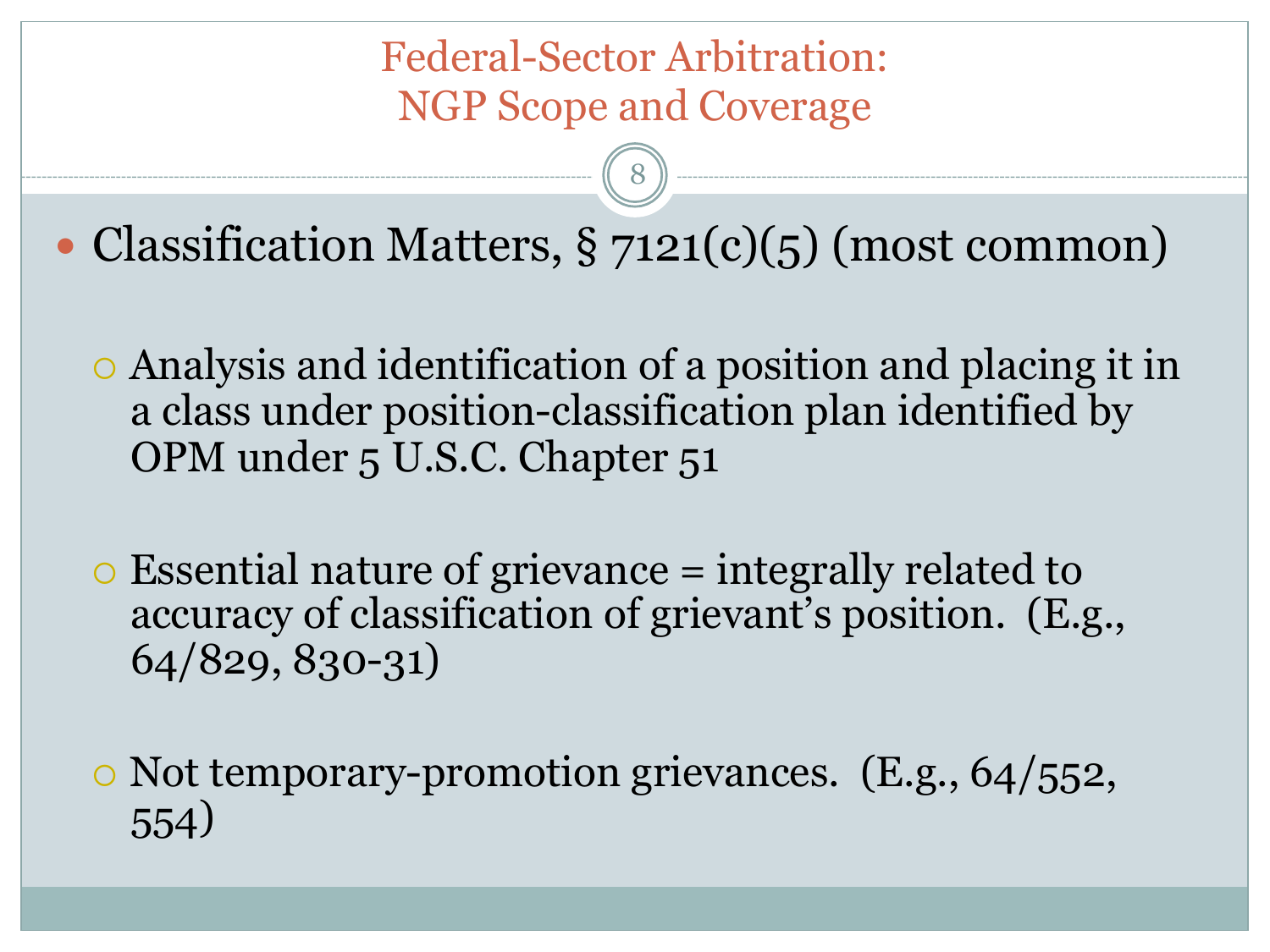#### Federal-Sector Arbitration: Election of Remedies

- § 7116(d): grievance or ULP
- § 7121(d): grievance or EEO complaint
- " § 7121(e): grievance or MSPB appeal (adverse actions under § 7512, certain performance-based actions under § 4303); e.g., 54/235
- " § 7121(g): prohibited personnel practice (5 U.S.C.  $\S$  2302(b)(2)) – grievance or appeal to MSPB, or through OSC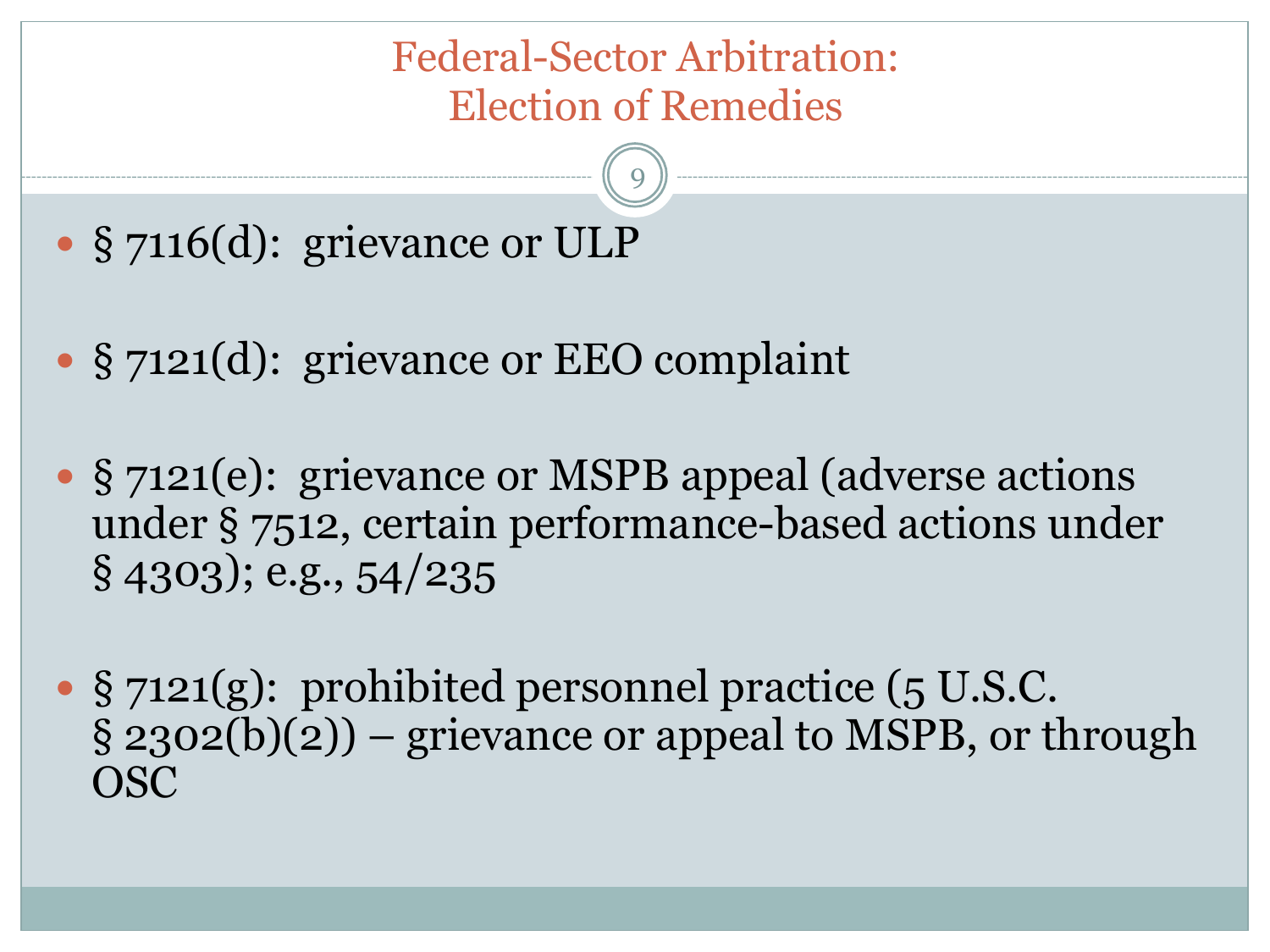Federal-Sector Arbitration: Grievance Bar of § 7116(d)

10

• Grievance barred by ULP charge when:

(1) Same issue (same factual predicate/substantially similar legal theory); note: statutory claim doesn't bar contractual claim, e.g., 59/112

(2) ULP was filed earlier (note: doesn't matter if ULP wasn't pursued or fully litigated, e.g., 64/1110); **AND** 

(3) Selection of ULP procedures was at discretion of aggrieved party (note: must be same aggrieved party; distinguish individual vs. institutional issues, e.g., 63/677)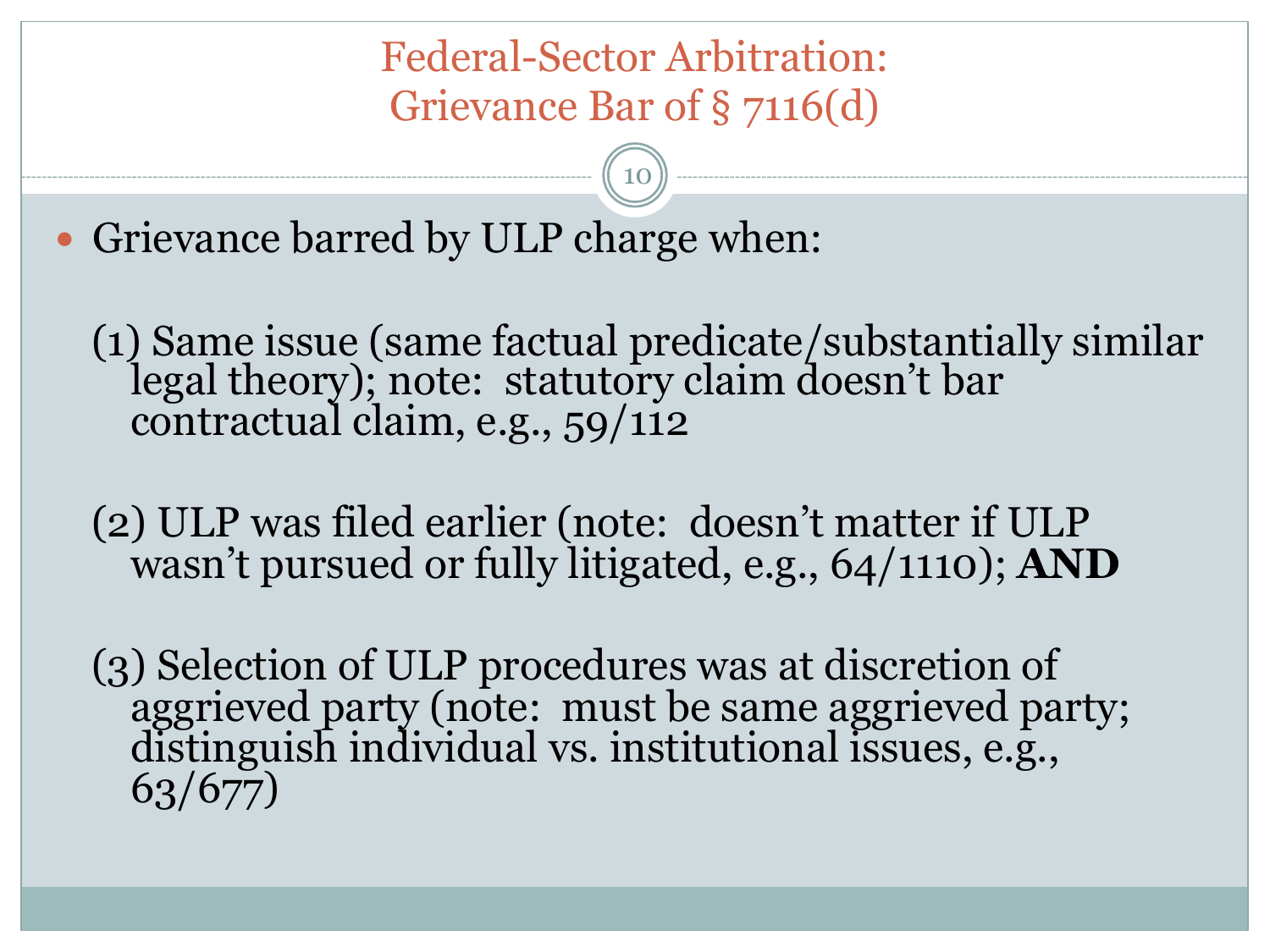Federal-Sector Arbitration: Grievance Bar of § 7121(d)

11

Grievance barred by EEO complaint when:

(1) Same subject matter; **AND** 

(2) Matter was earlier raised by the employee timely initiating an action under the statutory EEO procedure

 $\cdot$  E.g., 61/571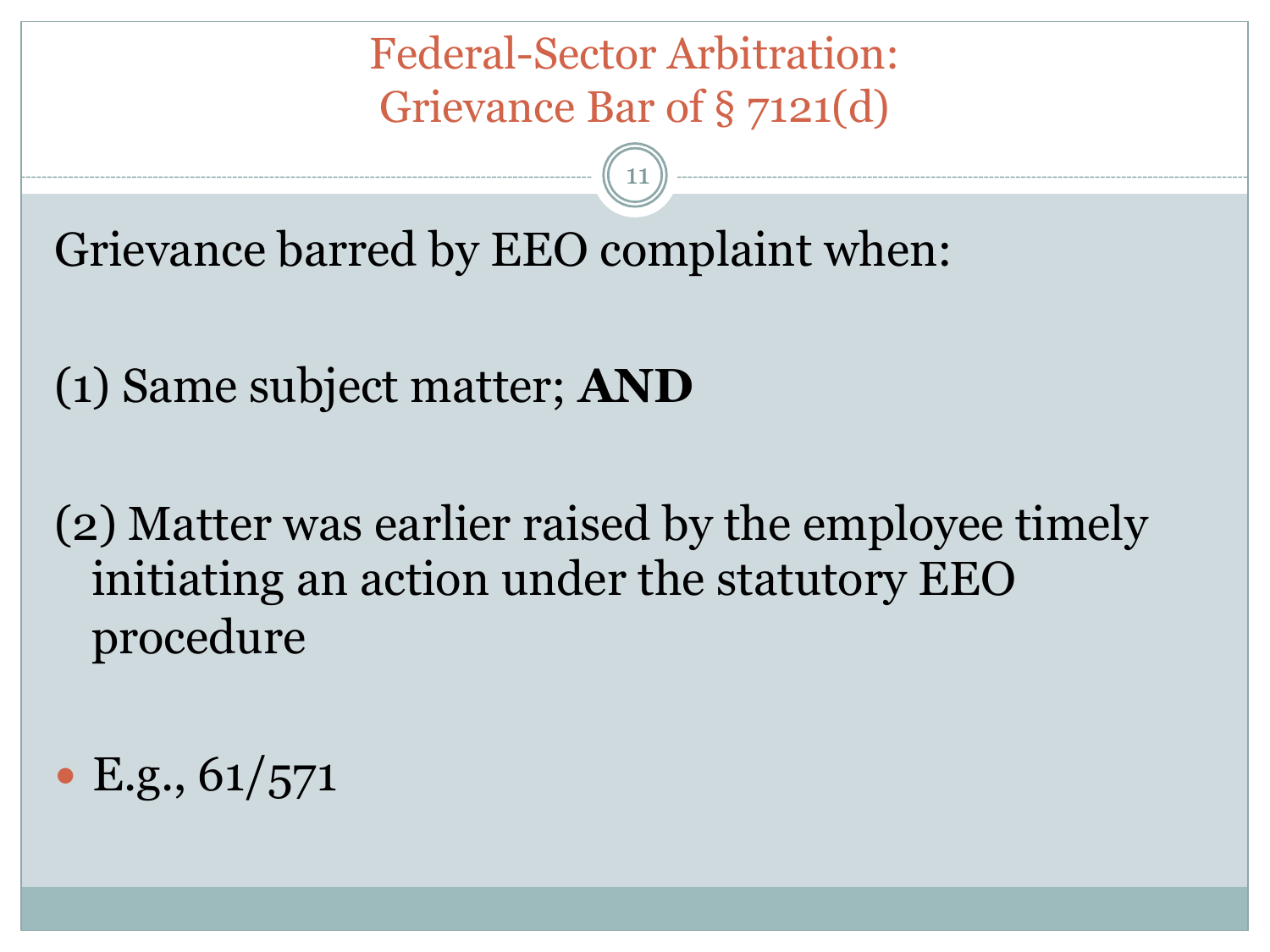

12

### *Compliance with Arbitration Awards, Arbitral Retention of Jurisdiction, & Interlocutory Appeals*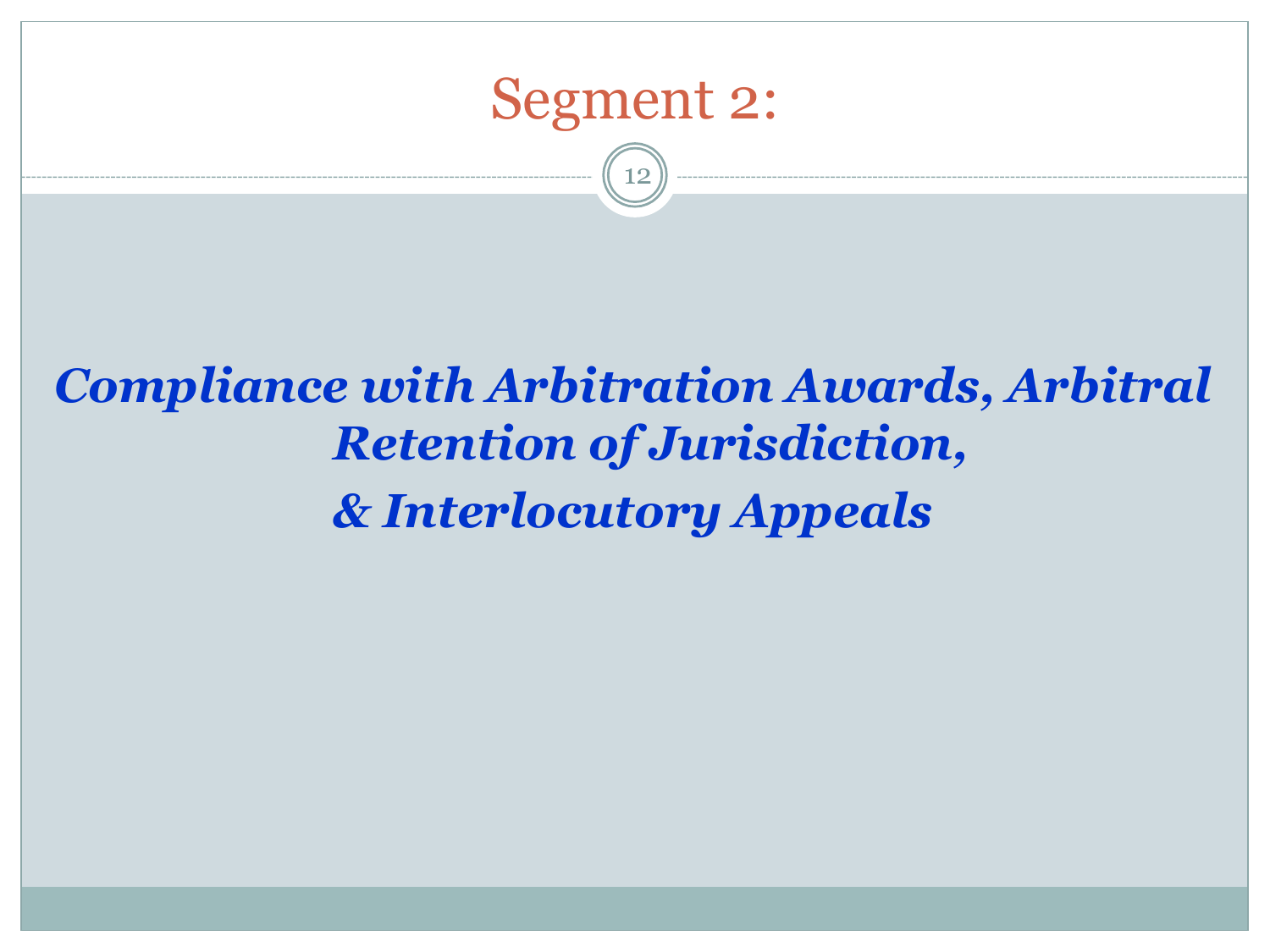### Compliance with Arbitration Awards  $(5 \text{ U.S.C.} \S 7122(b))$

13

• 7116(a)(1) and (8) violation for failure to comply with final and binding award; can't challenge validity in ULP proceeding

### • Types of cases:

- ! No timely exceptions: compliance req'd when filing period expires (e.g., 55/293, 296)
- ! FLRA denies exceptions: compliance req'd upon denial (e.g., id.)
- ! Needn't comply while exceptions pending (e.g., 56/848, 851-52)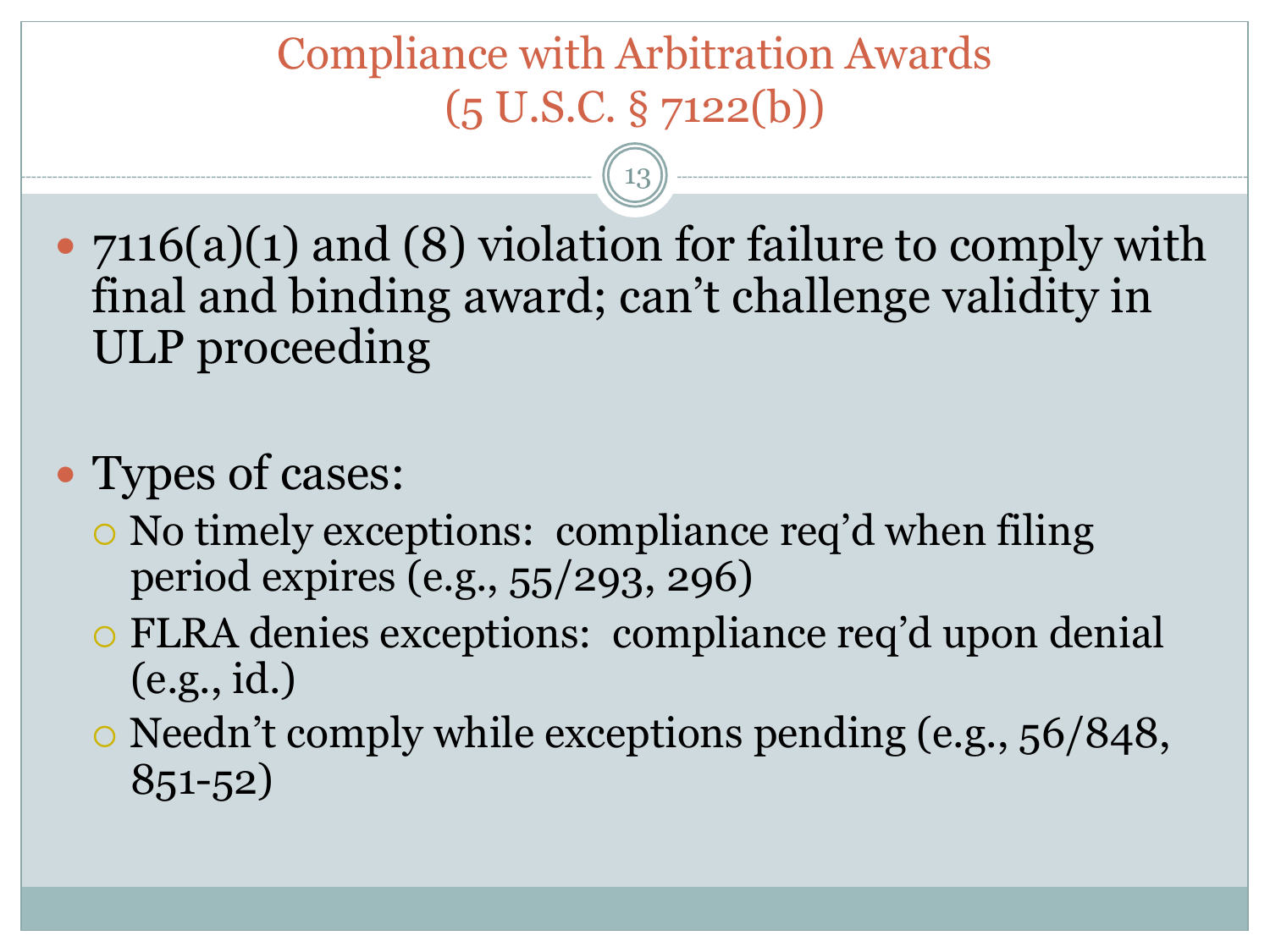# Arbitral Retention of Jurisdiction

- " "Functus Officio":
	- ! After arbitrator renders award regarding an issue, no authority to take further action re: that issue unless (1) retained jurisdiction or (2) parties' joint request
	- $\circ$  E.g., 64/823, 825-26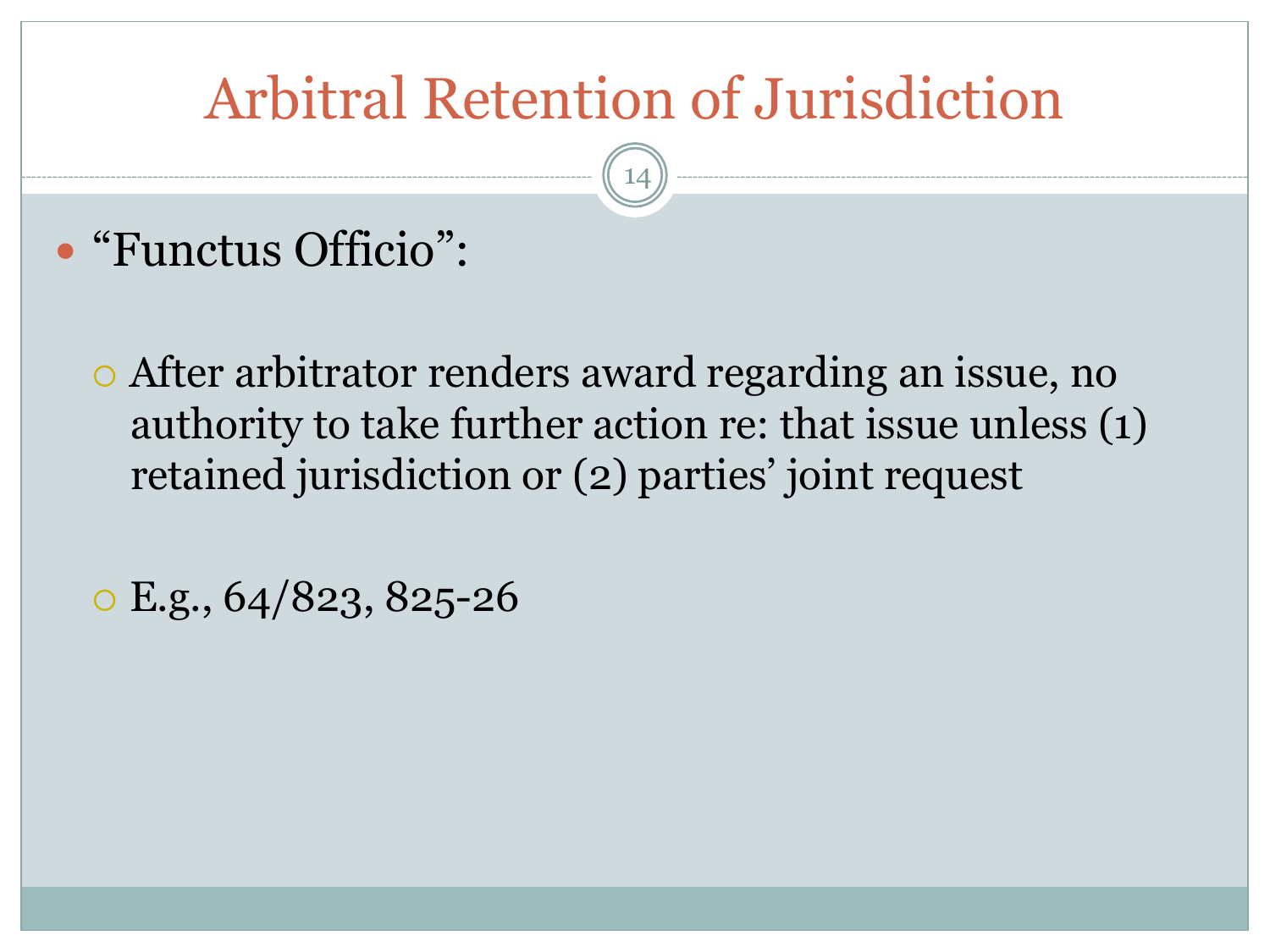### Arbitral Retention of Jurisdiction: Attorney Fees

15

• Arb may retain jurisdiction to resolve motion for attorney fees. E.g., 64/925, 927.

 $\triangle$  Doesn't render exceptions to merits award interlocutory. E.g., id.; 64/989, 991.

• But may resolve fee request along with merits. E.g., 64/1148, 1152.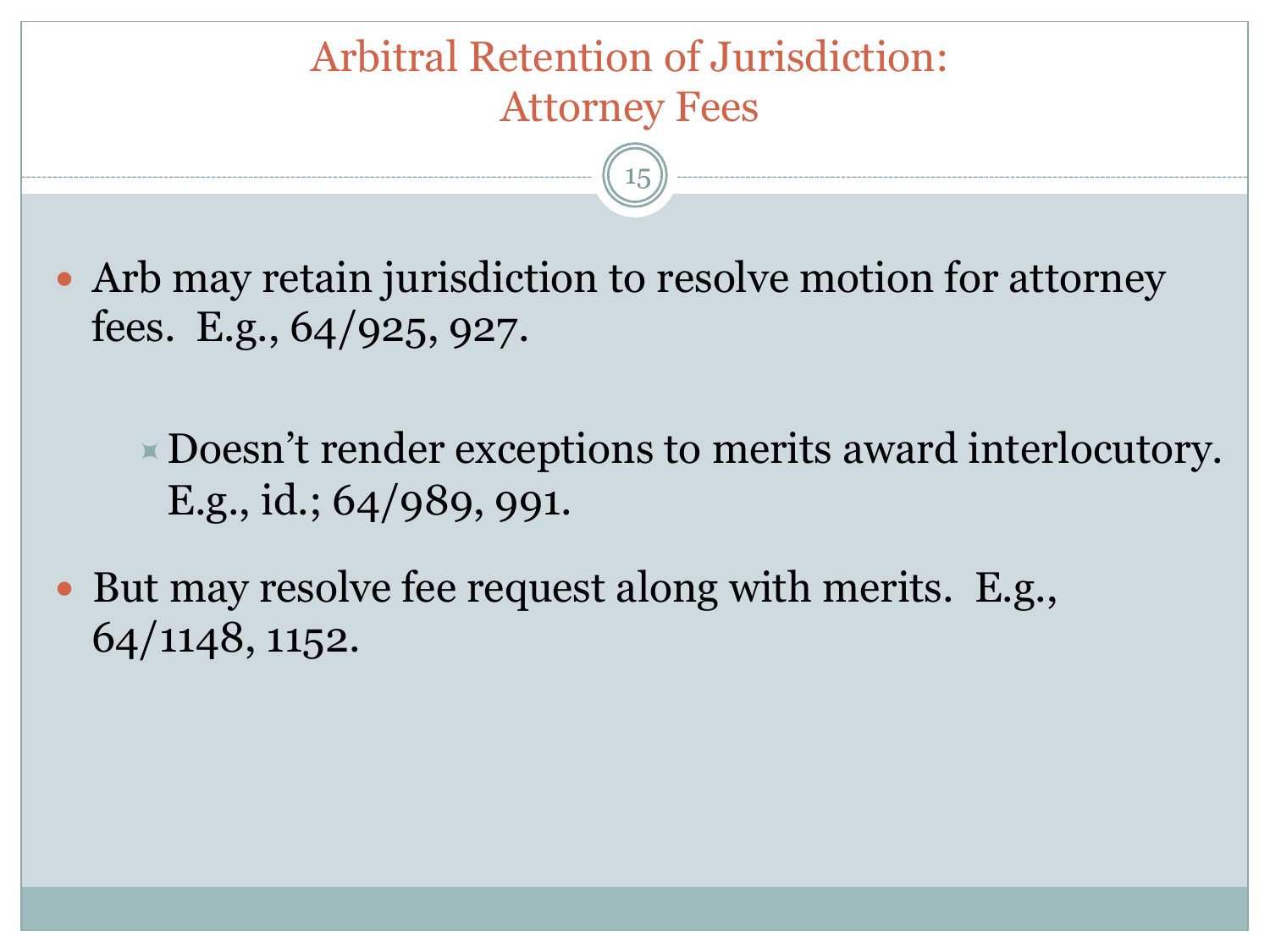16

The Authority does not favor interlocutory appeals.

! 5 CFR 2429.11 - "ordinarily will not consider interlocutory appeals."

! 5 CFR 2429.11 reflects judicial policy of discouraging *fragmentary appeals* of the same case. E.g., 61/335, 357.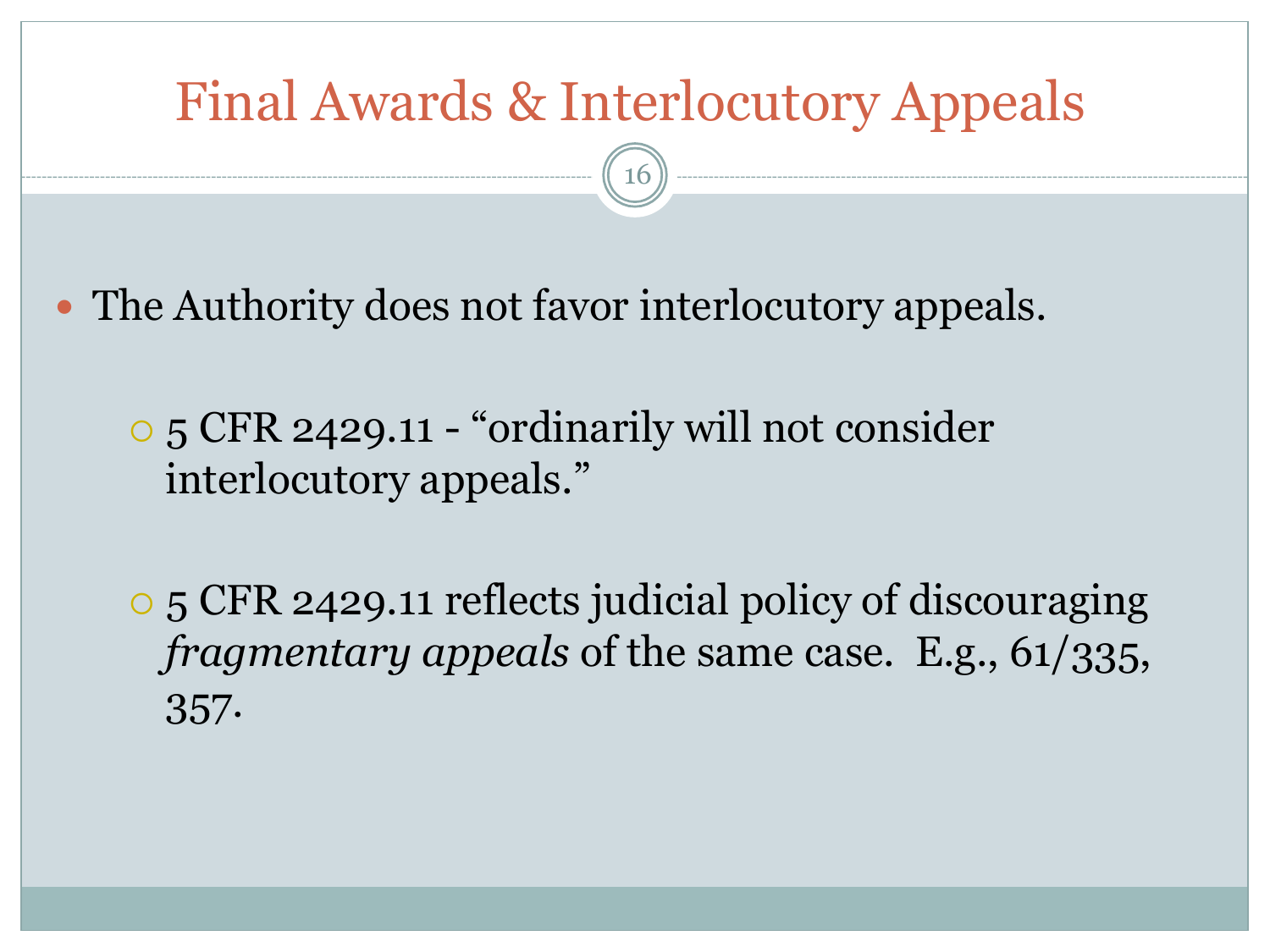- What is an interlocutory appeal?
	- ! An exception filed before *final award* has been issued. E.g., 64/486, 489.
- What is a "final award"?
	- $\circ$  An award that completely resolves all submitted issues. E.g., 64/586, 589.
	- ! Note: Distinct from "final and binding" discussed above.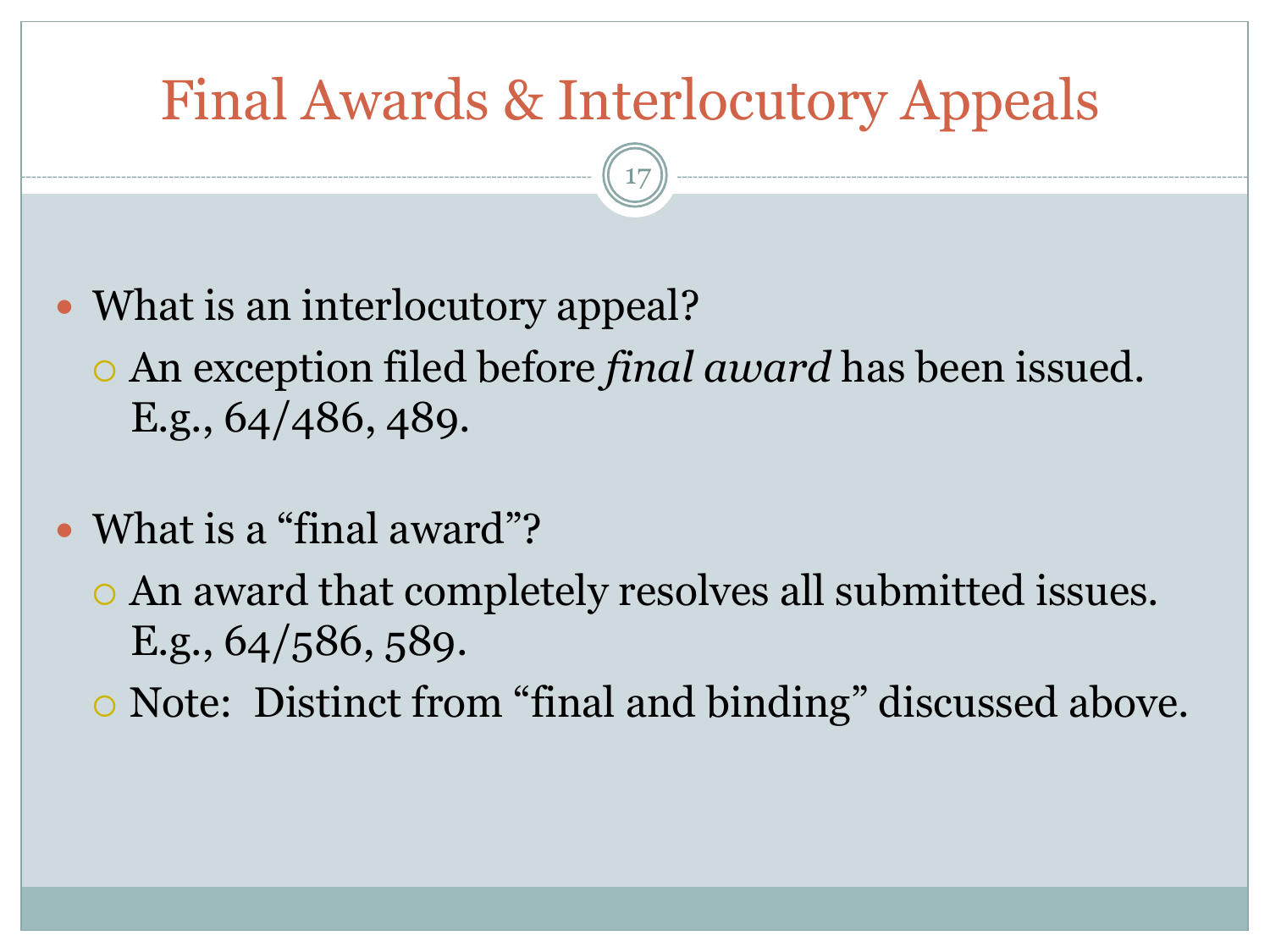- Are all issues "completely resolved"?
	- If everything is decided, award is final (e.g., 64 at  $589$ ).
	- If everything is decided, other than amount of backpay/ damages/costs/etc., probably final (e.g., 62/121, 123).
	- If issues beyond computation of backpay, etc., unresolved, probably not final. Examples: arb declines to order remedy and directs parties to attempt to develop an appropriate remedy (e.g., 58/358, 359).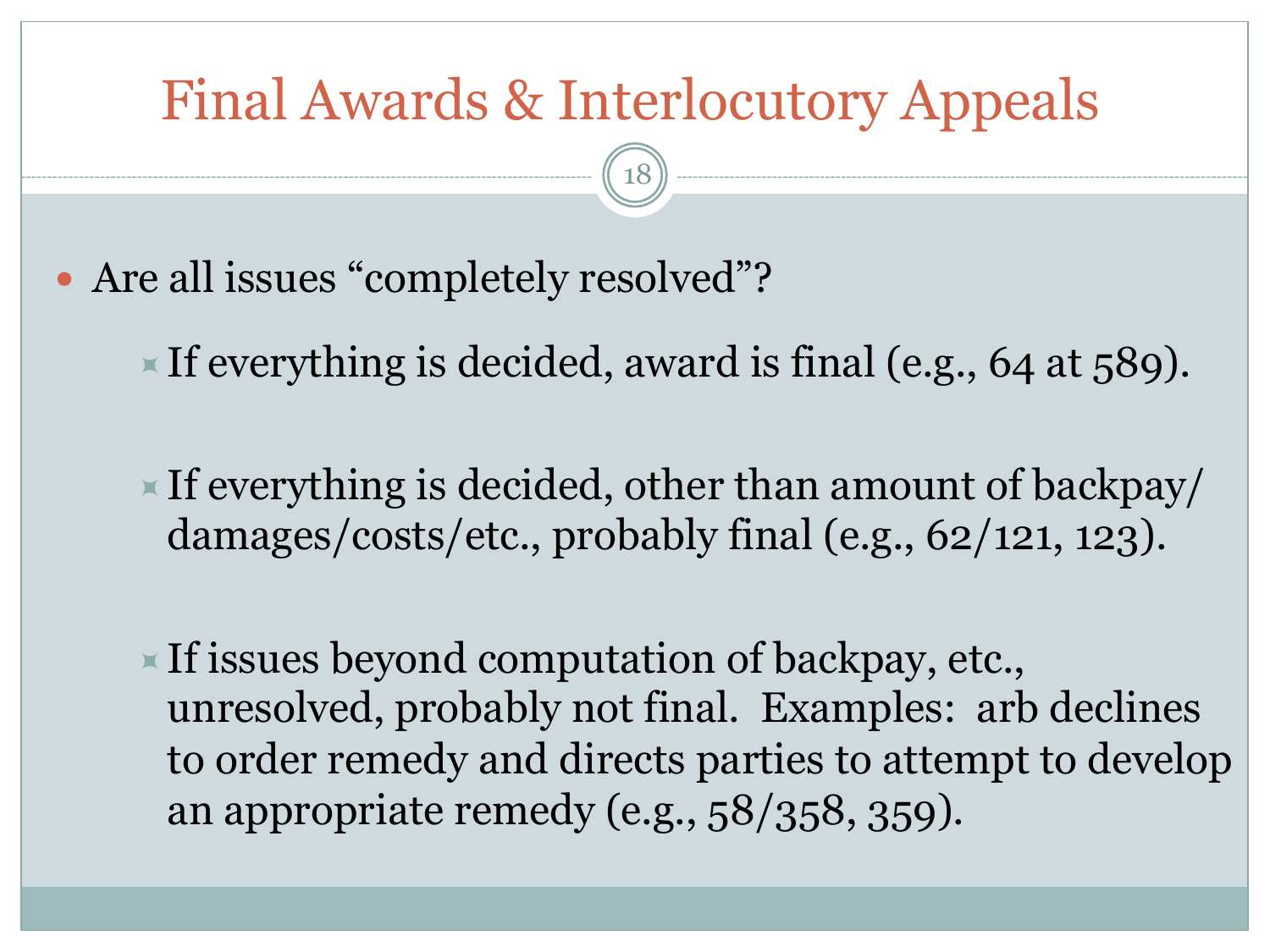- ! Examples issues completely resolved:
	- $\triangle$  Arb retains jurisdiction to: resolve questions/problems that might arise while implementing remedy (e.g., 37/1193, 1200); or resolve questions or problems as to computation of backpay/costs/damages (e.g., 62/at 123)
- o Examples issues not completely resolved:
	- $\overline{\phantom{a}}$  Arb retains jurisdiction, directs parties to: attempt to develop an appropriate remedy (e.g., 61/173, 174); determine whether monetary remedy would be appropriate (e.g., 58/at 359); review work schedules to determine if employees are entitled to overtime (e.g., 33/868, 868-69)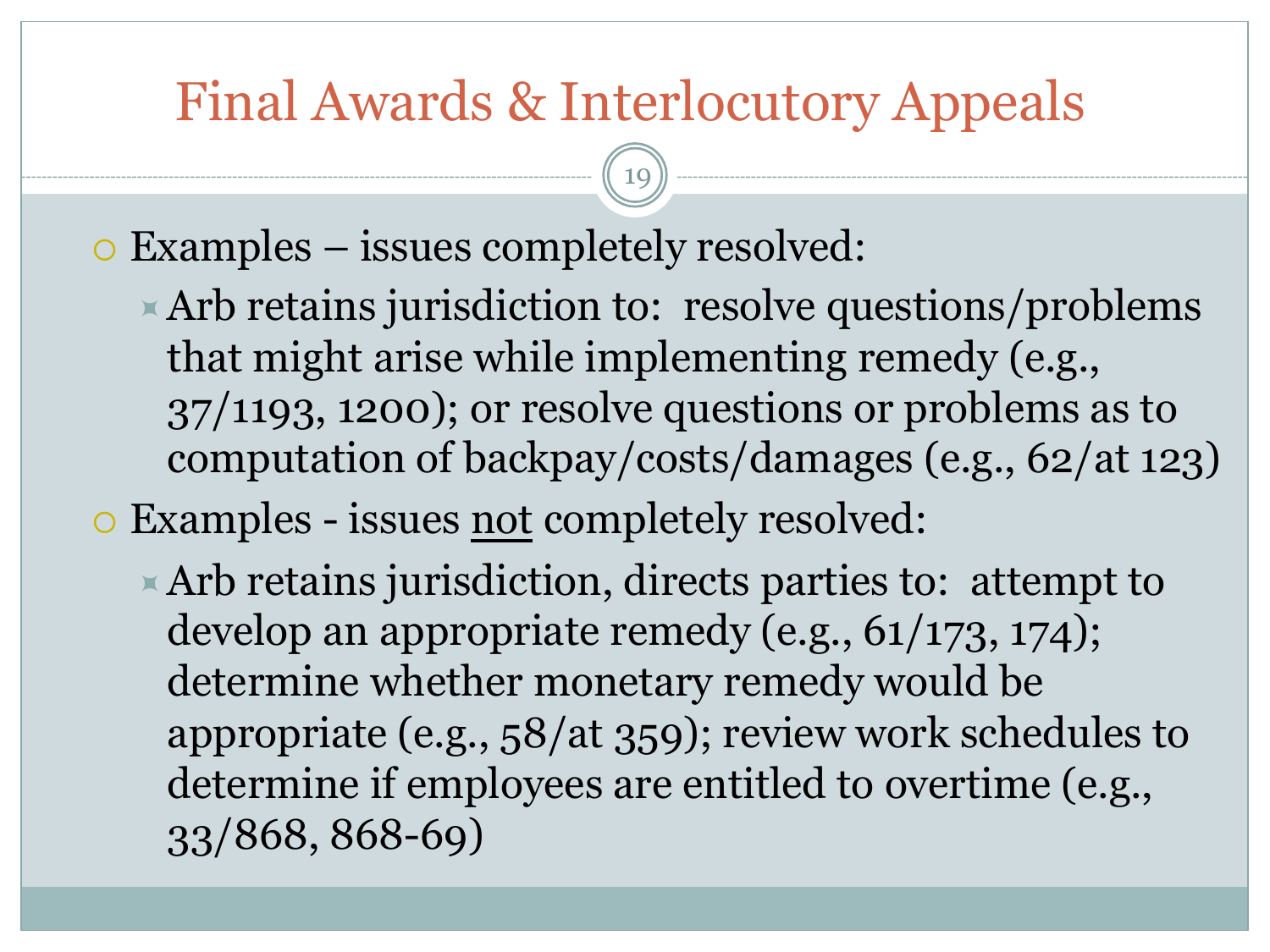- Party should not rely on arb's characterization of award (not determinative by itself, e.g., 61/at 357)
- Bifurcated hearings: Just because arb resolved all issues re: 1<sup>st</sup> part of bifurcated hearing, doesn't mean resolved all issues submitted (e.g., id. at 356-57)
- Attorney fees: Retention of jurisdiction to resolve does NOT render exceptions to merits award interlocutory (e.g., 64/989, 991)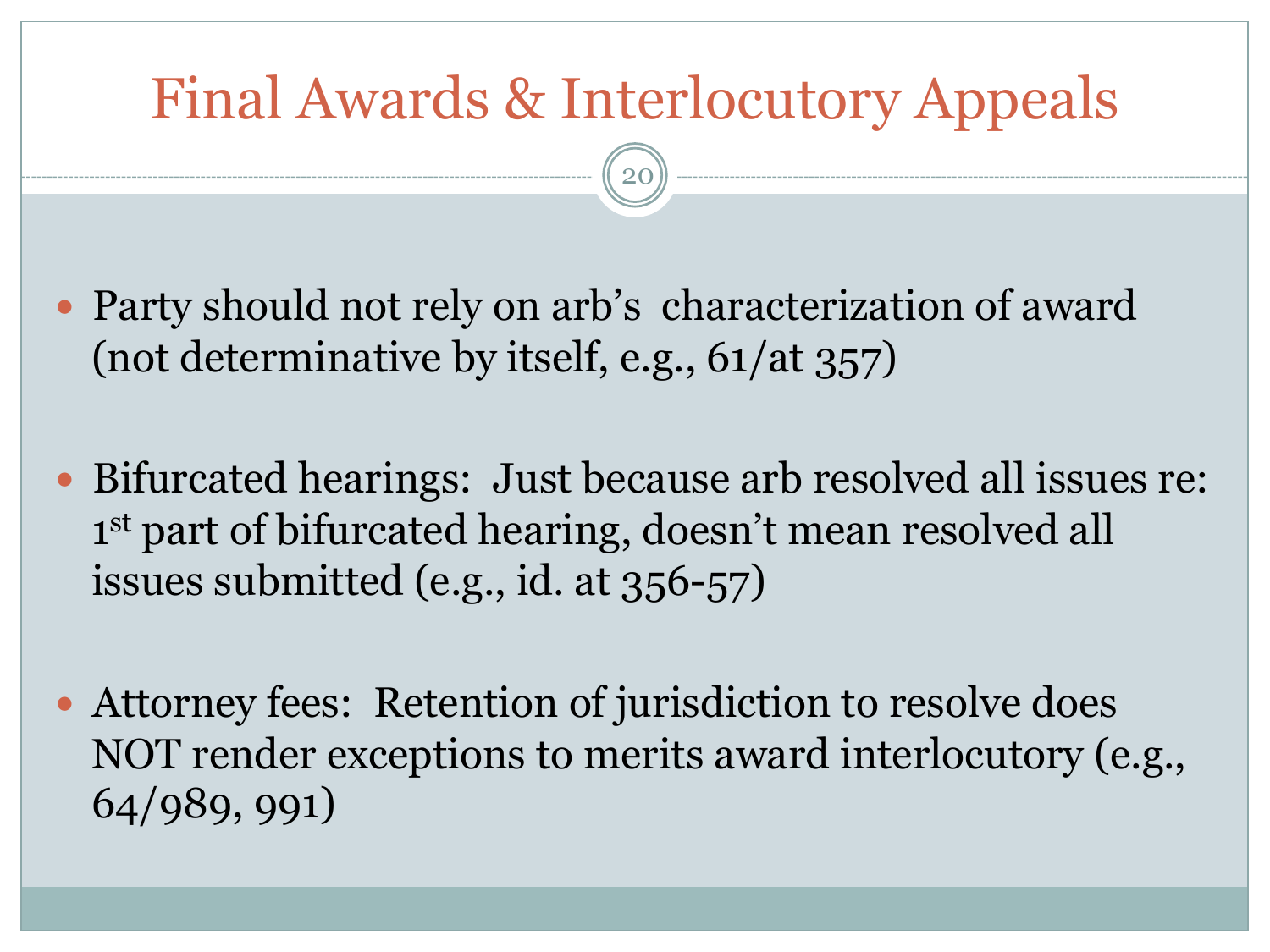Exception to Authority's Policy: The Plausible Jurisdictional Defect

- ! Extraordinary circumstances warrant interlocutory review where plausible jurisdictional defect, the resolution of which will advance the ultimate disposition of the case. E.g., 62/344, 346.
- $\circ$  "Plausible" = claim is credible on its face; mere assertion not enough. E.g., 63/216, 217; 55/1230, 1232.
- $\circ$  Advancing the "ultimate disposition" of the case = even if plausible jurisdictional defect, if resolution of the jurisdictional issue would not end the dispute, then may dismiss interlocutory appeal. E.g., 59/686, 687.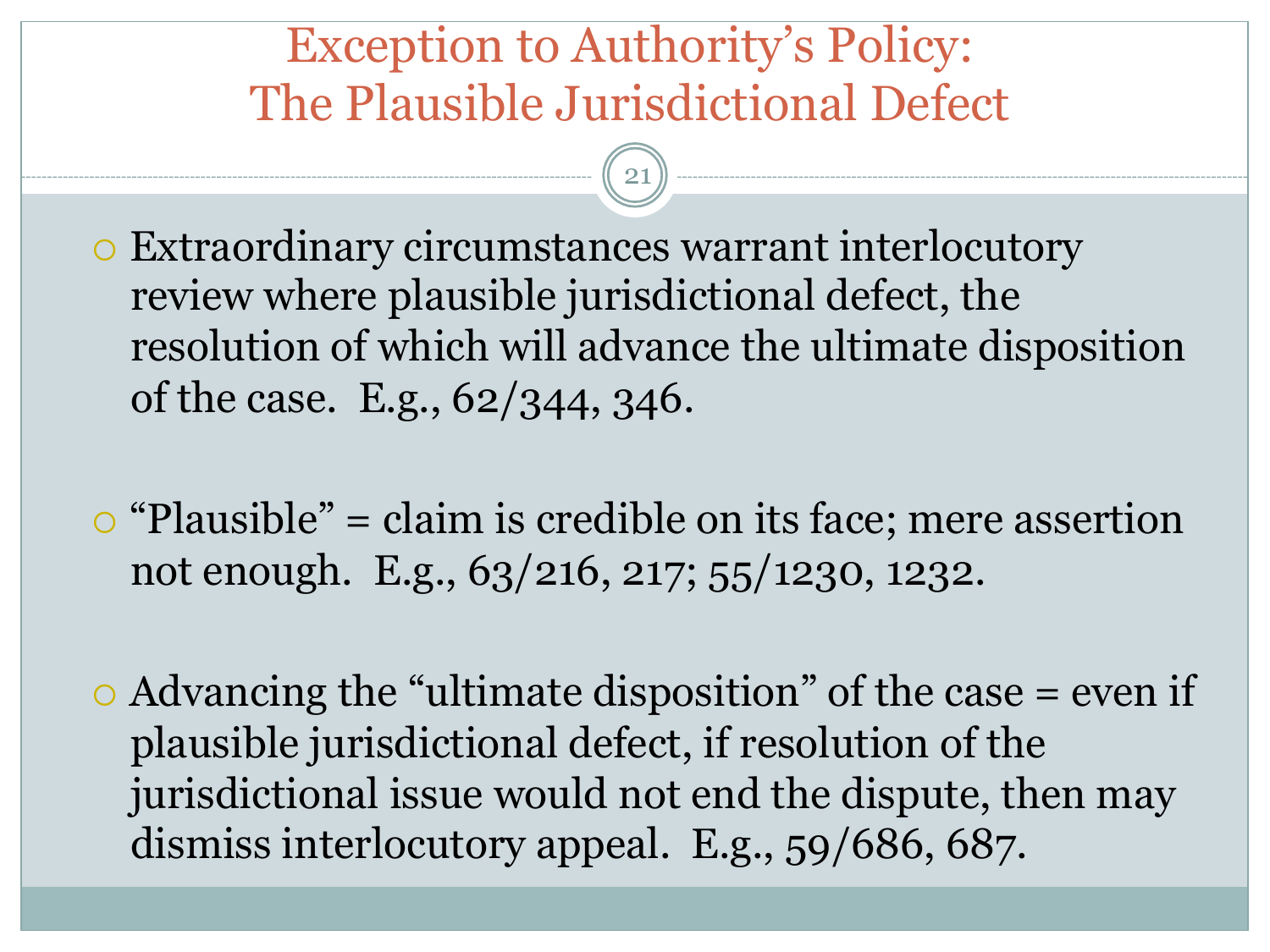### Exception to Authority's Policy: The Plausible Jurisdictional Defect (cont.)

 $(22)$ 

- " Plausible jurisdictional defects are usually statutory.
	- ! Exception granted: Claim arbitrator lacked jurisdiction to resolve a classification matter under 5 U.S.C.  $\S$  7121(c)(5). E.g., 63/at 217-18.
	- ! Exception dismissed: Claim arbitrator lacked jurisdiction based only on parties' agreement. E.g., 58/745, 746.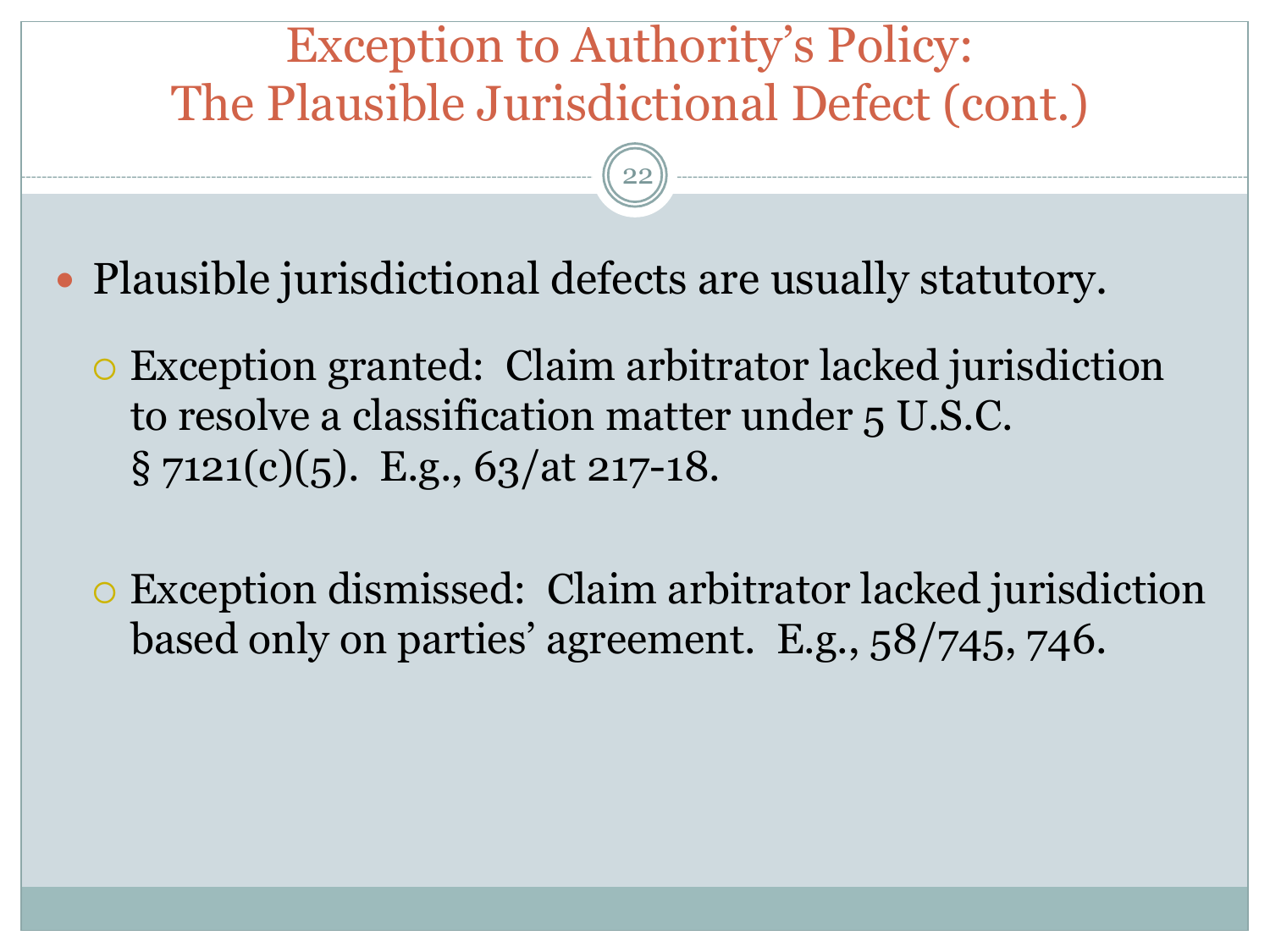

23

*Filing Exceptions with the FLRA & The FLRA's New Arbitration Regulations*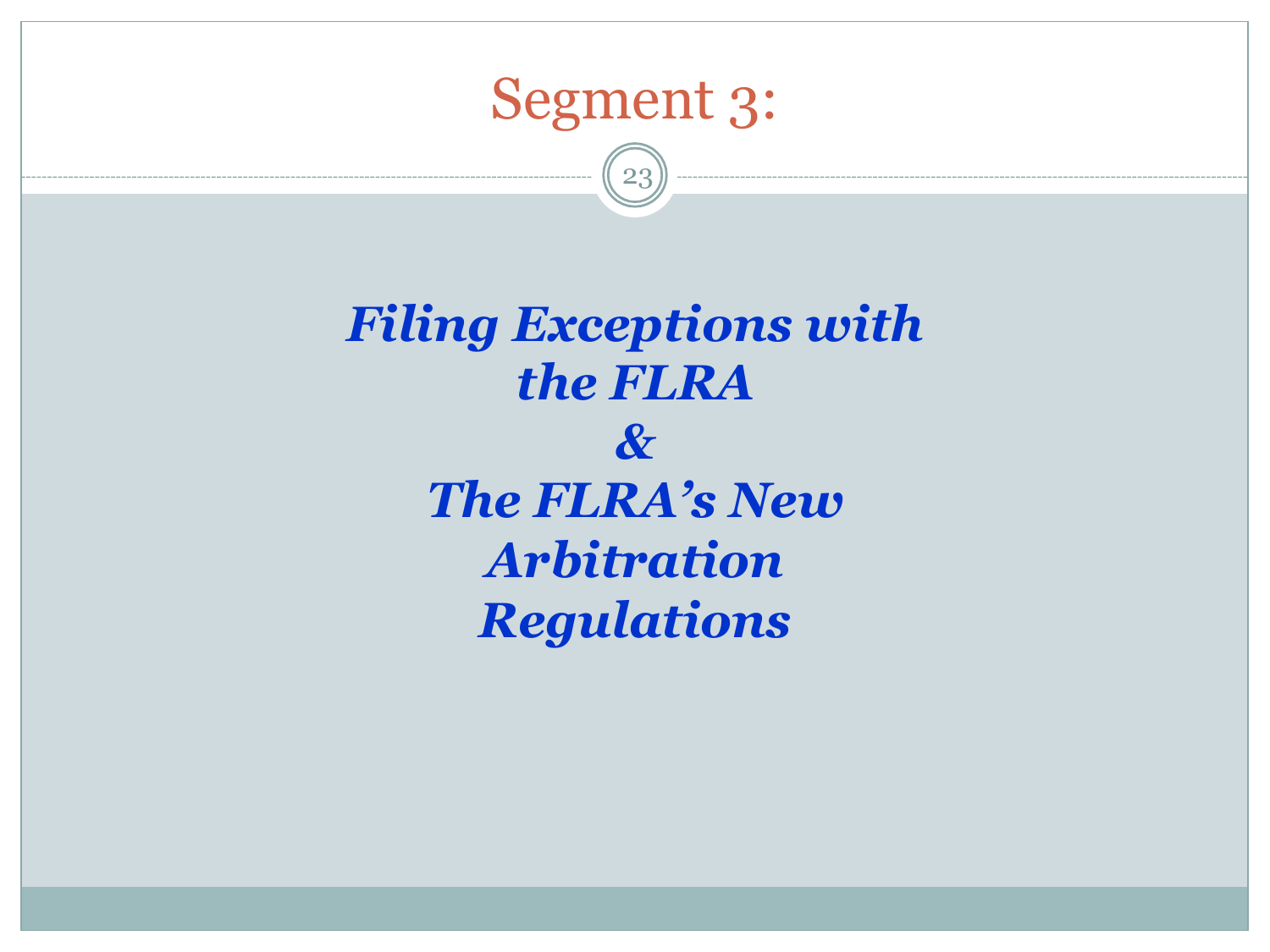$24)$ 

- 5 U.S.C. § 7122(a): Either party to arbitration may file an exception (other than an award relating to a matter in §  $7121(f)$ ).
- $\bullet$  "Party" = any person who participated as a party in a matter where an arb award was issued. *E.g.,* 5 C.F.R. § 2421.11.
- Unless grievant participated as a party or is authorized to file exceptions, only union and agency are entitled to file exceptions. Compare 60/509, 509 n.1 (union authorized grievant); with 40/1254, 1255 (union did not authorize).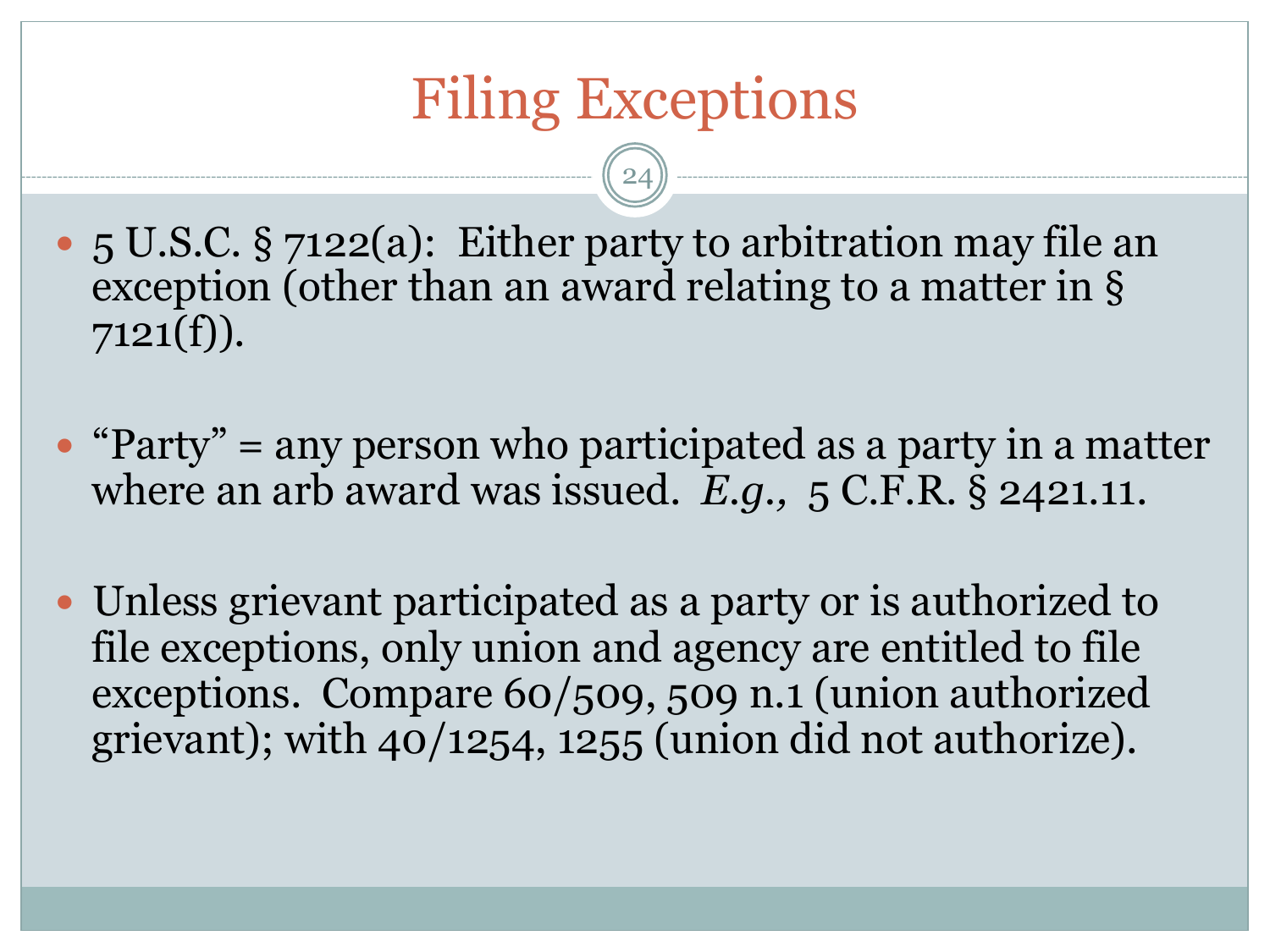#### Time Limit for Filing Exceptions (5 C.F.R. § 2425.2)

 $25<sup>2</sup>$ 

• Exceptions due 30 days from date of service of award (see also 5 U.S.C. § 7122(b)).

- Cannot be extended or waived (see also 5 C.F.R.  $\S$  2429.23(d); 5 U.S.C.  $\S$  7122(b))
- Calculation of 30-day filing period for exceptions (see also 5) C.F.R. § 2429.21): Effective 10/1/10, include date of service of award (one more day than under prior rule)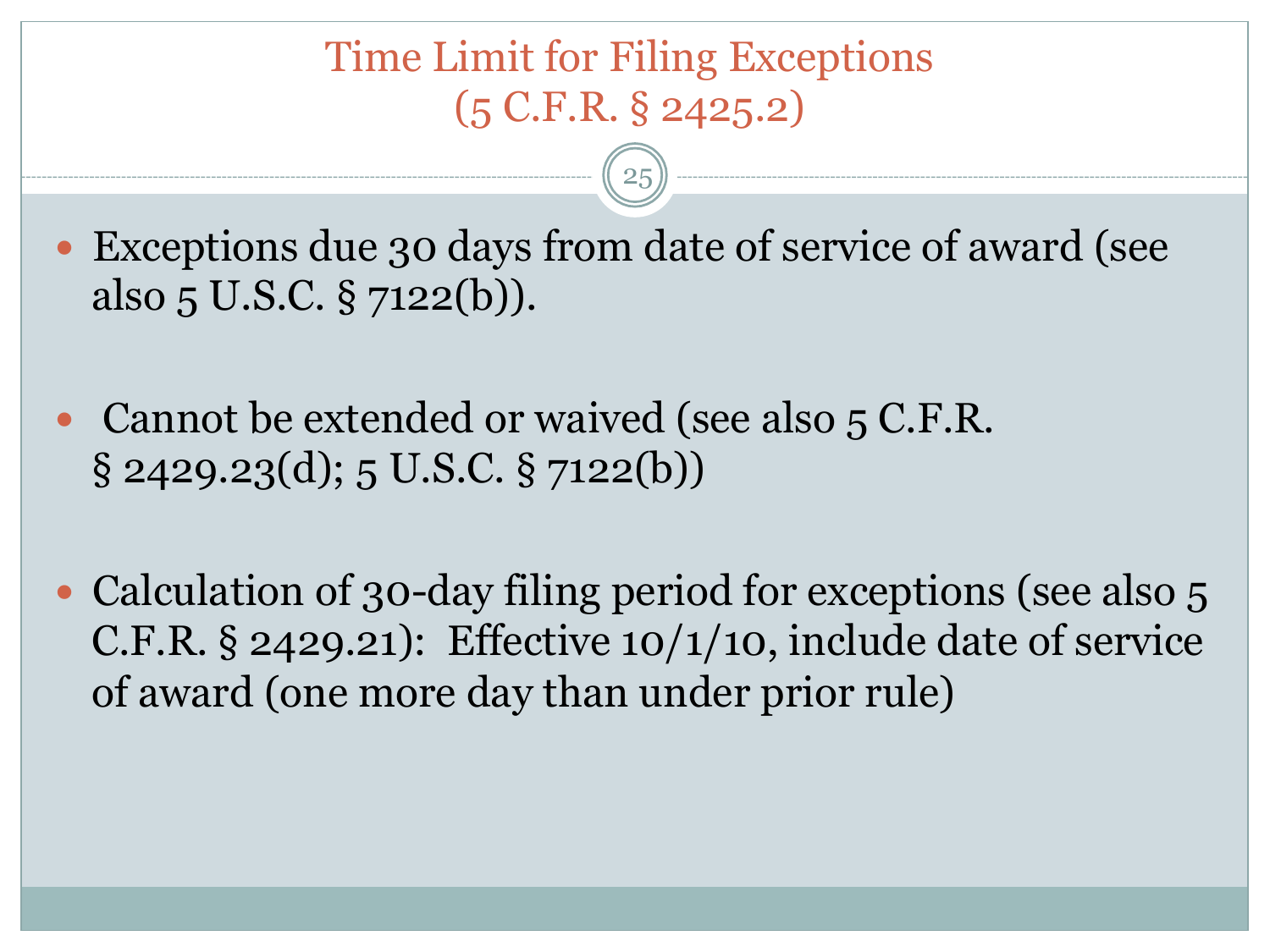### Time Limit for Filing Exceptions (5 C.F.R. § 2425.2; see also revised § 2429.21)

- Method of service of arbitration award:
	- ! Parties' agreement controls
	- ! Absent agreement, any commonly used method
	- $\circ$  Regular mail = postmark date (get 5 days)
	- ! Commercial delivery (e.g., Fed Ex, UPS) = date deposited  $(get\,5\,days)$
	- $\circ$  E-mail or fax = date of transmission (DON'T get 5 days)
	- $\circ$  Personal delivery = date of delivery (DON'T get 5 days)
	- o Date actually received is irrelevant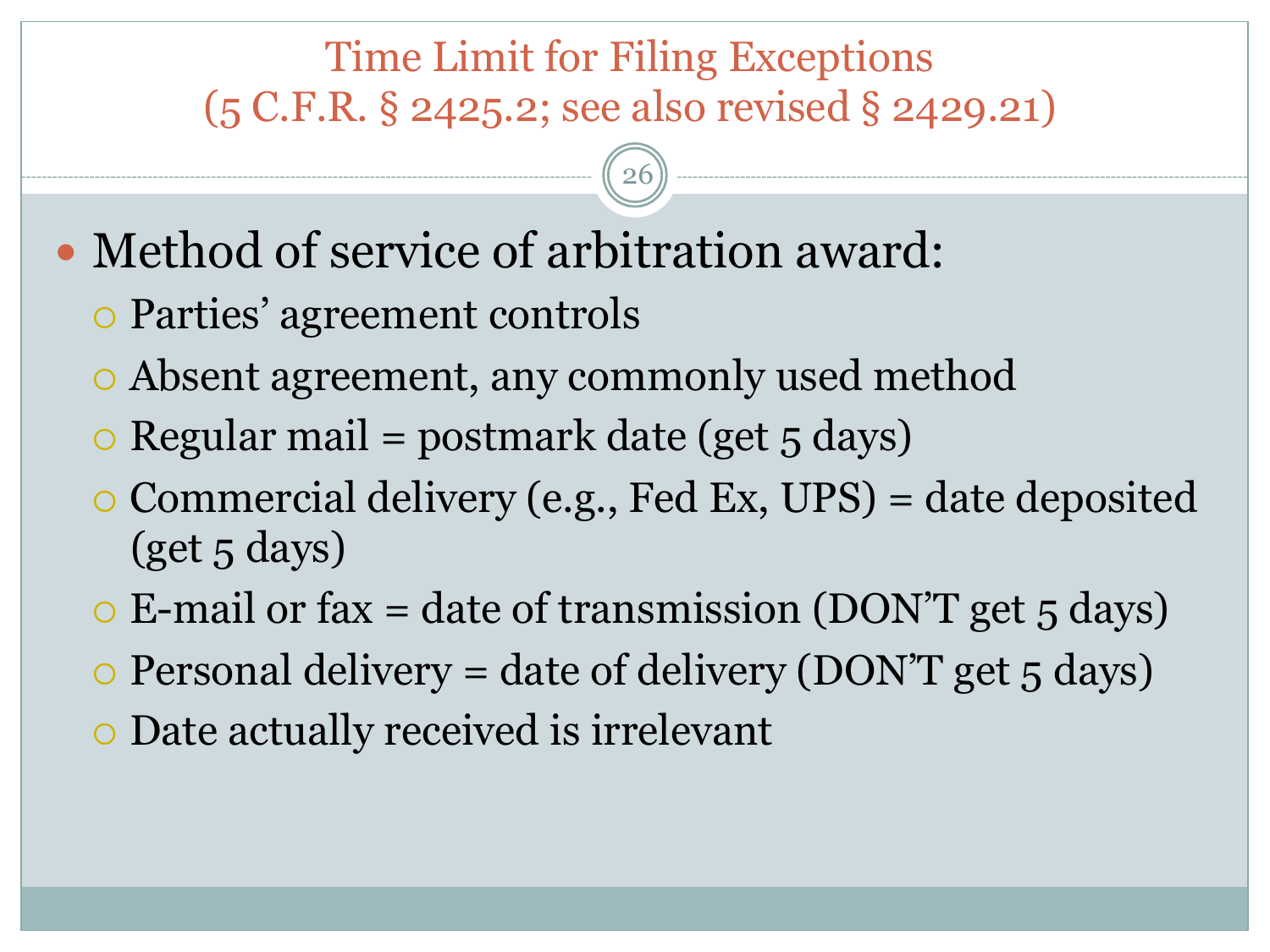

 $\circ$  More than one method = 1<sup>st</sup> controls

 $\circ$  Service by more than 1 method on same day – do you get the 5 days?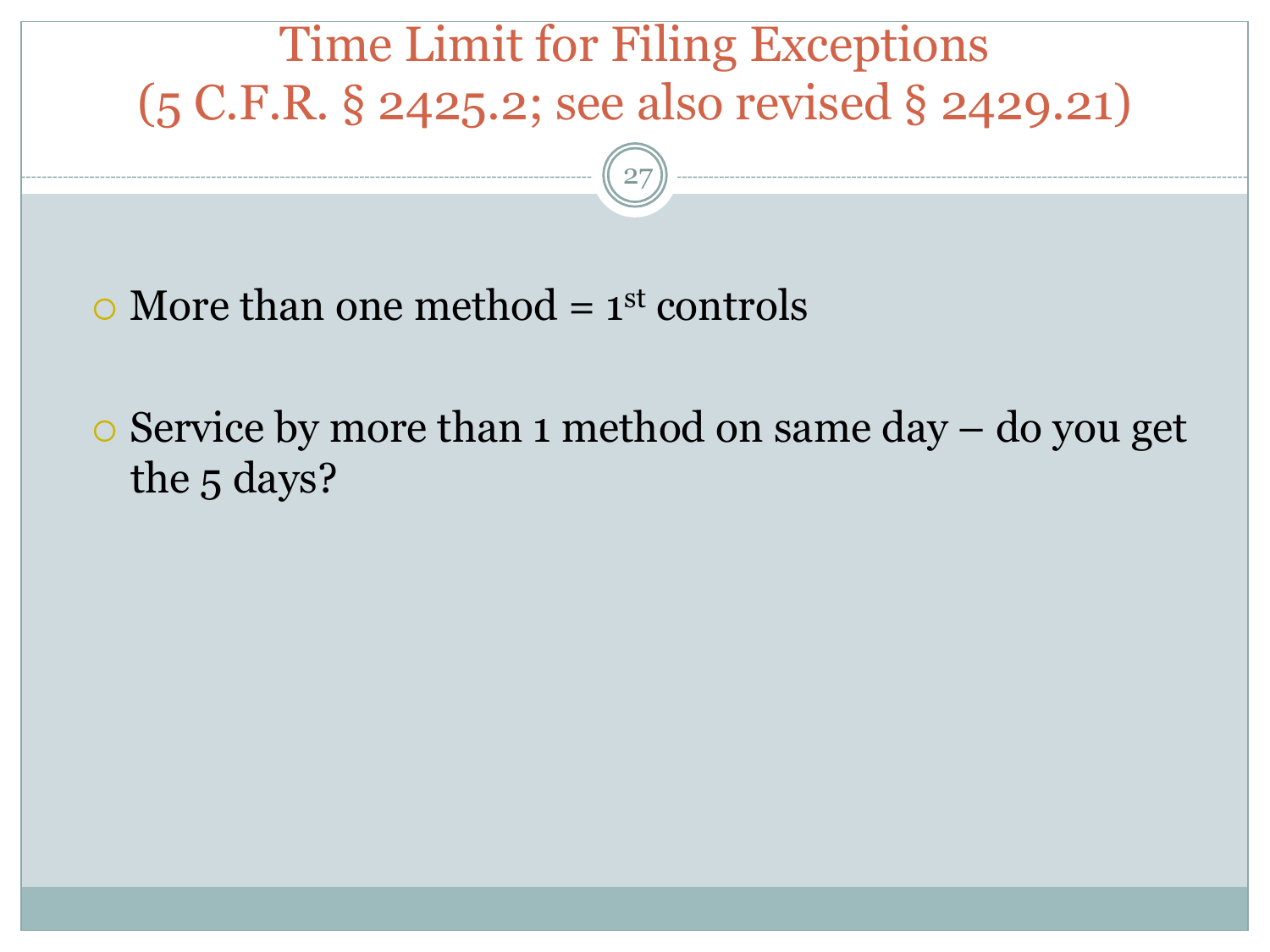#### Exceptions – Other Procedural Requirements (5 C.F.R. § 2425.2)

- " Expressly refers to other procedural requirements:
	- ! 5 C.F.R. § 2429.24 (place and method of filing; acknowledgment)
		- $\triangleright$  File exceptions with Authority's Office of Case Intake and Publication
		- $\blacktriangleright$  File in person, by commercial delivery, by first-class mail, or by certified mail
		- $\triangleright$  Original must be signed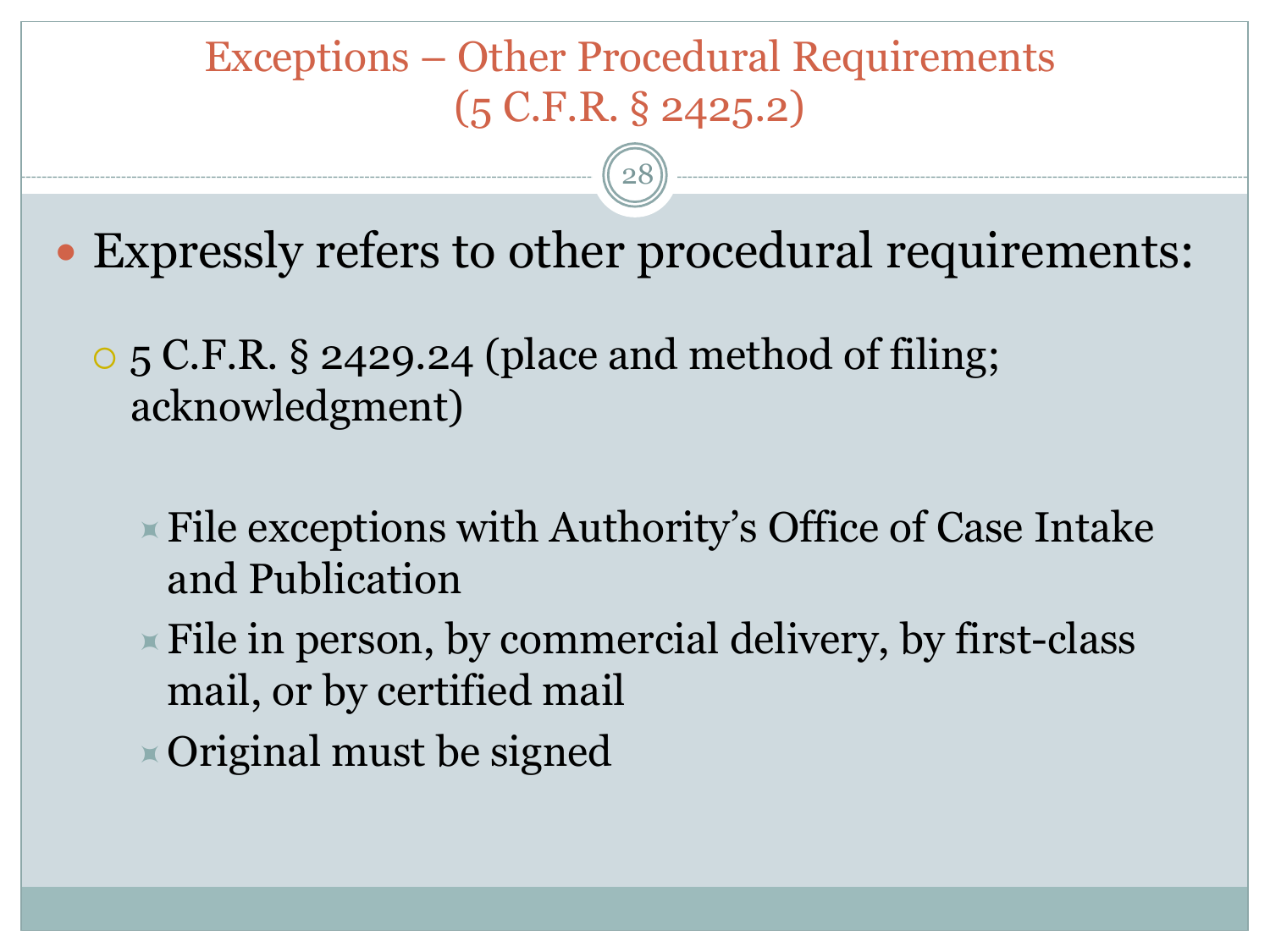#### Exceptions – Other Procedural Requirements (5 C.F.R. § 2425.2)

29

! 5 C.F.R. § 2429.25 (number of copies and paper size):  $Original + 4 copies = 5 total$ 

 $\circ$  5 C.F.R. § 2429.27 (service; statement of service):  $\overline{\phantom{a}}$  Serve all parties with anything you file (see also 5  $C.F.R. § 2429.12(b)$ 

 $\blacktriangleright$  Submit signed, dated statement of service that includes names & addresses of party served, date served, and method of service

 $\circ$  5 C.F.R. § 2429.29 (content of filings): Include table of contents if more than 10 double-spaced pages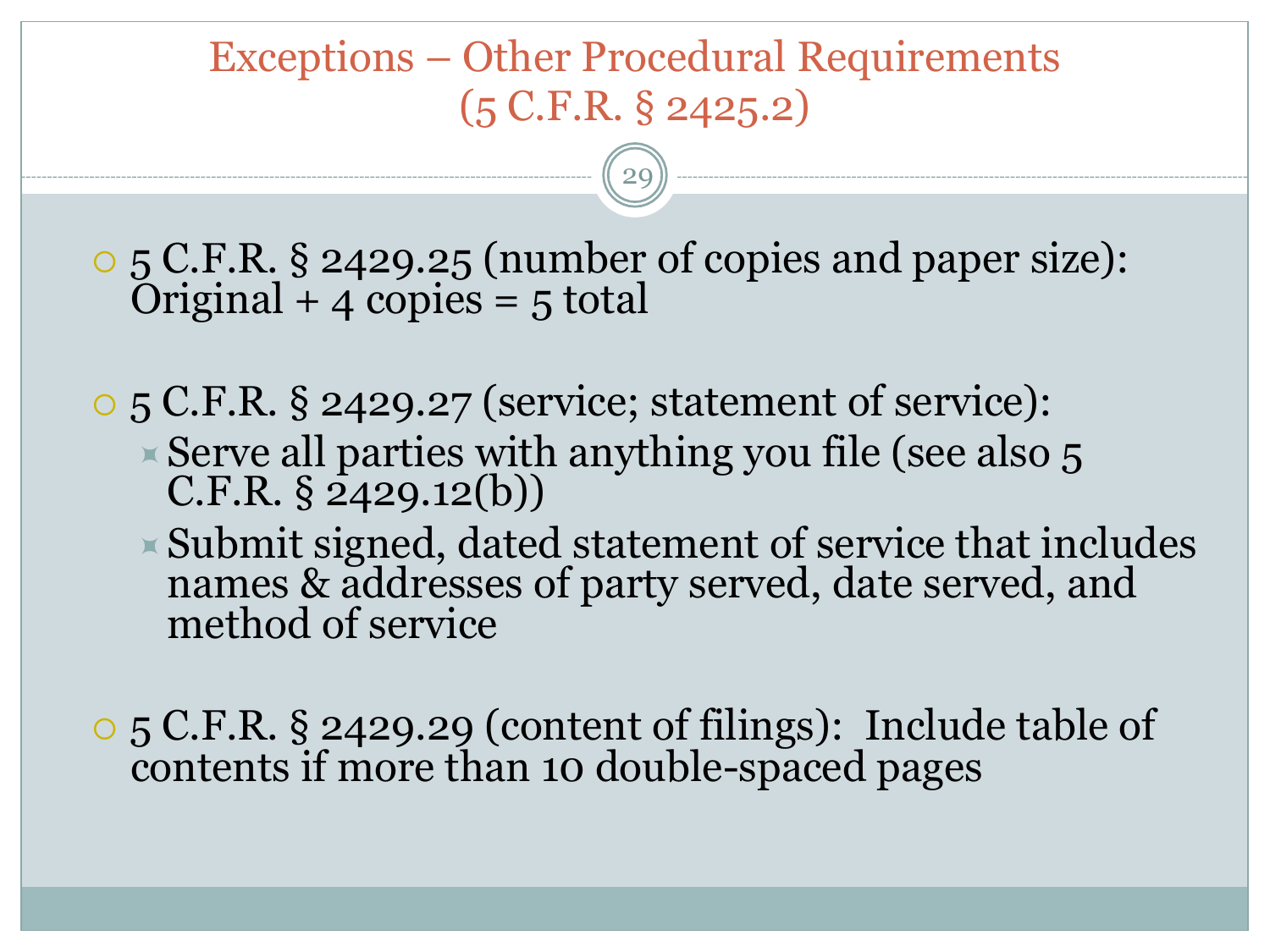#### Exceptions - Content (5 C.F.R. § 2425.4)

- o Required content:
	- $\times$  Dated, self-contained
	- $\blacktriangleright$  Statement of grounds (see 5 C.F.R. § 2425.6)
	- $\triangle$  Supporting arguments and citations
	- $\overline{\phantom{a}}$  Legible copies of documents cited in arguments
	- $\triangleright$  Only documents that are not readily accessible by the Authority (e.g., CBA provisions, internal agency regs). Need NOT submit:
		- **Authority and Federal court decisions**
		- o U.S.C.
		- o Current C.F.R.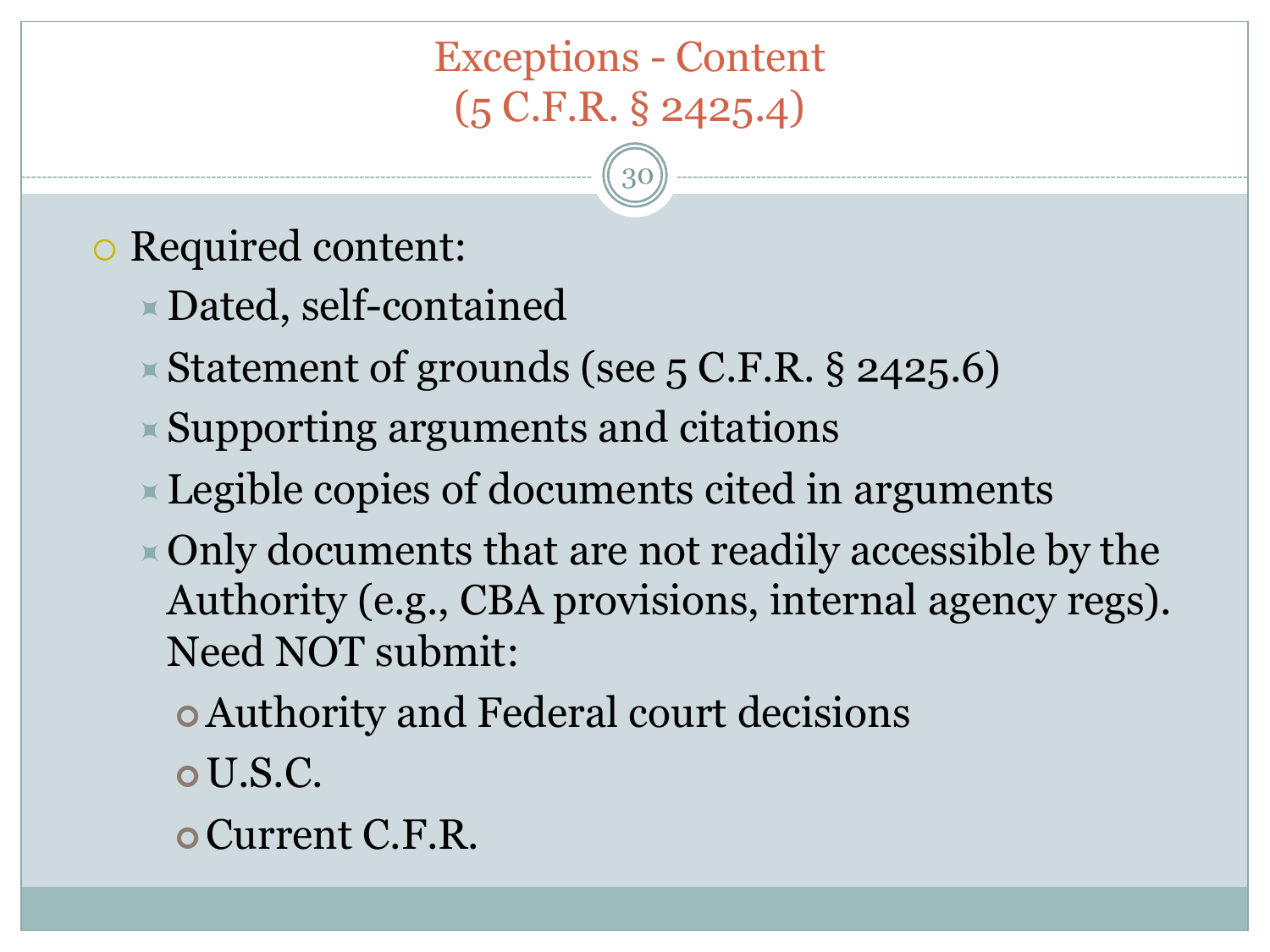### Exceptions - Content (5 C.F.R. § 2425.4)

31

• Required content (cont'd):

 $\blacktriangleright$  Support for any request for expedited, abbreviated decision

 $\blacktriangleright$  Legible copy of award

 $\blacktriangleright$  Arbitrator's name, mailing address, and (if available and authorized for use by arbitrator) arbitrator's e-mail address or facsimile number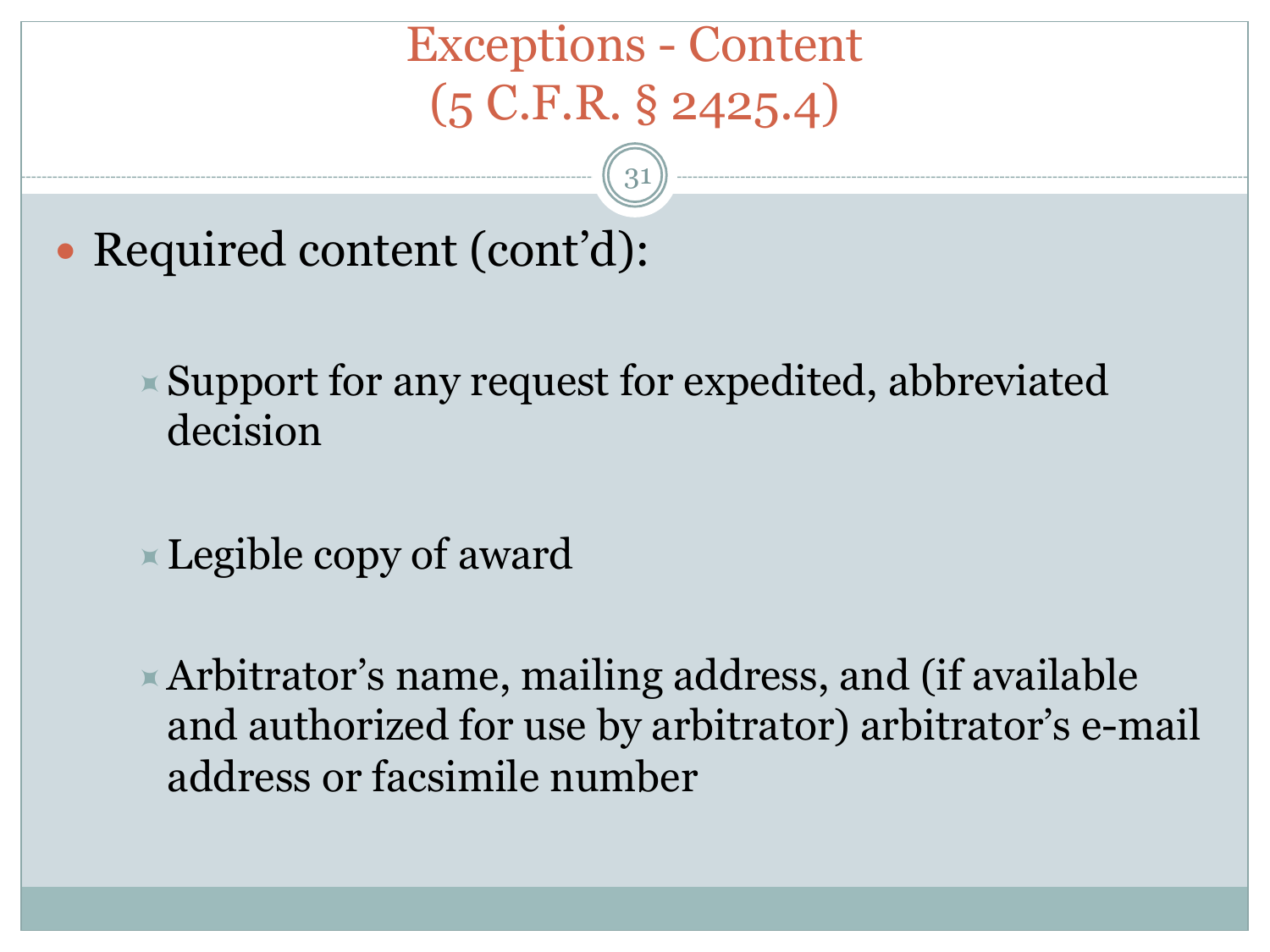### Exceptions - Content (5 C.F.R. § 2425.4)

32

### o Not permitted:

- If you could have, but didn't, raise below (see also revised 5 C.F.R. § 2429.5):
	- o Evidence
	- **o** Factual assertions
	- **Arguments (including affirmative defenses)**
	- **o** Requested remedies
	- Potential challenges to a requested remedy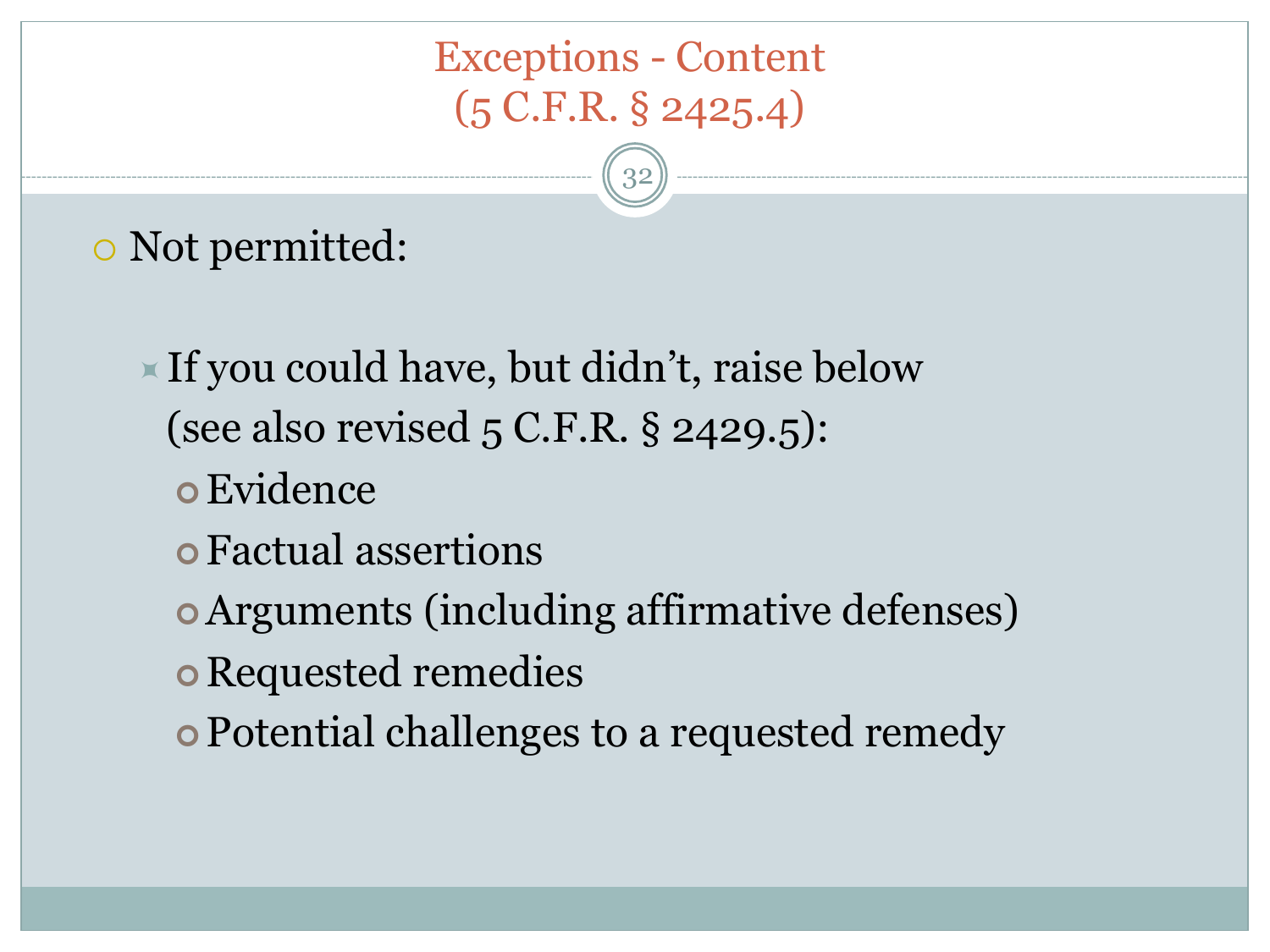#### Exceptions – Failure to Raise Below (5 C.F.R. §§ 2425.4, 2429.5)

- ! E.g., 63/202: Arb awarded U's requested remedy: Ag to provide sign-language interpreter. Ag exception, alleging remedy violates mgmt's right to assign work, dismissed under § 2429.5.
- ! E.g., 63/178: Arb found Ag violated placement process by not posting internal vacancy announcement. Ag exception, alleging award violated mgmt's right to select from any appropriate sourced, dismissed under §2429.5.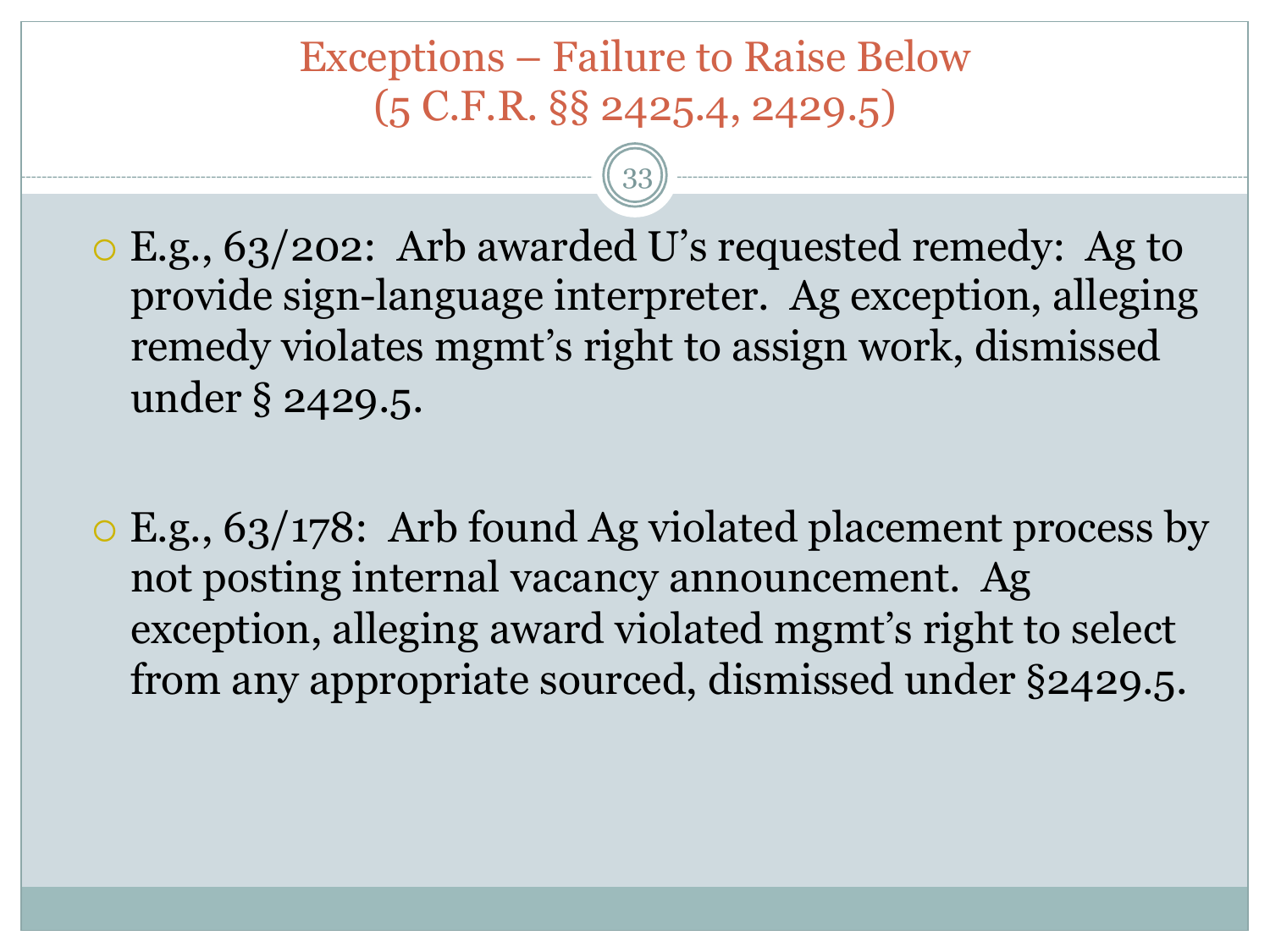#### Exceptions – Failure to Raise Below (5 C.F.R. §§ 2425.4, 2429.5)

- ! E.g., 63/213, 214: Arb found Ag did not violate case law by canceling U rep's telework. U exception alleged award contrary to  $\S 7116(a)(1)$  and (2). Authority dismissed exception under § 2429.5: U could have, but did not, raise ULP claim to arb.
- ! *NTEU*, E.g., 63/70, 74: U filed exception alleging arb should not have considered parties' bargaining history. Authority dismissed exception under § 2429.5: could have, but did not, raise to arb.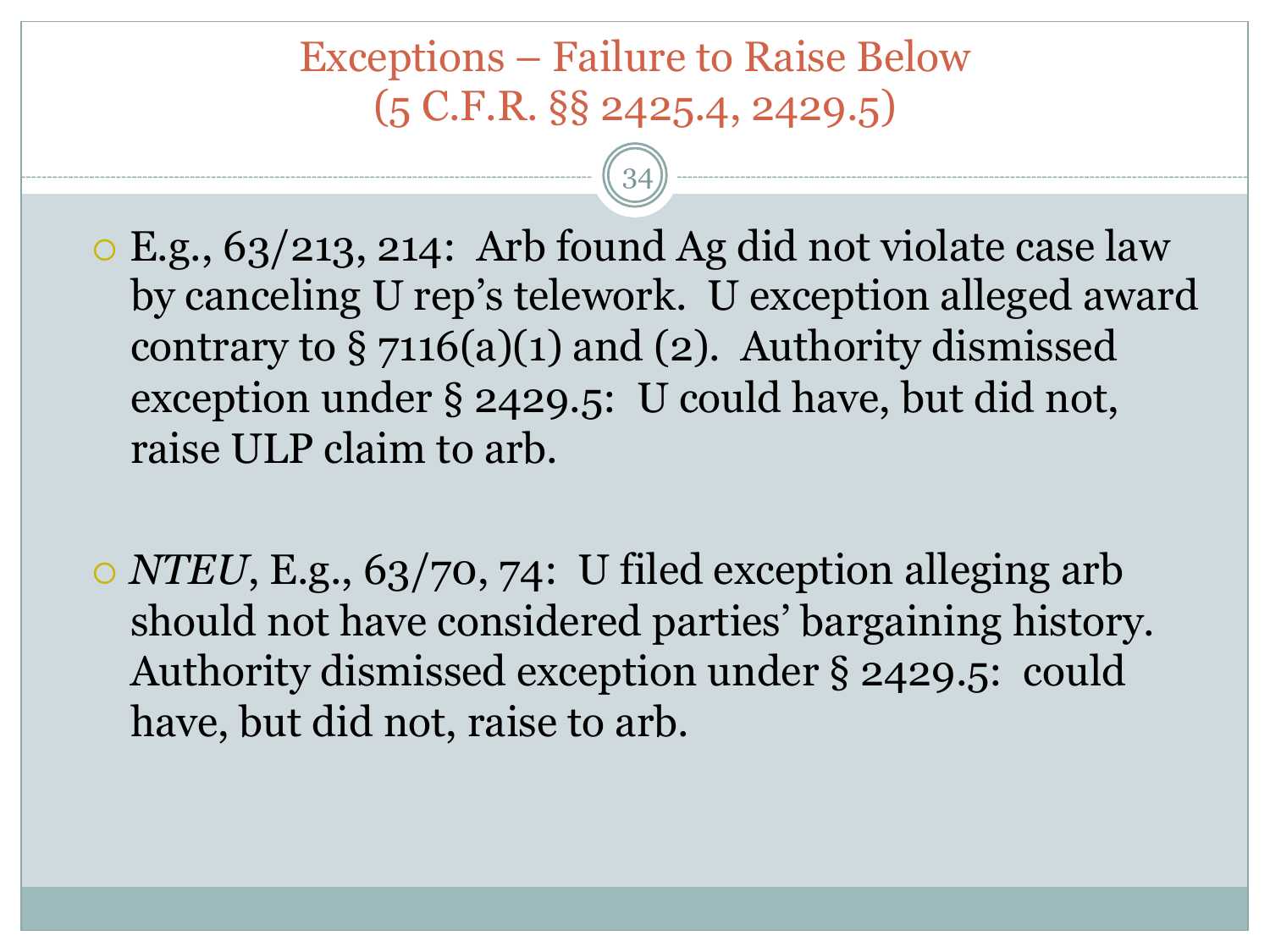#### Exceptions – Failure to Raise Below (5 C.F.R. §§ 2425.4, 2429.5)

35

! Compare: Addressed Issue Below In Contrary Way: 64/325, 328: Authority dismissed agency's argument on exceptions that parties' agreement *did not incorporate* certain regulations where agency conceded to arb that agreement *did incorporate* such regulations.

! *But see* 61/637, 639: Authority denied union's claim that agency's argument was barred by 2429.5 where agency showed that argument was raised in its post-hearing brief to arbitrator.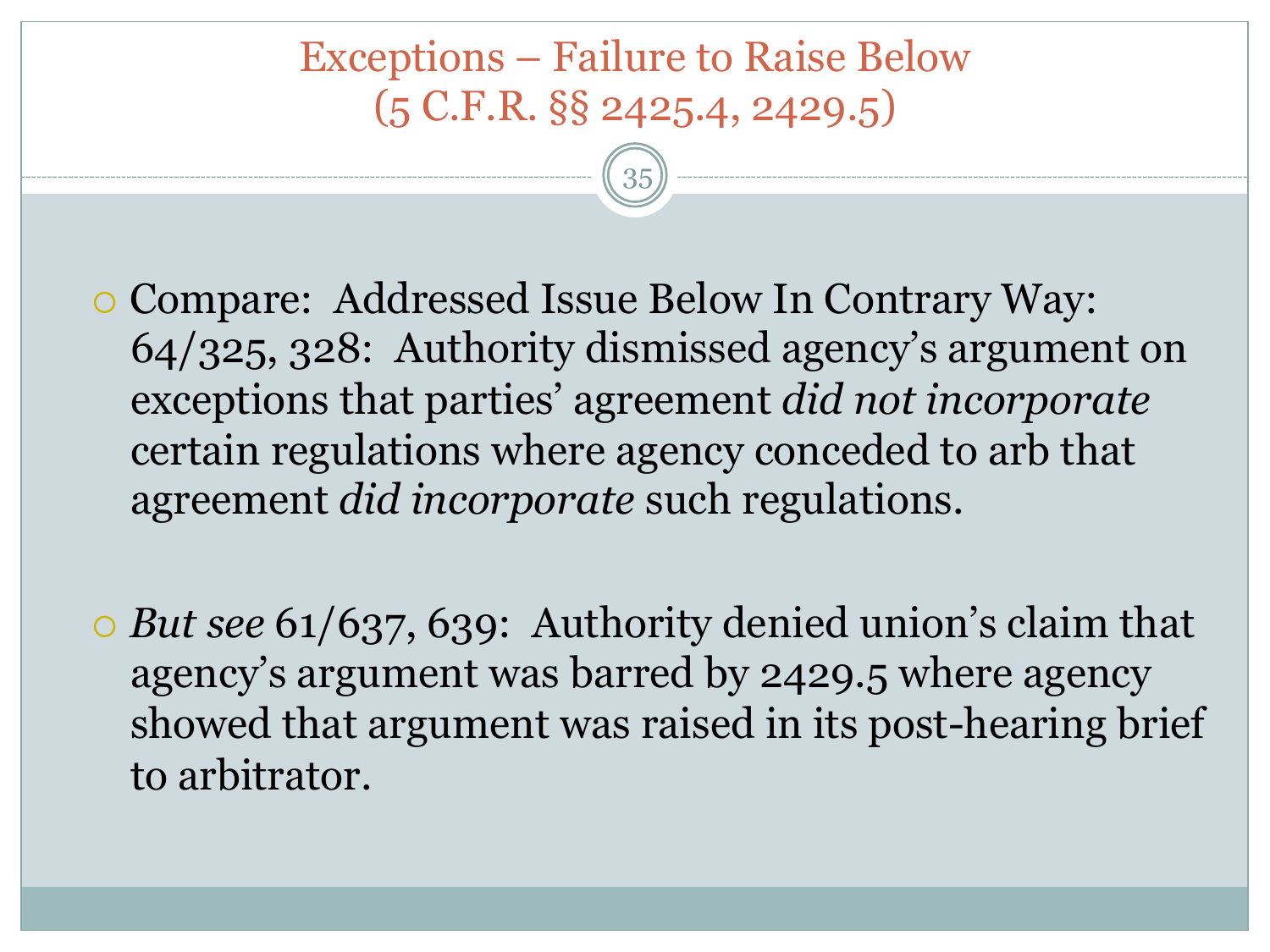#### Exceptions - Forms (5 C.F.R. § 2425.4)

36

• New Forms for Filing Exceptions:

 $\times$ Optional

 $\blacktriangleright$  Available at www.flra.gov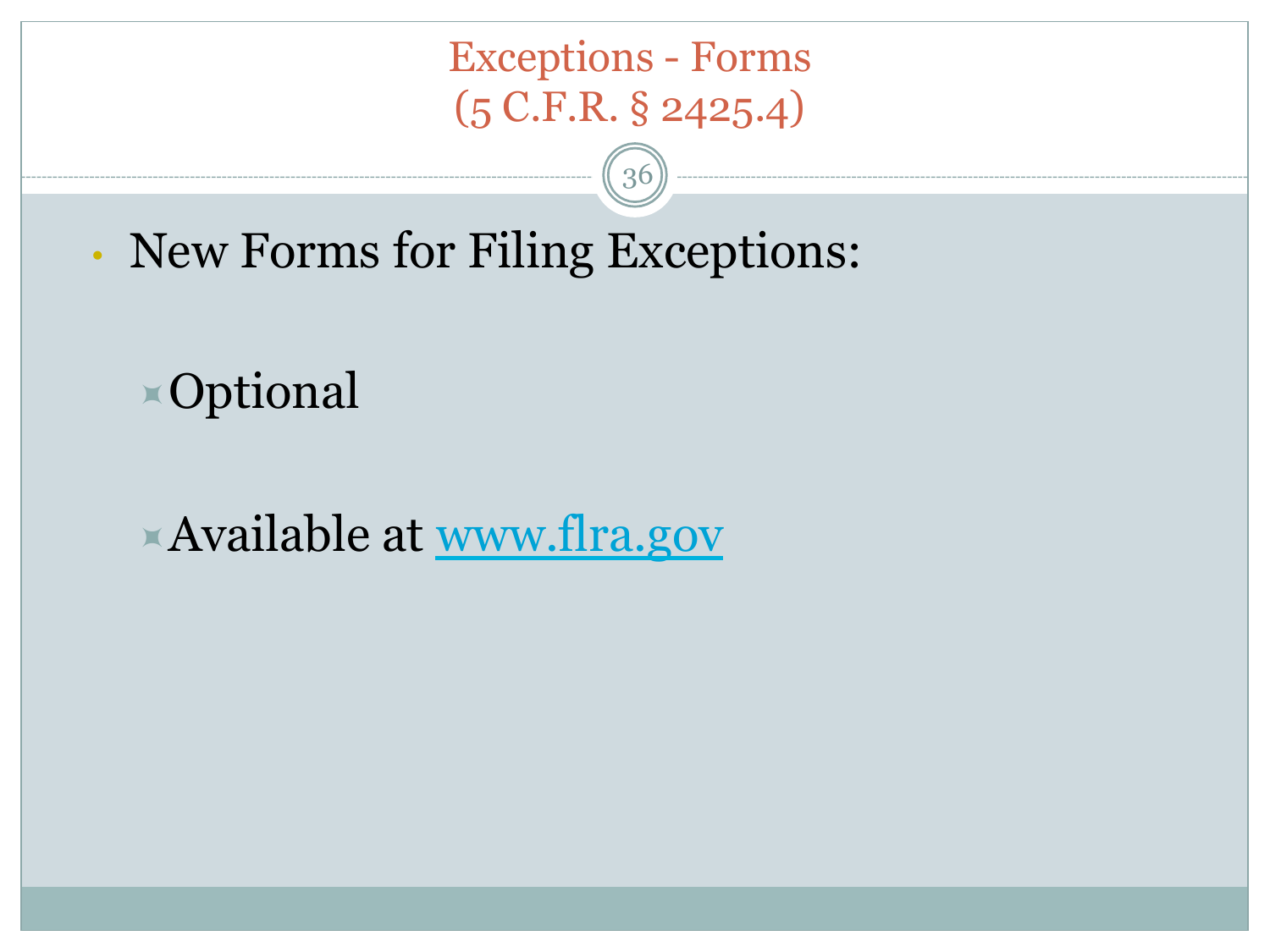### **Oppositions** (5 C.F.R. § 2425.3)

37

! 30 days to file (from service of exceptions)

• Refers to other rules for computing filing date:

**■ 5 C.F.R. § 2425.8 (use of Collaboration and Alternative** Dispute Resolution Office)

 $\times$  5 C.F.R. § 2429.21 (computation of time for filing papers)

 $\times$  5 C.F.R. § 2429.22 (addit'l time after service by mail or commercial delivery)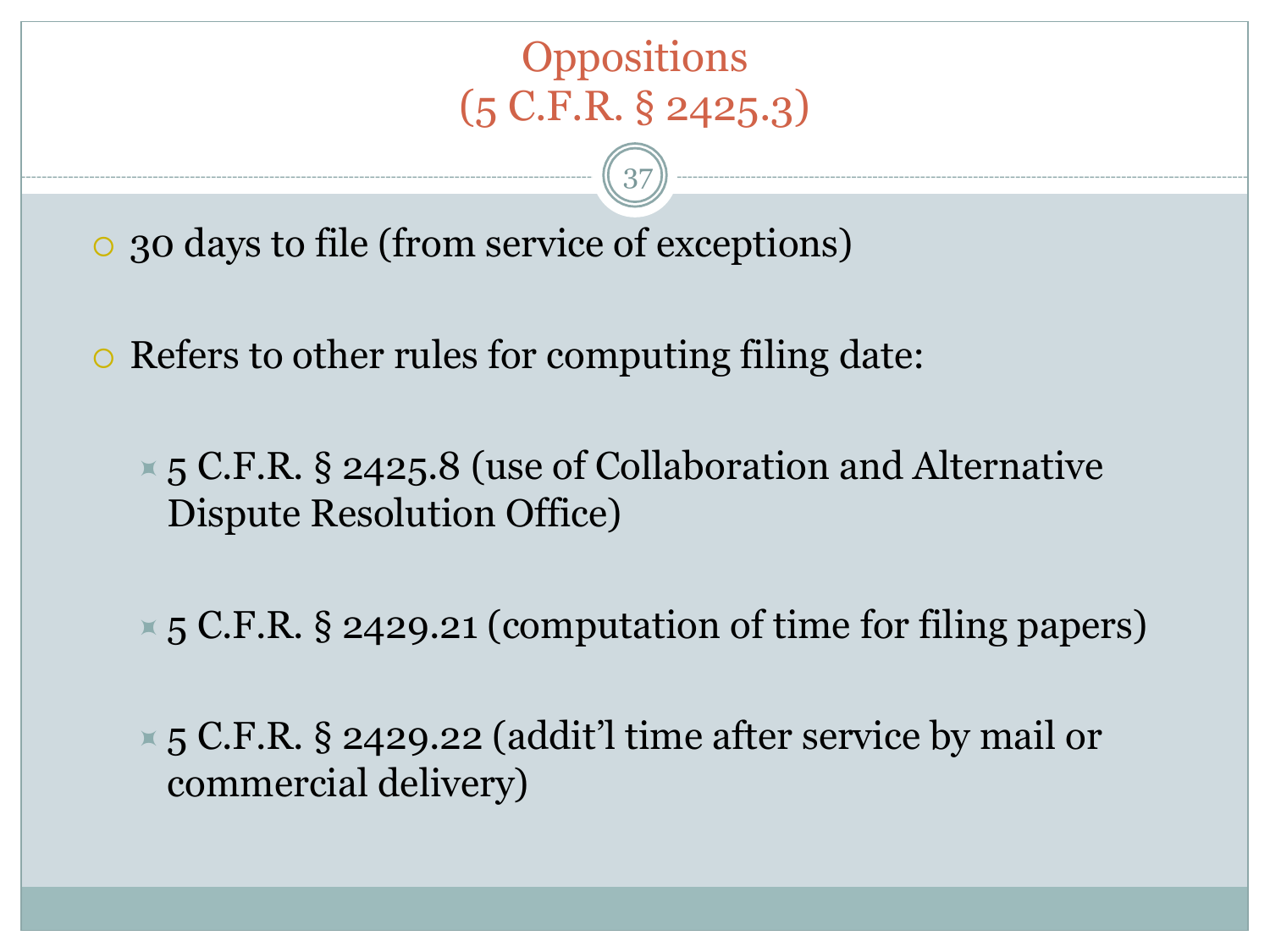

38

. Refers to other procedural requirements:

 $\times$  5 C.F.R. § 2429.24 (place and method of filing; acknowledgement)

 $\times$  5 C.F.R. § 2429.25 (number of copies and paper size)

 $\times$  5 C.F.R. § 2429.27 (service; statement of service)

 $\times$  5 C.F.R. § 2429.29 (content of filings)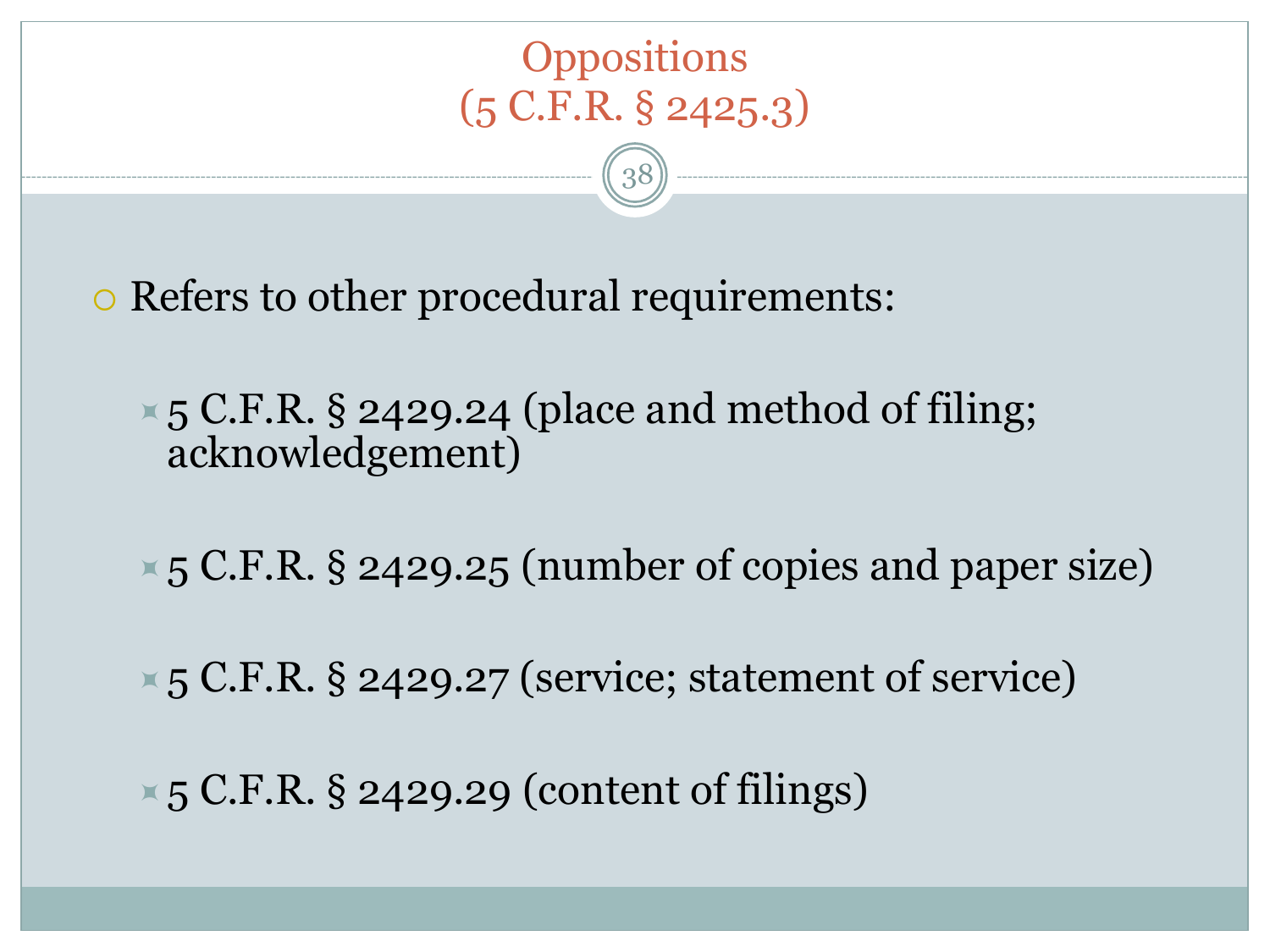### **Oppositions** (5 C.F.R. § 2425.5)

39

**.** Optional (but useful); available at www.flra.gov

- $\circ$  Should address:
	- $\blacktriangleright$  Arguments, including § 2429.5 issues
	- $\blacktriangleright$  Any request for expedited, abbreviated decision
- $\circ$  Should include:
	- $\triangleright$  Documents relied on UNLESS provided with exceptions
	- $\triangleright$  Documents not readily accessible by the Authority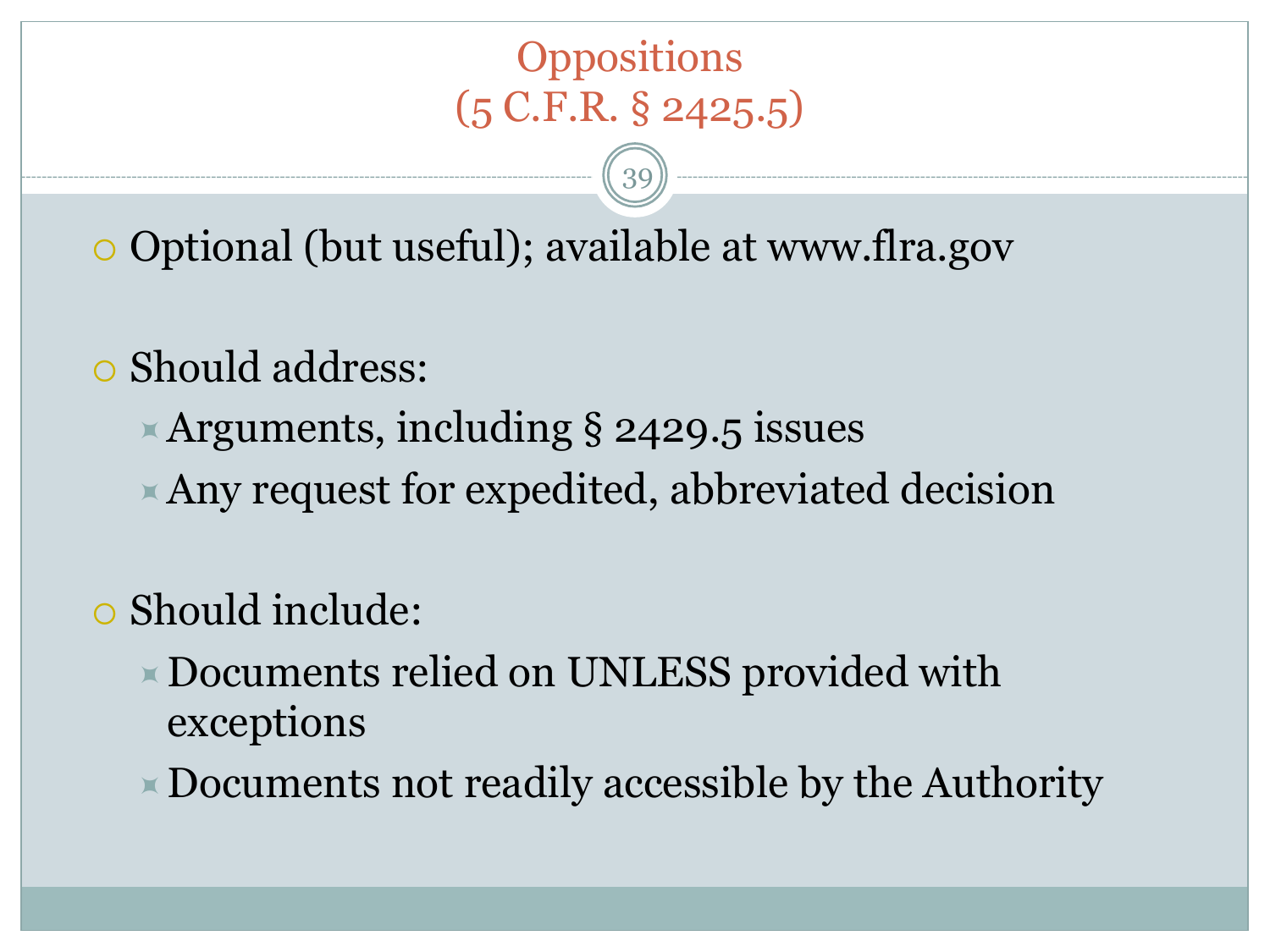### "Other Documents" (5 C.F.R. § 2429.26)

- ! Authority may consider "other documents," but filing party must:
	- $\times$  Request leave to file
		- 5 C.F.R. § 2429.26
	- ! Argue *why* submission is necessary " E.g., Addresses new argument raised by opposing party
	- $\times$  Serve copies on other parties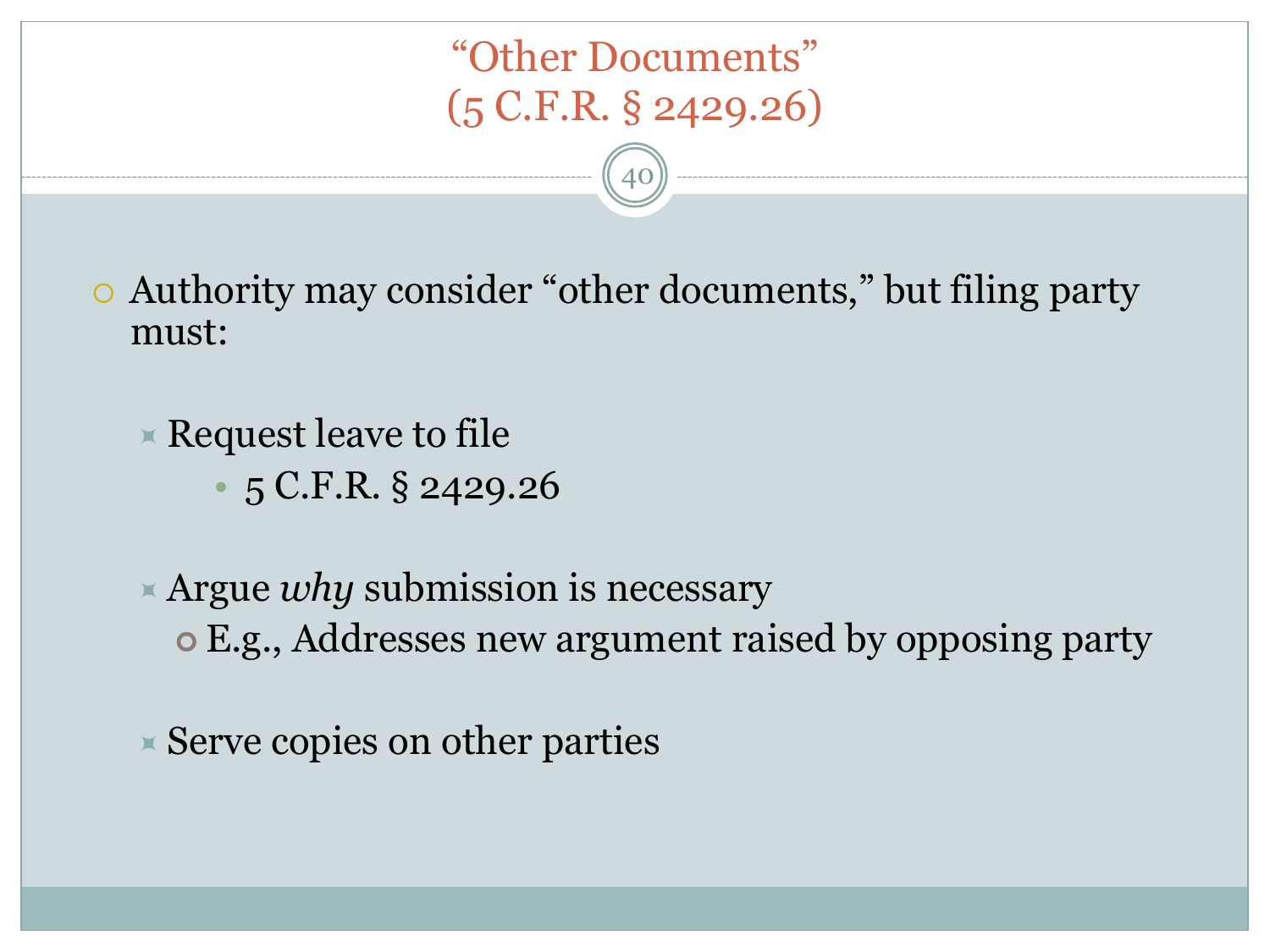#### Common Procedural Deficiencies

- o Deficiency Orders
	- $\triangleright$  Failure to provide correct number of copies: Original  $+$ **4** copies (5 C.F.R. § 2429.25)
	- $\blacktriangleright$  Failure to provide statement of service (5 C.F.R.  $\S 2429.27$
	- $\times$  Failure to provide table of contents (5 C.F.R. § 2429.29): Must include if submission more than ten pages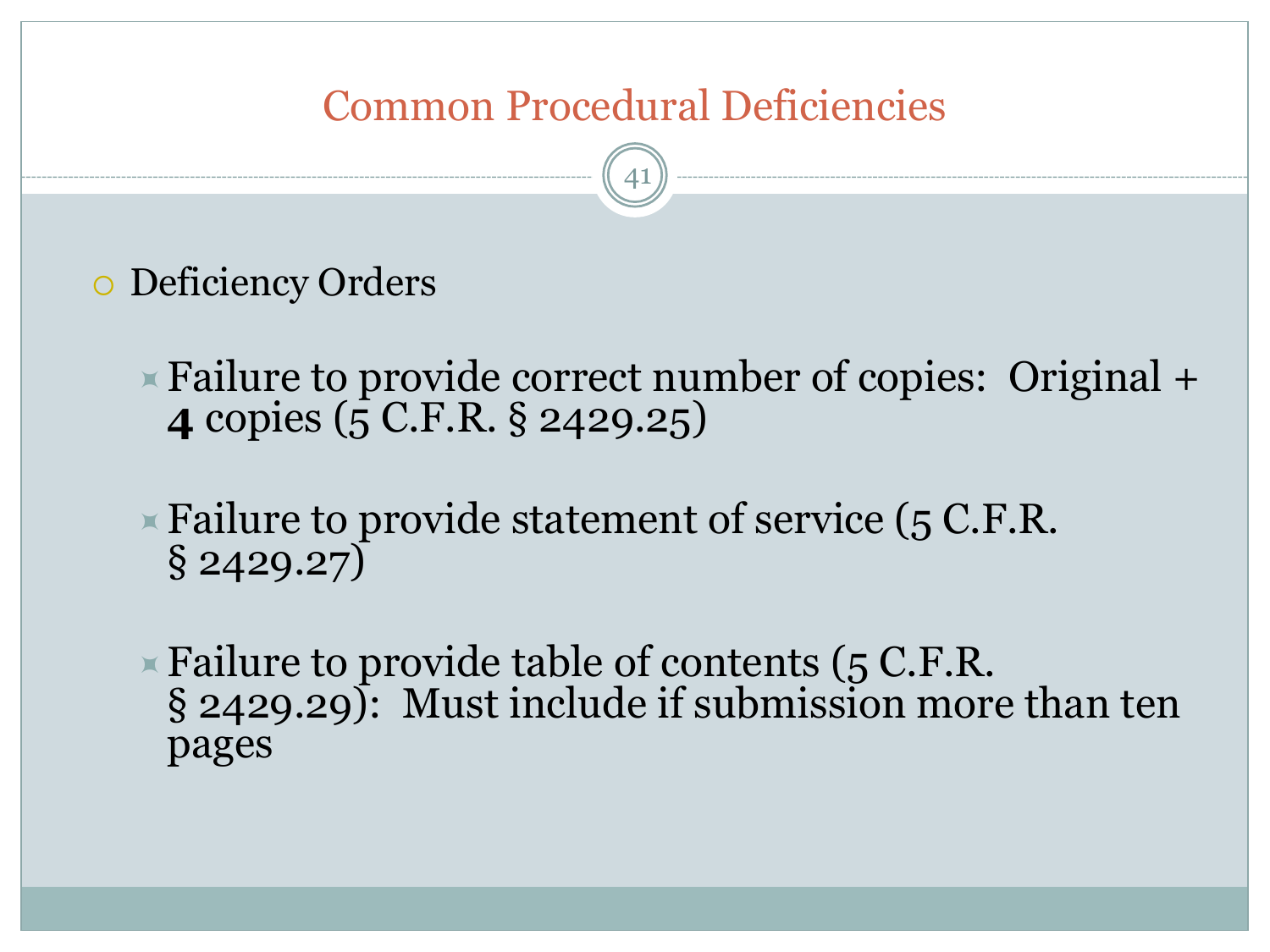### Common Procedural Deficiencies

42

### **. Common Show Cause Orders:**

- $\triangleright$  Failure to cure procedural deficiencies
- $\times$ Timeliness
- $\blacktriangleright$  Interlocutory (discussed previously)
- !Moot/Advisory Opinion. 5 C.F.R. § 2429.10. E.g., 64/466, 467; 58/327, 330.
- $\triangleright$  Lack of Jurisdiction § 7121(f) Matters (discussed below)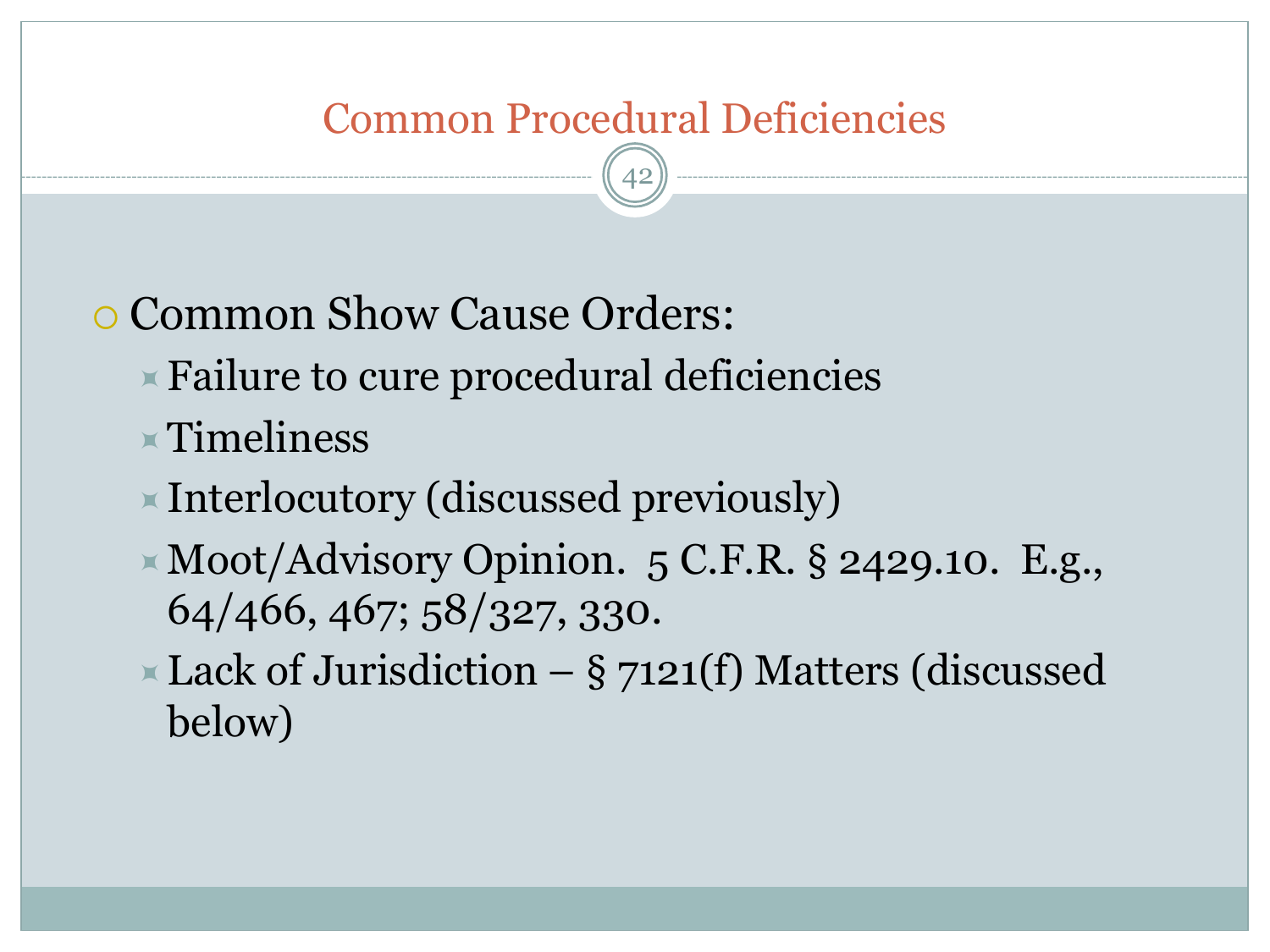#### Common Procedural Deficiencies

- ! Failure to Comply with/Respond to Show Cause Order (SCO) May Result in Dismissal of Exceptions Without Regard to Nature of Procedural Deficiency
	- $\angle$  E.g., 63/349, 350: Deficiency order for lack of copies and statement of service. As U did not cure, Authority issued SCO. In response, U said (w/o support) deficiency had been cured. U exceptions dismissed.
	- $\times$  E.g., 56/829, 830 n.1: U failed to respond to OSC re: why exceptions shouldn't be dismissed as interlocutory. Exceptions dismissed.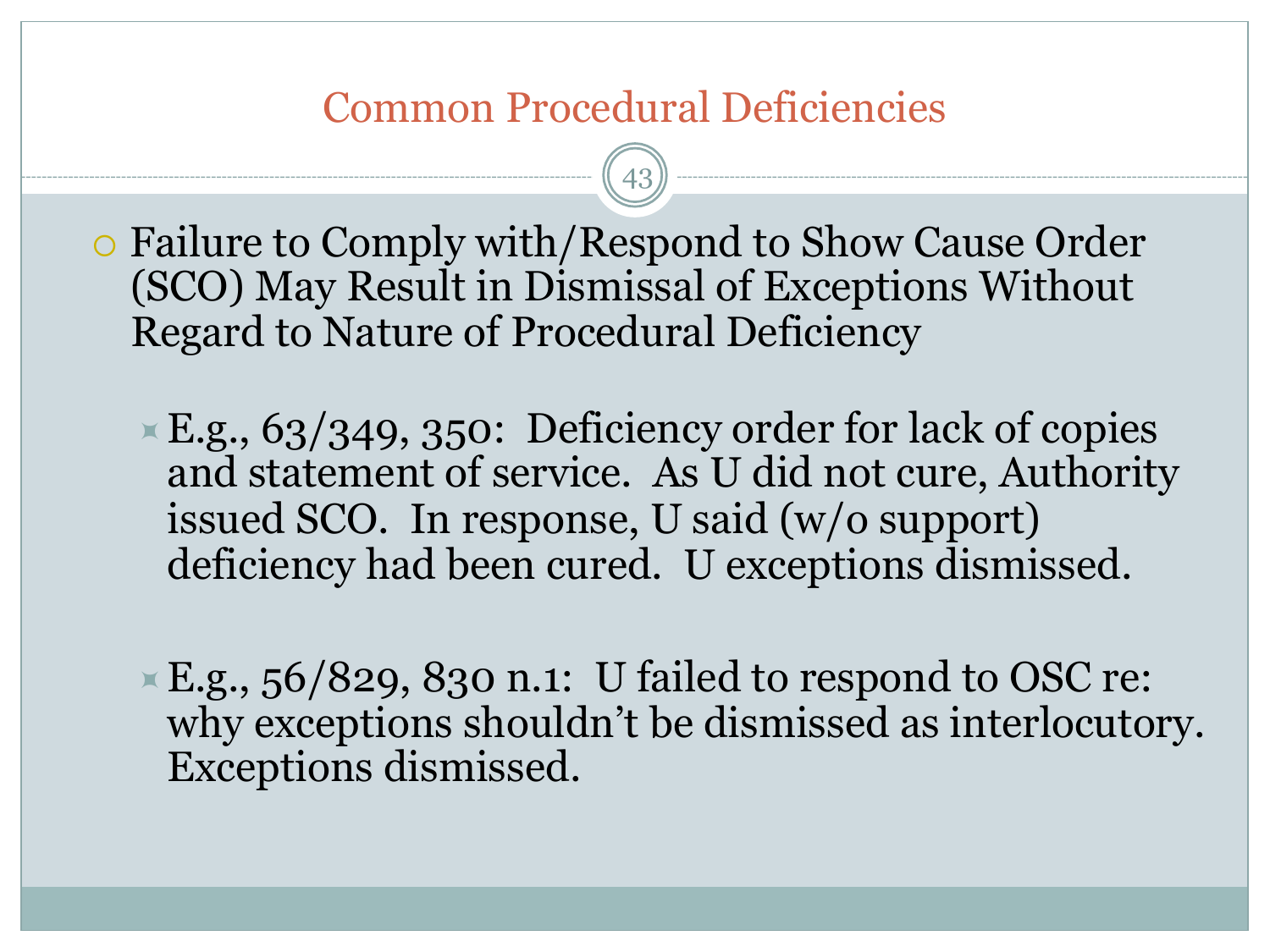### Expedited, Abbreviated Decisions (5 C.F.R. § 2425.7)

- o Excepting party may request
	- $\triangle$  Opposing party may respond in opposition
- . Authority considers all circumstances, including:
	- $\times$  Complexity
	- $\blacktriangleright$  Potential for precedential value
	- $\blacktriangleright$  Similarity to other, fully detailed decisions involving same/similar issues
- o May issue even absent request
	- $\triangleright$  But not in cases subject to judicial review or cases involving a ULP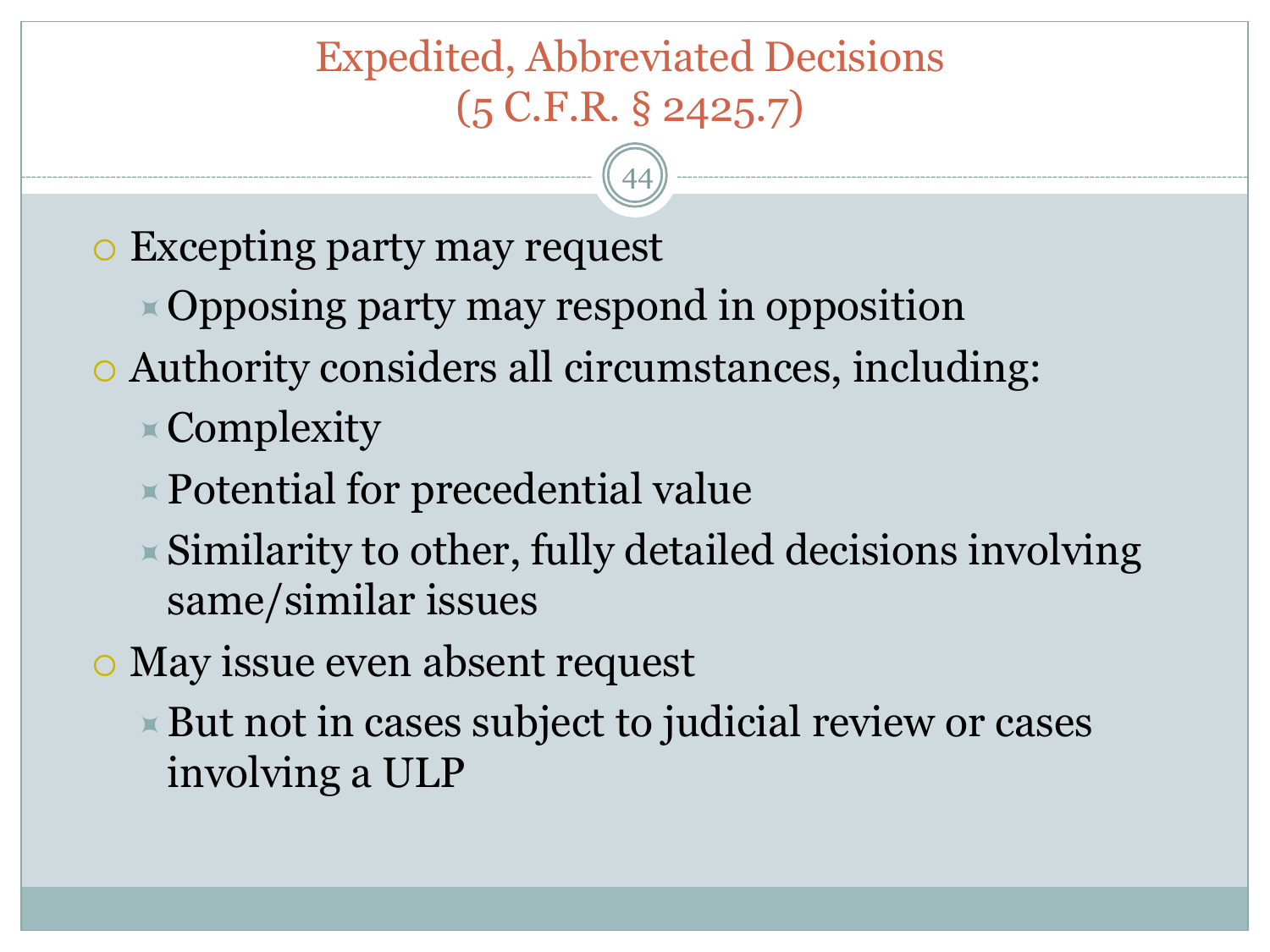#### Collaboration and Alternative Dispute Resolution Office (CADRO) (5 C.F.R. § 2425.8)

! Objective: Encourage parties to resolve dispute through mediation and facilitation, rather than litigation

45

o Voluntary

**EXECUTE: Before or after opposition filed** 

! Authority will toll filing for opposition if time hasn't expired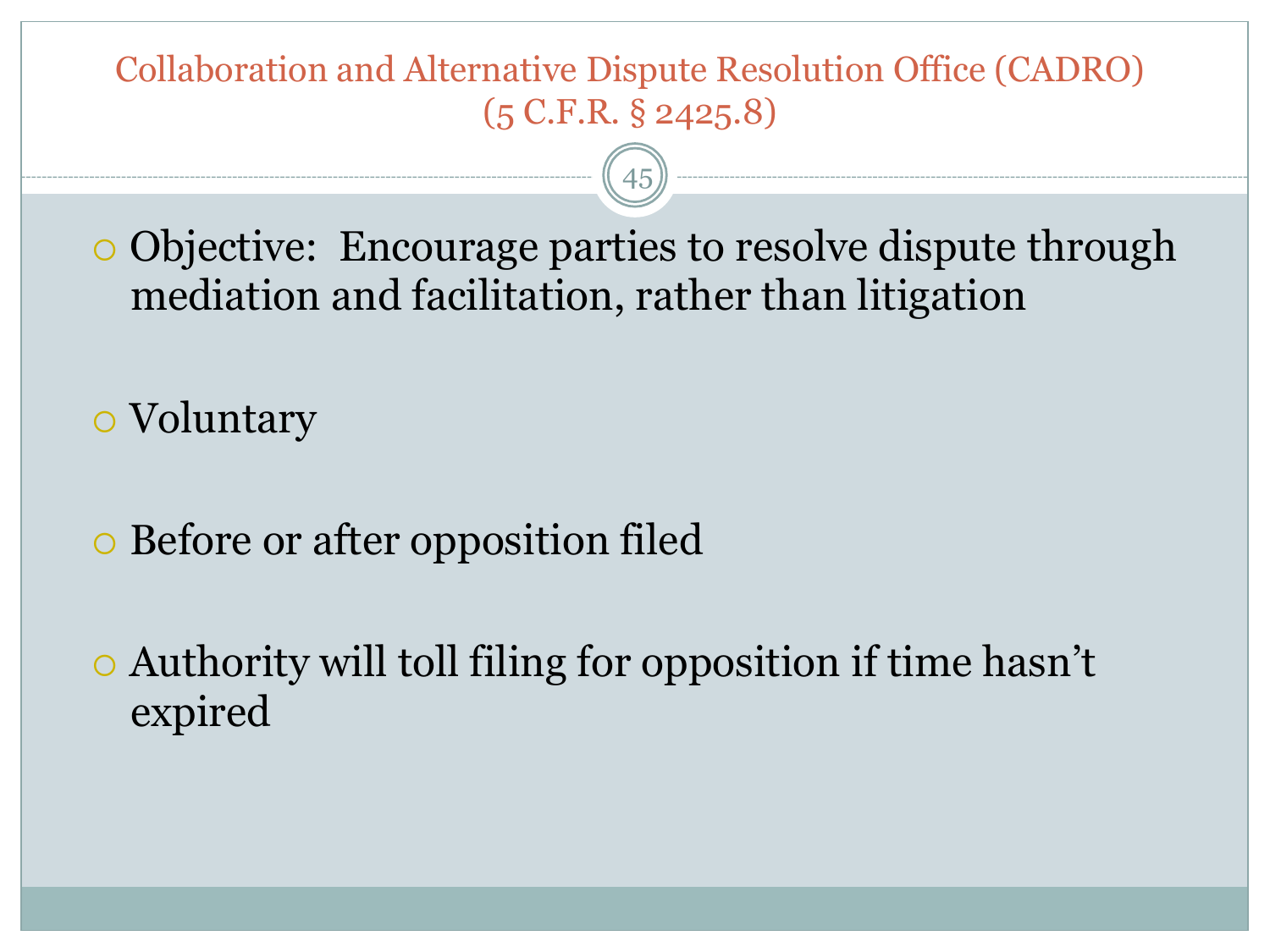### Clarifying Records or Disputes (5 C.F.R. § 2425.9)

! Direct parties to provide evidence (including arbitration record, see 5 C.F.R. § 2429.3)

46

! Direct parties to respond to requests for further information

o Meet with parties

o Direct oral argument

o Any other appropriate action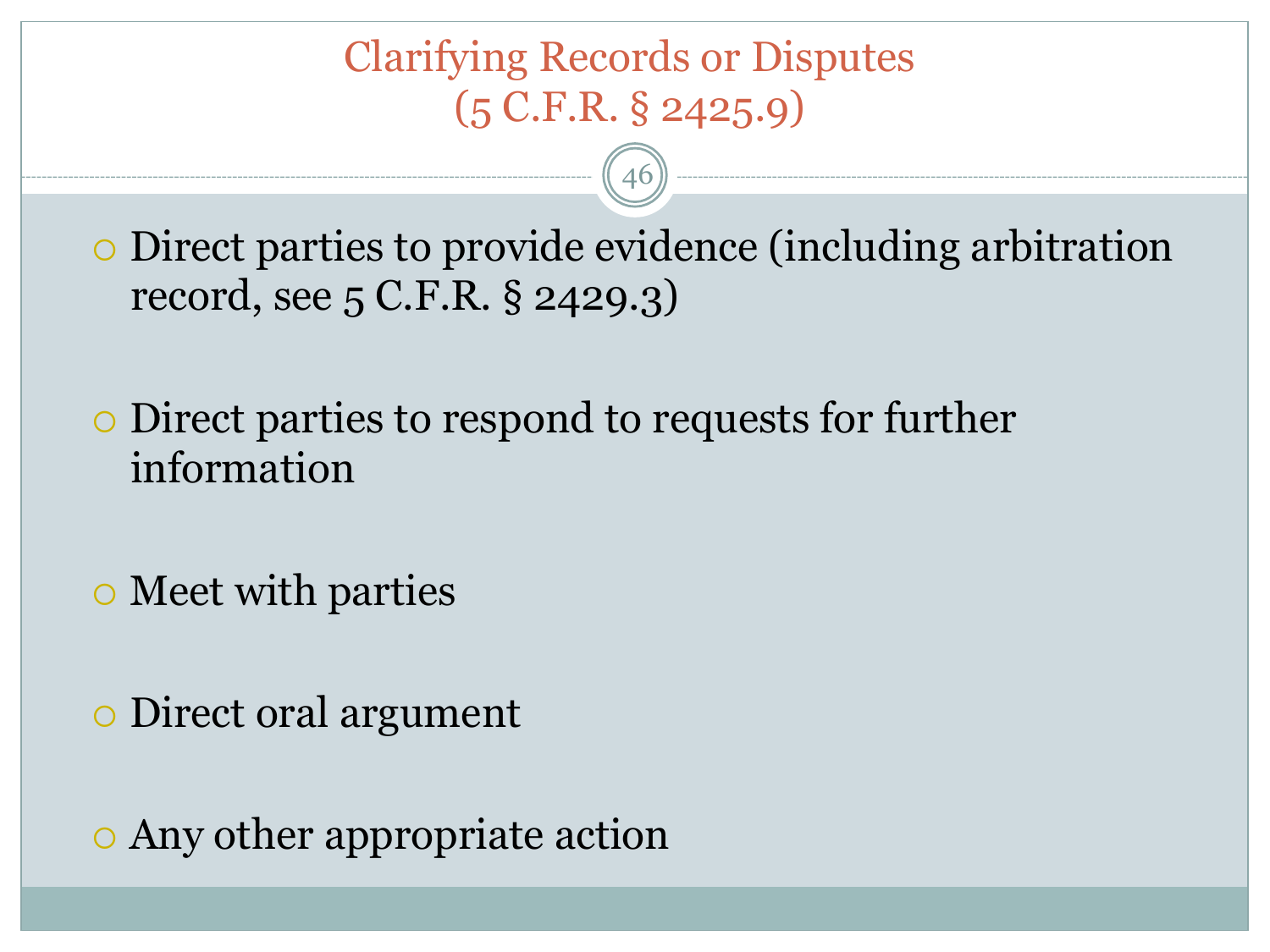### Potential Dismissal or Denial of Exceptions (5 C.F.R. § 2425.6)

47

 $\circ$  Under 5 U.S.C. § 7122(a), no jurisdiction over awards relating to:

- $\overline{\phantom{a}}$  Reductions in grade/removals based on unacceptable performance under 5 U.S.C. § 4303. E.g., 61/476, 744-78.
- $\triangleright$  Removal, suspension for more than 14 days, reduction in pay, or furlough of 30 or fewer days under 5 U.S.C. § 7512.  $E.g., 62/107, 108.$
- $\overline{\phantom{a}}$  Similar matters arising under other personnel systems. E.g., 59/545, 546 (non-appropriated fund employees).
- $\times$  Matters "related to" i.e., "inextricably intertwined with" those matters. E.g., 62/505, 506-07 (claim for compensatory damages).
- . Failure to raise or support ground or "otherwise fails to demonstrate a legally recognized basis for setting aside the award"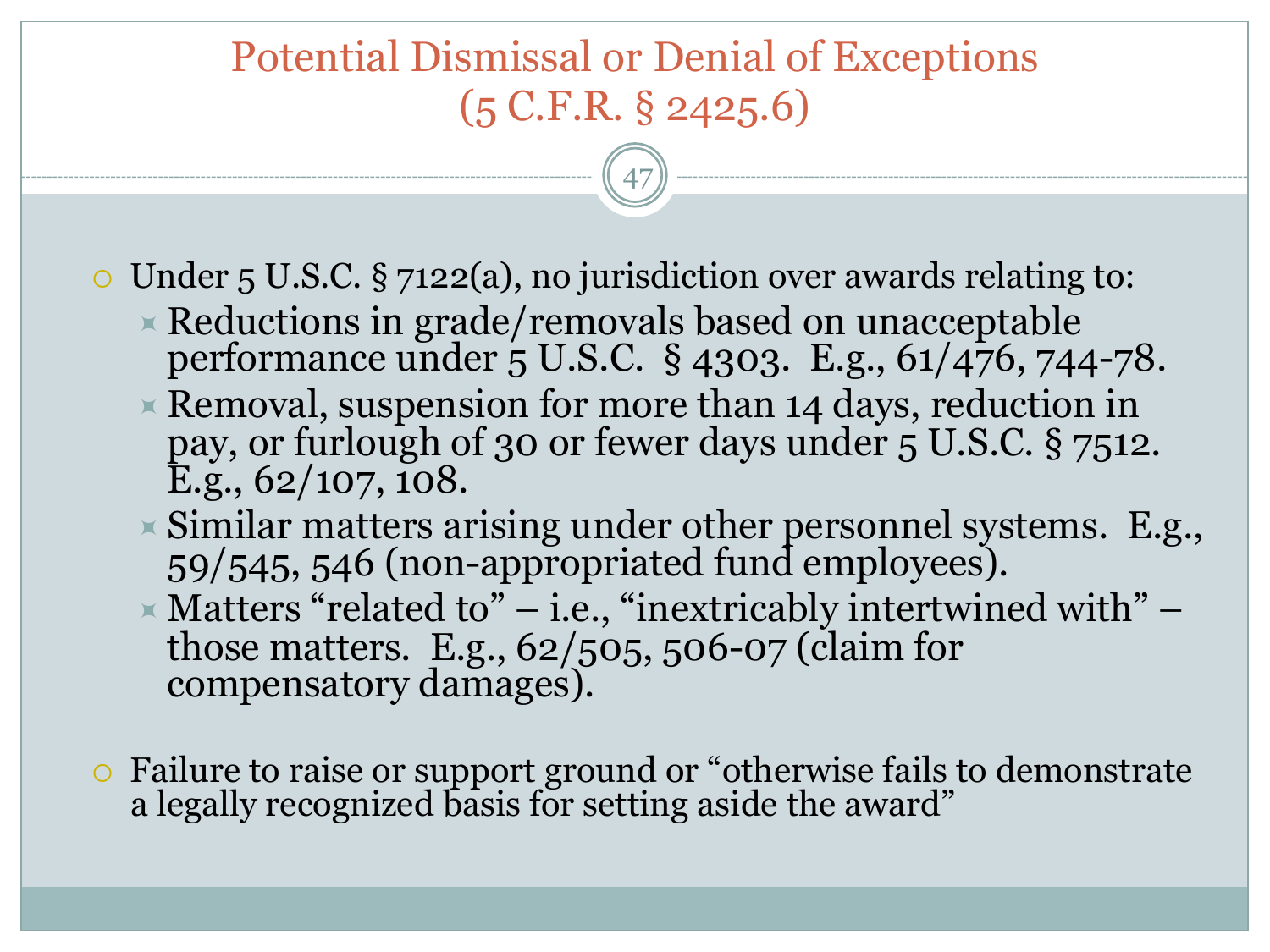### New Regulations List Grounds for Review (5 C.F.R. § 2425.6)

48

**.** Contrary to Law, Rule, Regulation

- **O** Private-Sector Grounds:
	- $\times$  Exceeded authority
	- $\times$  Bias
	- $\times$  Fair hearing
	- $\times$  Essence
	- ! Nonfact
	- $\blacktriangleright$  Incomplete, ambiguous, or contradictory so as to make implementation impossible
	- $\triangleright$  Public policy
	- $\times$  Other? (Must provide cites.)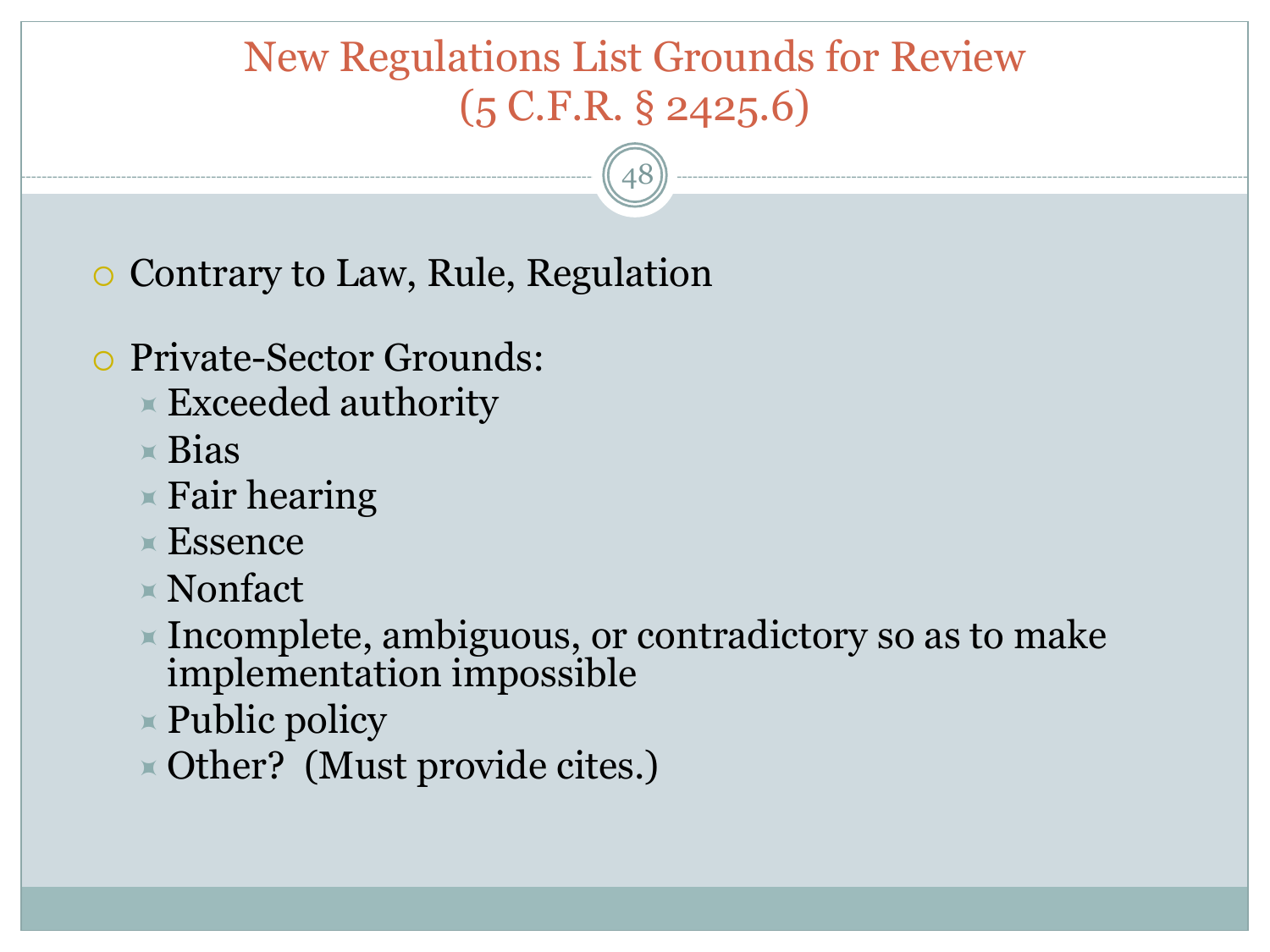

49

#### *Grounds for Reviewing Arbitration Awards (Overview & Private-Sector Grounds)*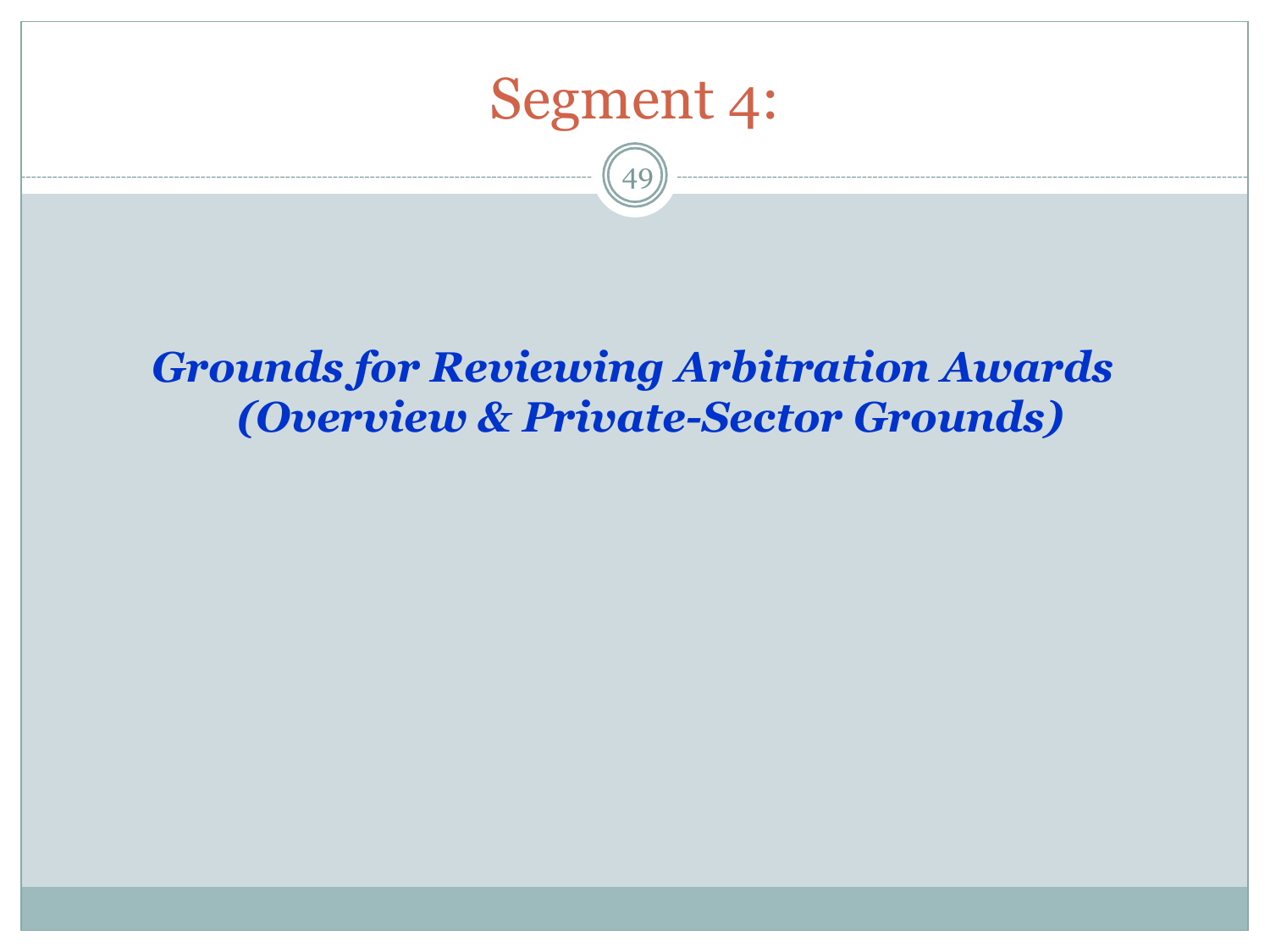### FLRA Review

- $\bullet$  Exceptions to arbitration awards = majority of Authority's case load
- Types of exceptions:
	- Private-sector grounds
		- $\times$  Deference to arbitrator
	- $\circ$  Contrary to law, rule, regulation
		- !*De novo* review of legal conclusions
		- $\triangleright$  Deference to arbitrator's factual findings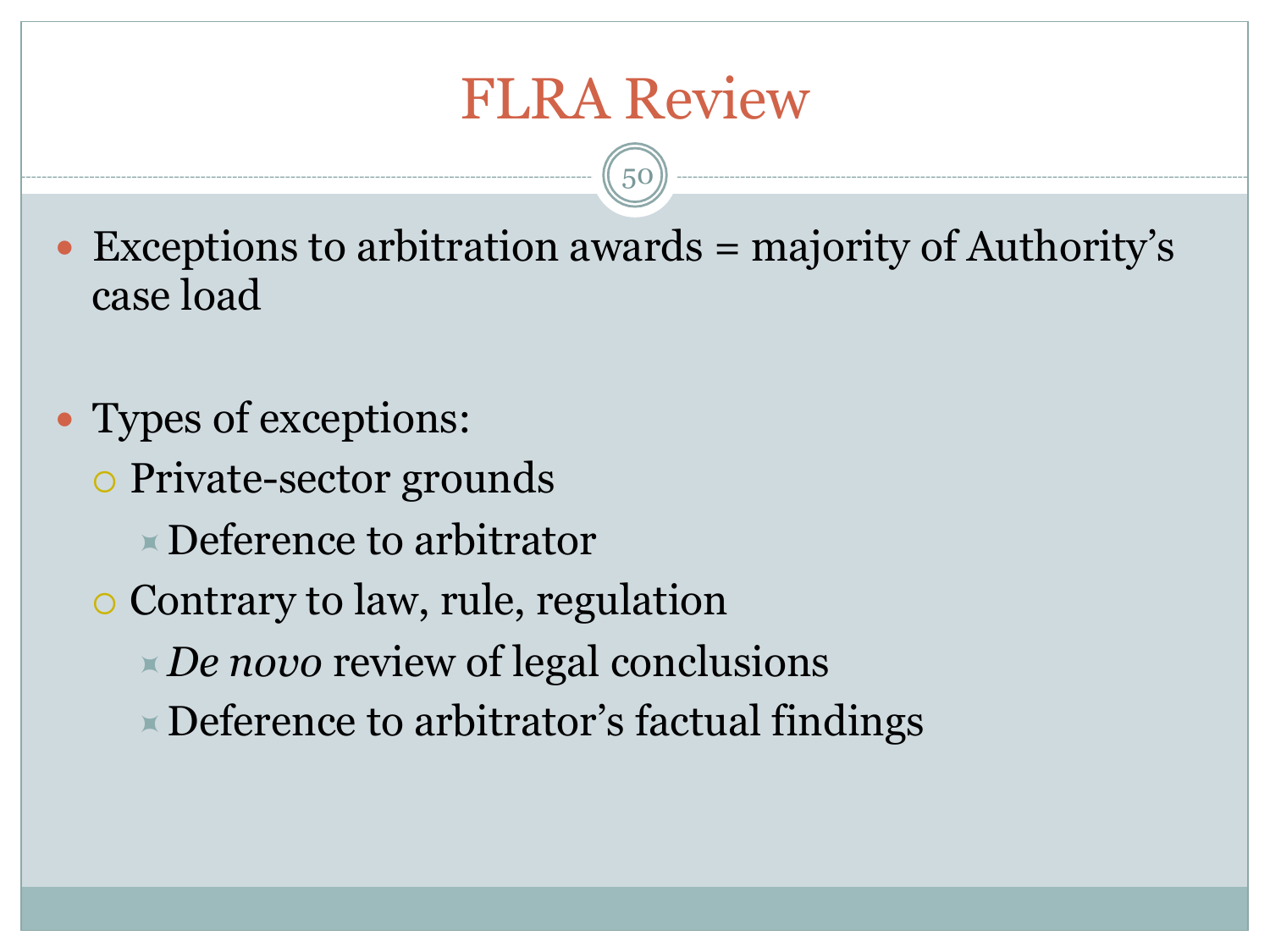- 1. Exceeds Authority
	- (1) Arbitrator failed to resolve submitted issue. Compare 64/686, 687 with 60/28, 30. (2) Resolved issue not submitted. Compare 63/476, 478-79 with 51/1645, 1647. (3) Disregarded specific limitations on authority (but allegations of adding to/altering/modifying CBA won't demonstrate, e.g., 64/547); OR (4) Awarded relief to non-grievants, e.g., 64/383.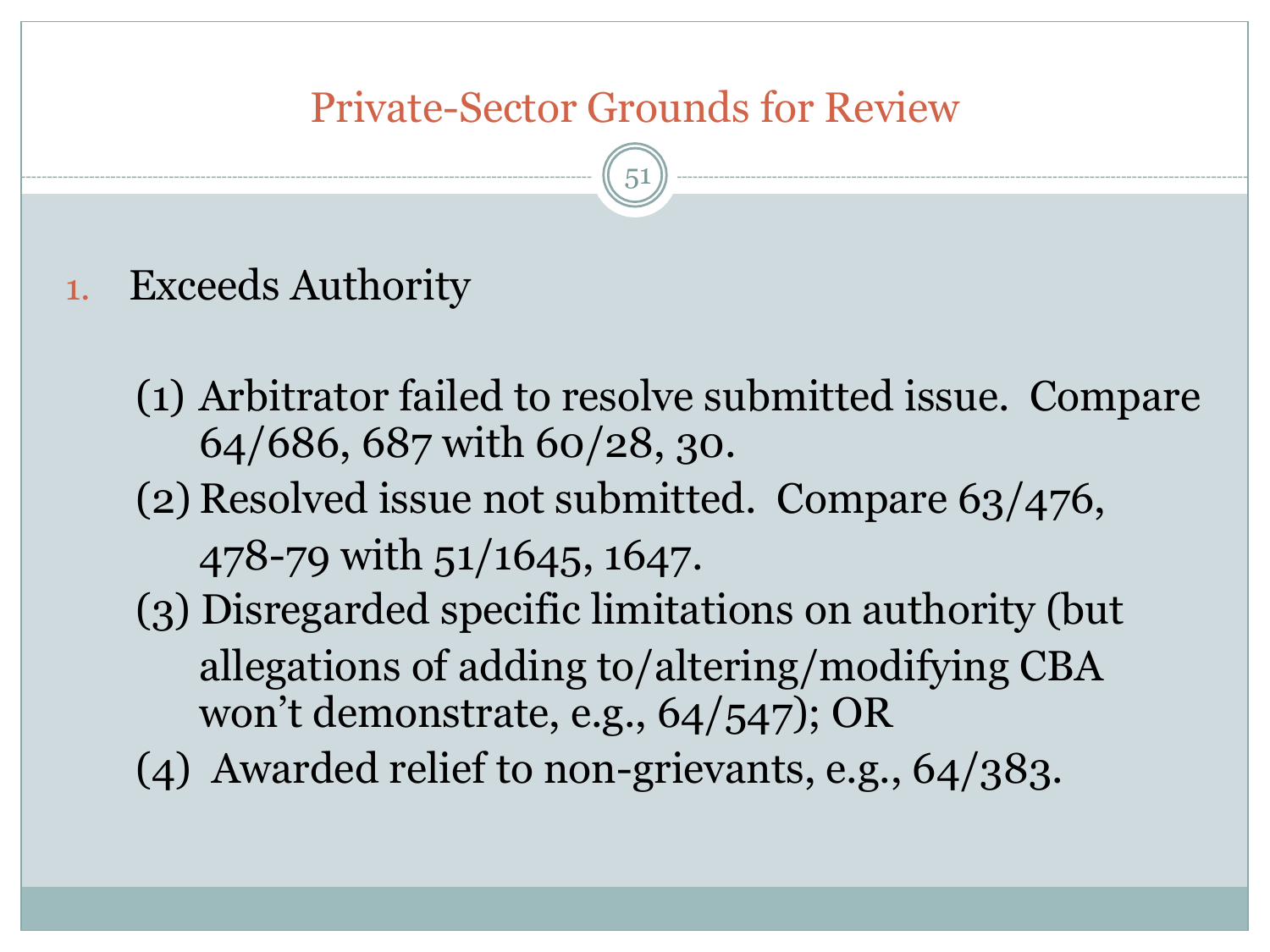52

1. Exceeds Authority (cont'd):

- **o** Stipulated issue: Arbs don't exceed auth by addressing an issue that is necessary to decide a stipulated issue or by addressing an issue that necessarily arises from issues in stipulation. E.g., 64/982, 986.
- Framed issue: Absent a stip, arb's framing of issue gets substantial deference. E.g., 64/1126, 1129-30.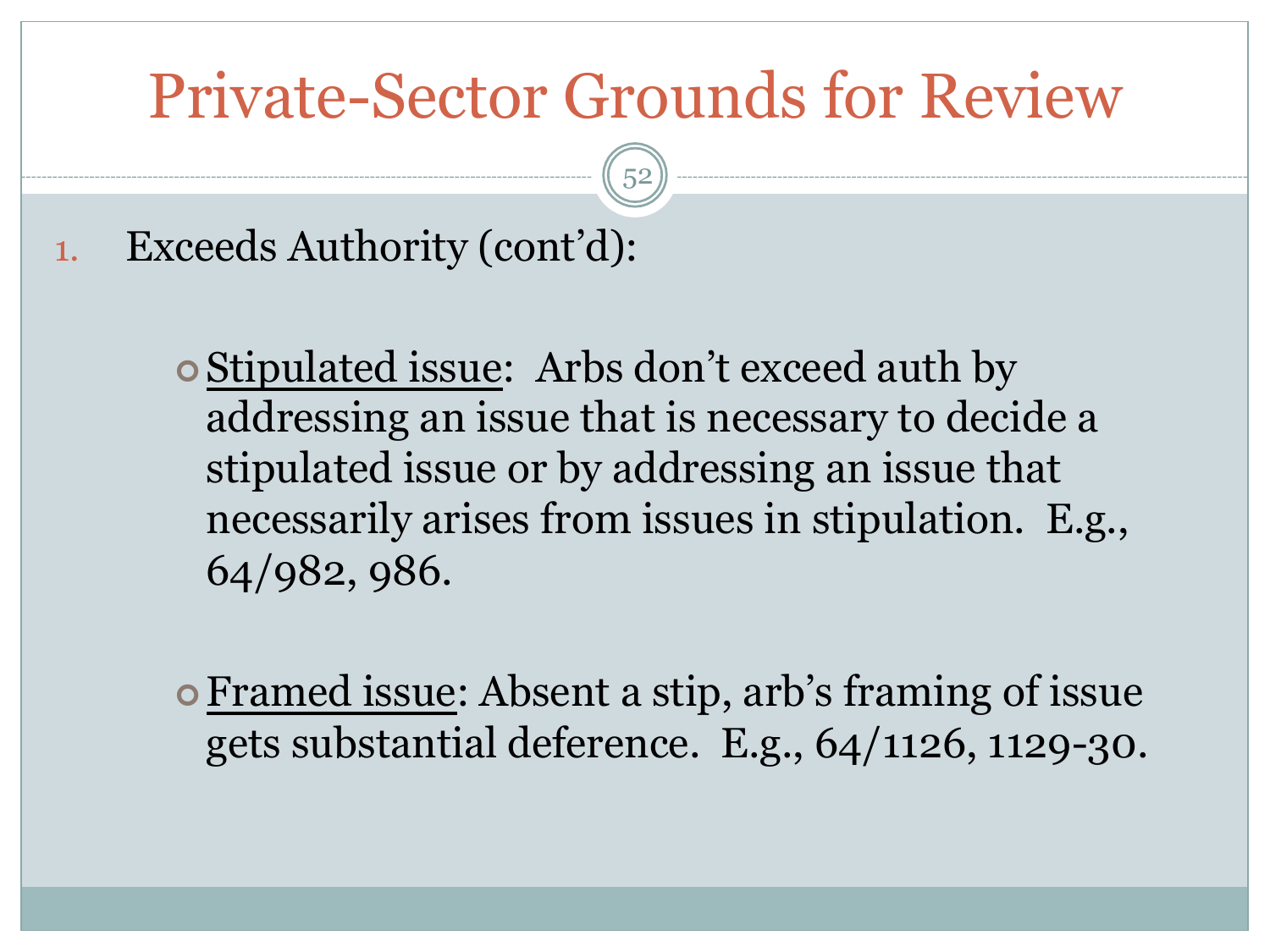53

#### 2. Bias

- (1) Award procured by improper means;
- (2) Arbitrator was partial or corrupt; OR
- (3) Arbitrator engaged in misconduct that prejudiced parties' rights
- $\times$  E.g., 52/387, 398
- 3. Fair Hearing

(1) Arb refused to hear or consider pertinent & material evidence; OR

(2) Actions so prejudiced as to affect fairness of proceeding as a whole

 $E.g., 62/360, 363$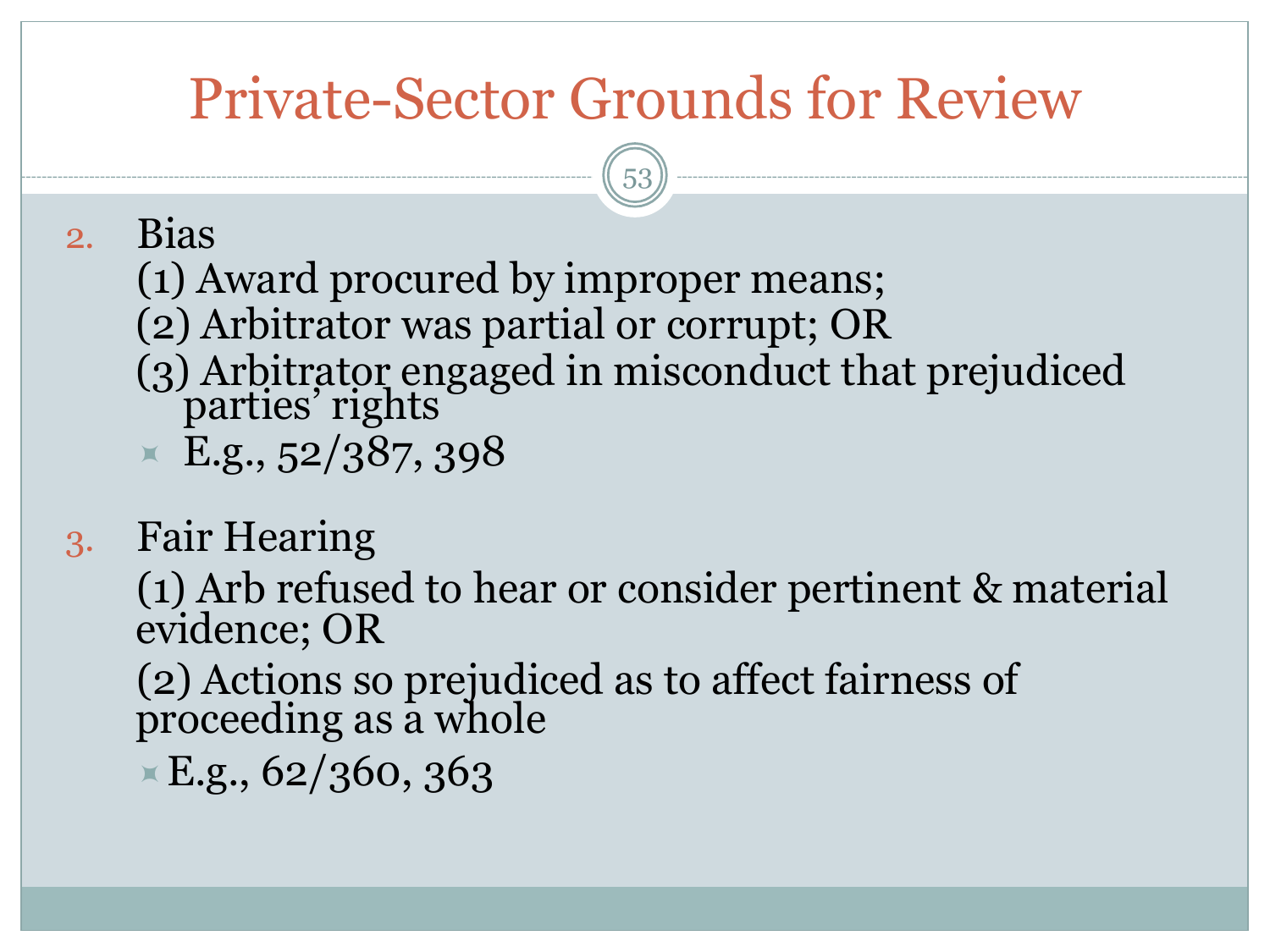54

#### 4. Essence

- (1) Not rationally derived from agreement;
- (2) So unfounded in reason and fact, unconnected w/ wording and purpose of agreement as to manifest infidelity to obligation of arbitrator;
- (3) Implausible interpretation of agreement; OR
- (4) Evidences manifest disregard of agreement
- $E.g., 59/540, 541.$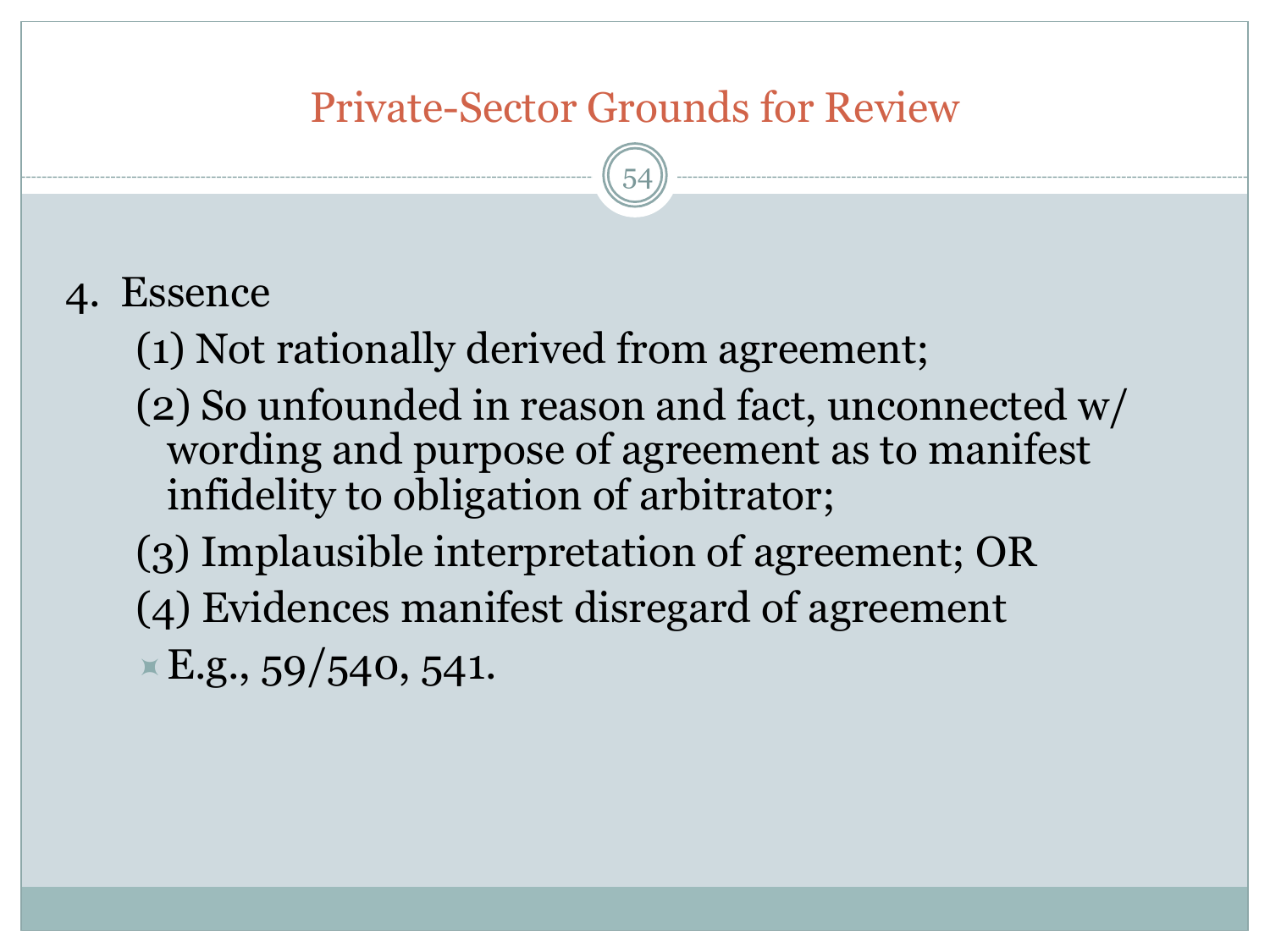55

- 5. Nonfact
	- $\triangleright$  Central fact is clearly erroneous, but for which different result
	- $\triangleright$  Cannot challenge factual matters disputed before Arbitrator

 $E.g., 64/672; 56/38, 41.$ 

6. Incomplete, Ambiguous, or Contradictory

- $\blacktriangleright$  Must make implementation of the award impossible.
- $E.g., 56/1057, 1074; 40/937, 943.$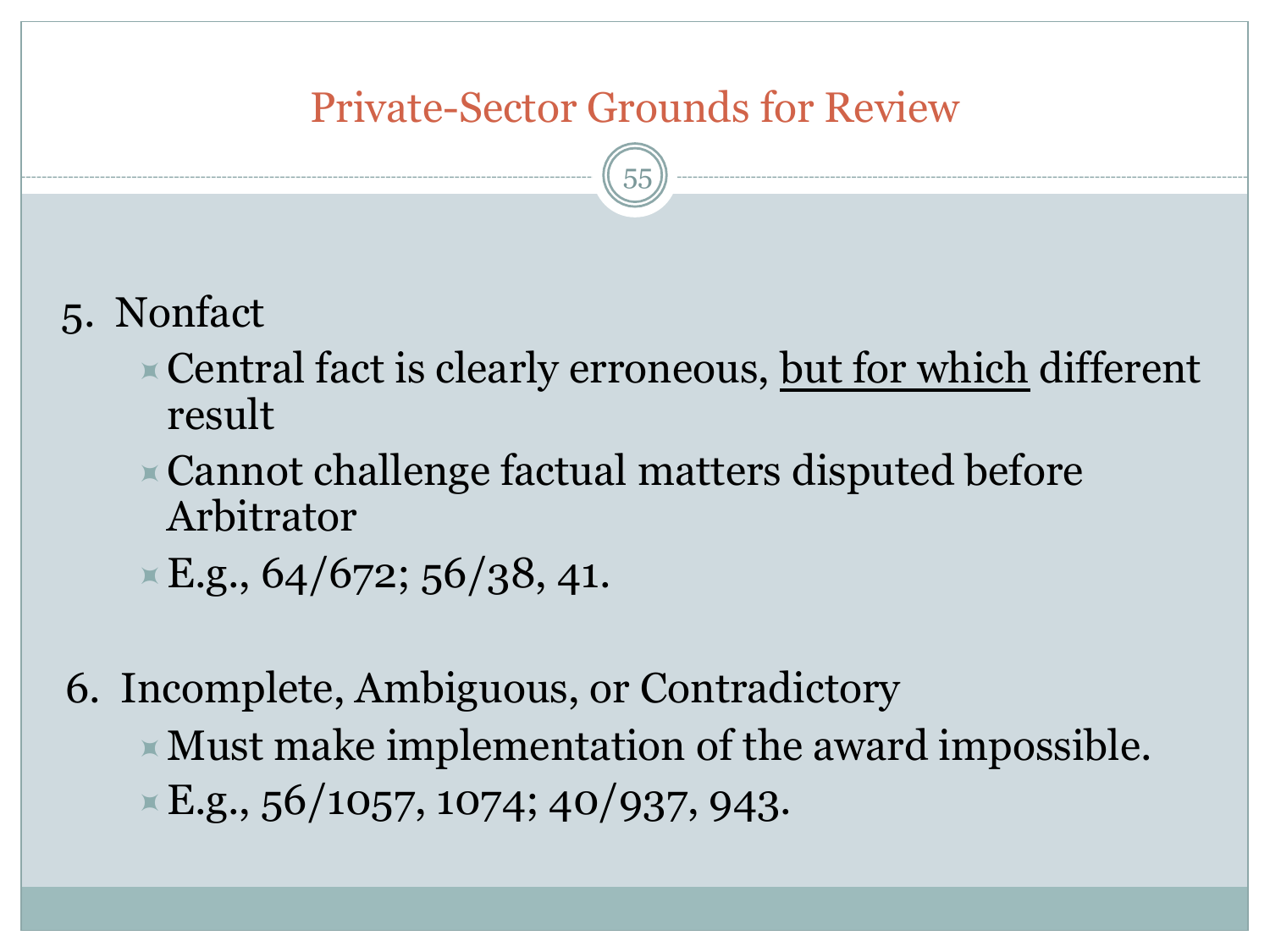- 7. Public Policy
	- $\blacktriangleright$  Must be explicit, well-defined, and dominant; and
	- $\triangleright$  Violation of policy must be clearly shown.
	- $E.g., 61/88, 91.$
- 8. Other?
	- ! Must provide cites (*see* 5 C.F.R. § 2425.6)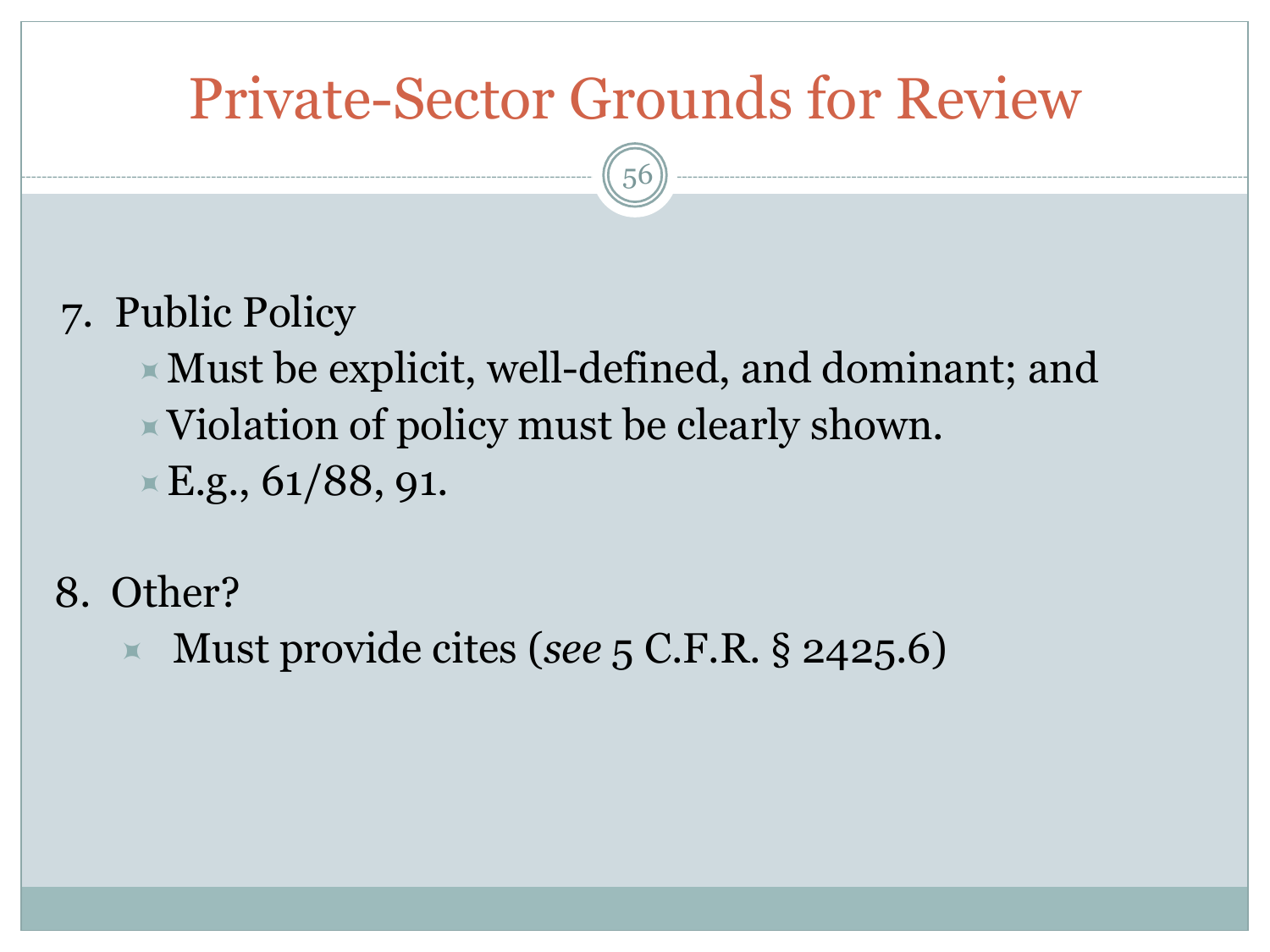## Challenges to Arbitrability Findings

57

### • Procedural arbitrability

- ! Whether procedural conditions to arbitrability have been met or excused. E.g., 64/772, 773; 64/612, 613-14.
- $\circ$  E.g., determinations re: timeliness (64/772, 773), who's covered by NGP (61/681, 682-83).
- ! Can't challenge directly, but can challenge based on:
	- $\triangle$  Bias (e.g., 61/681; 60/83)
	- $\blacktriangleright$  Exceeded authority (e.g., 61/681; 60/83)
	- $\triangleright$  Fair hearing (e.g., 60/813)
	- $\blacktriangleright$  Law that establishes procedural req'ts that apply to NGP (e.g., 58/480, 481)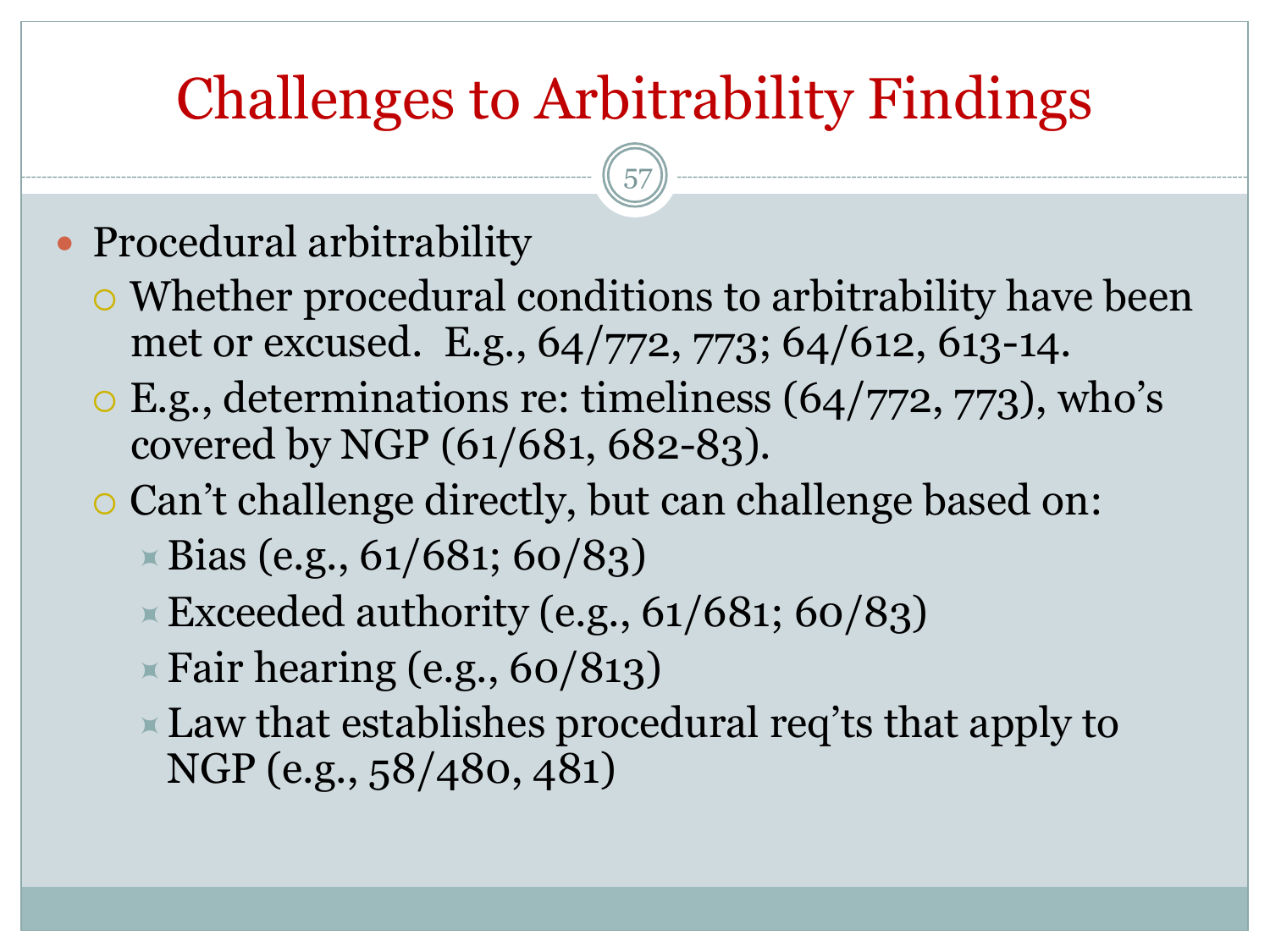## Challenges to Arbitrability Findings

- Substantive arbitrability
	- ! Whether subject matter of dispute is arbitrable. E.g., 64/612, 613-14.
	- o If determination is based on CBA, then essence standard. E.g., 64/606, 609.
	- ! If determination is based on law, then *de novo* standard. E.g., 64/1132, 1133.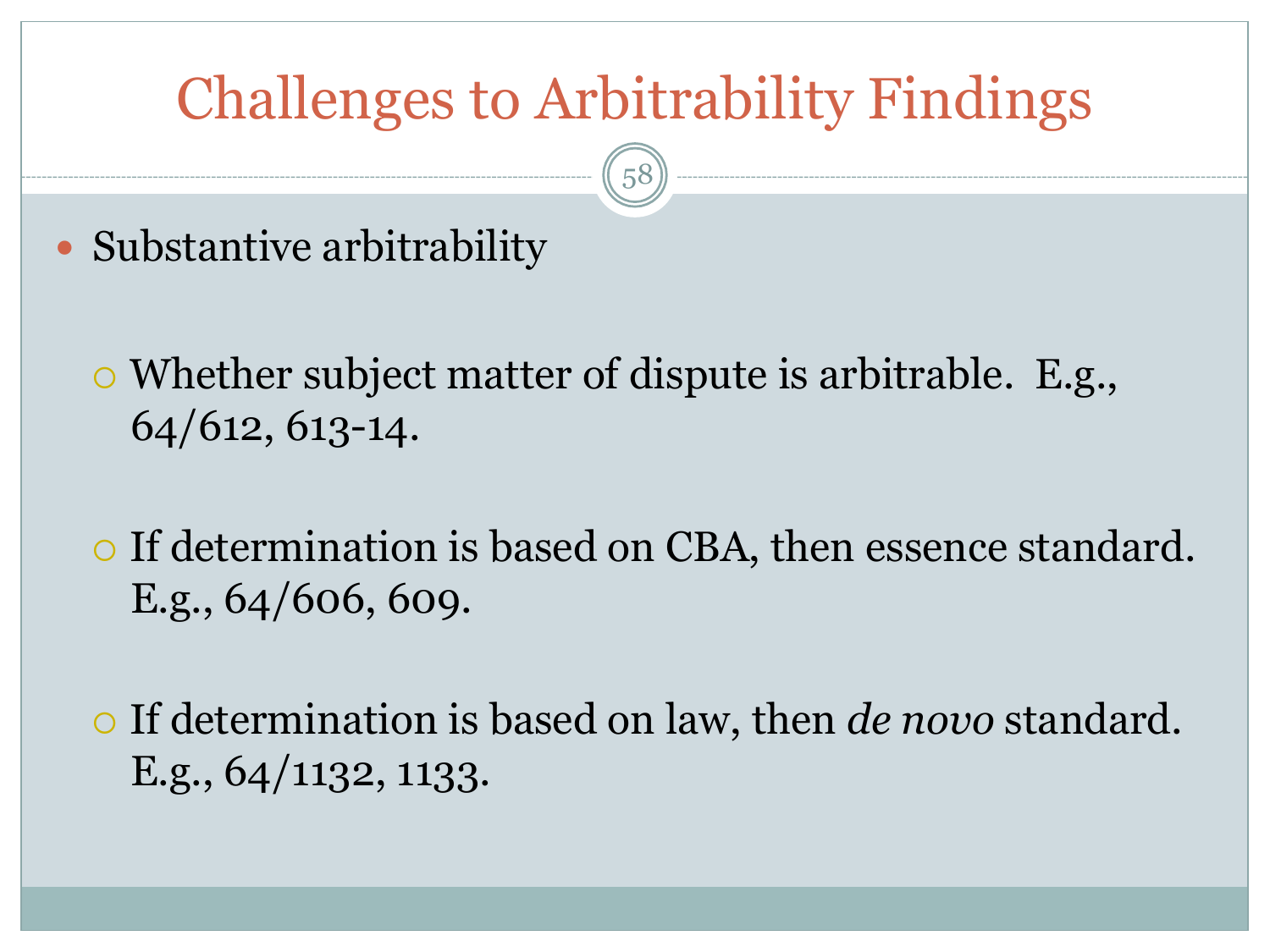## Additional Grounds for Review

- Contrary to law, rule or regulation
	- o U.S. Constitution
	- **o** Statutes
	- o Regulations  $\times$  Government-wide  $\times$  Agency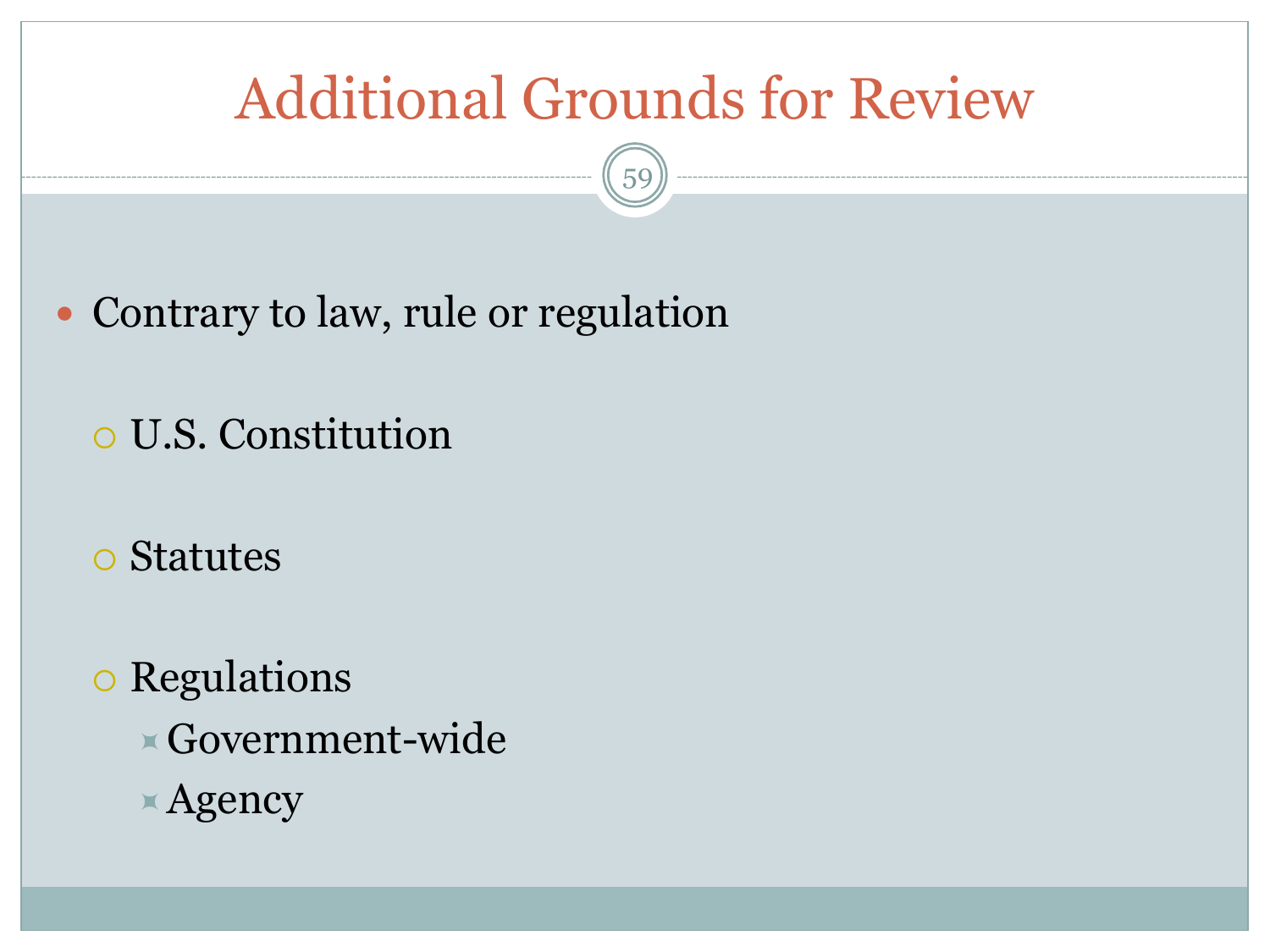

60

## *Management Rights (5 U.S.C. § 7106)*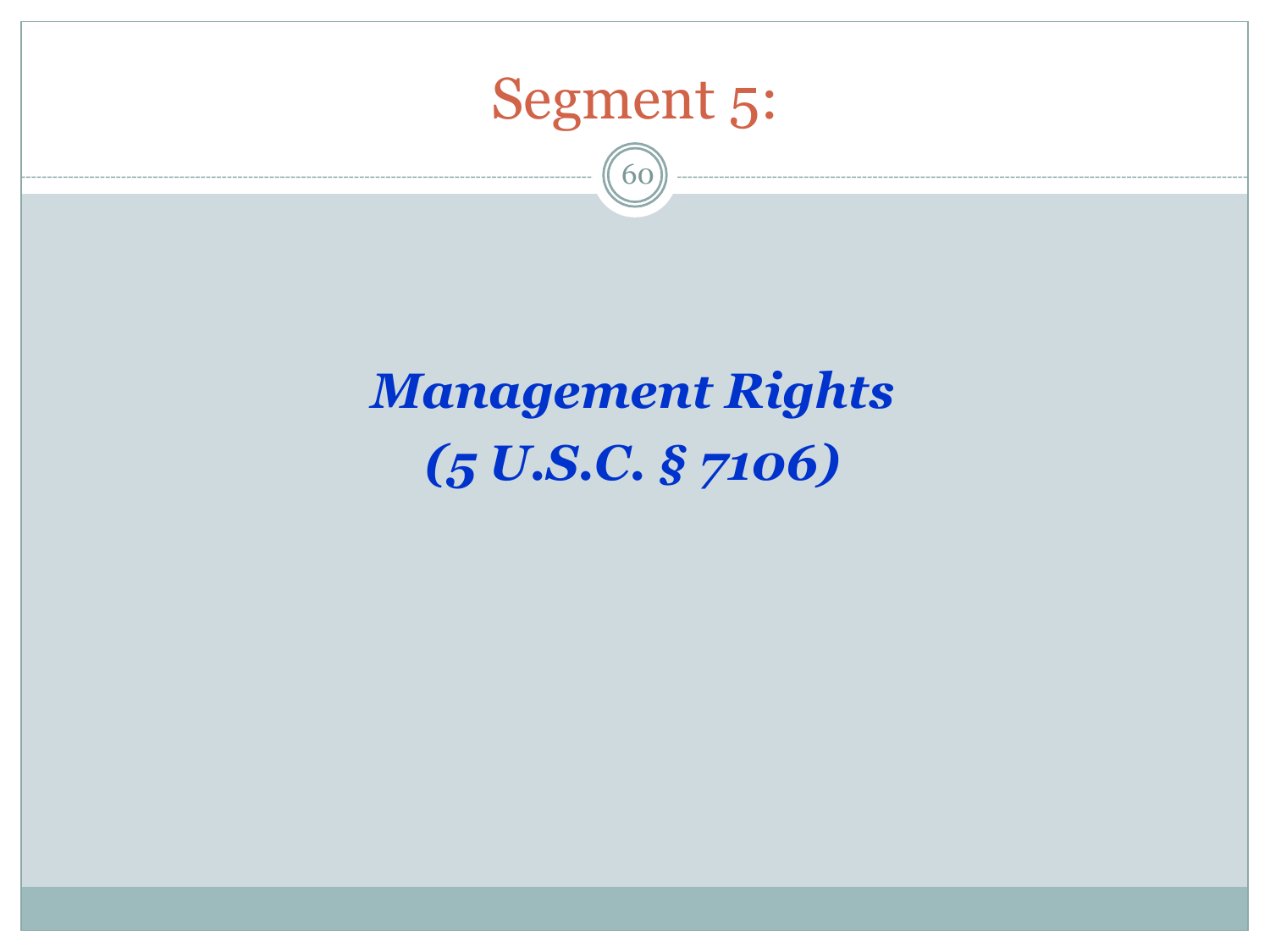- " Does the award *affect* a management right under § 7106(a)?
- If so, was arbitrator enforcing: ! Contract provision negotiated under *§ 7106(b)* (for any management-right claims); or  $\circ$  applicable law (for § 7106(a)(2) claims)?
- $\cdot$  See 65/102 & 65/113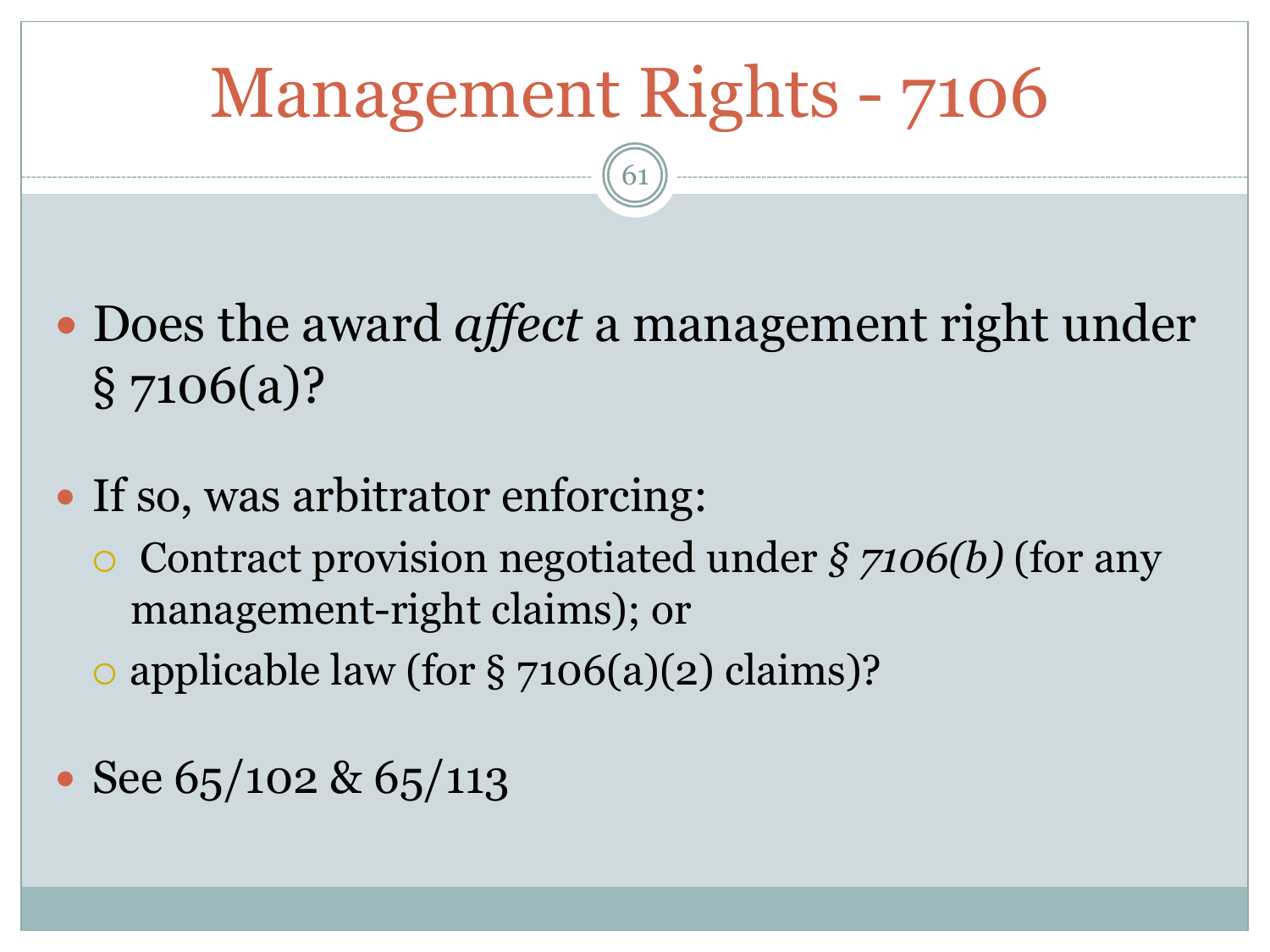- $7106(a)(1)$ :
	- ! **Mission**. E.g., 59/159, 163; 58/341, 342-43.
	- ! **Budget**. E.g., 61/201, 205.
	- ! **Organization**. E.g., 63/530, 532; 62/459, 460-61**.**
	- ! **Number of Employees**. E.g., 46/298, 316-17.
	- ! **Internal Security Practices**. E.g., 64/1153, 1156-57.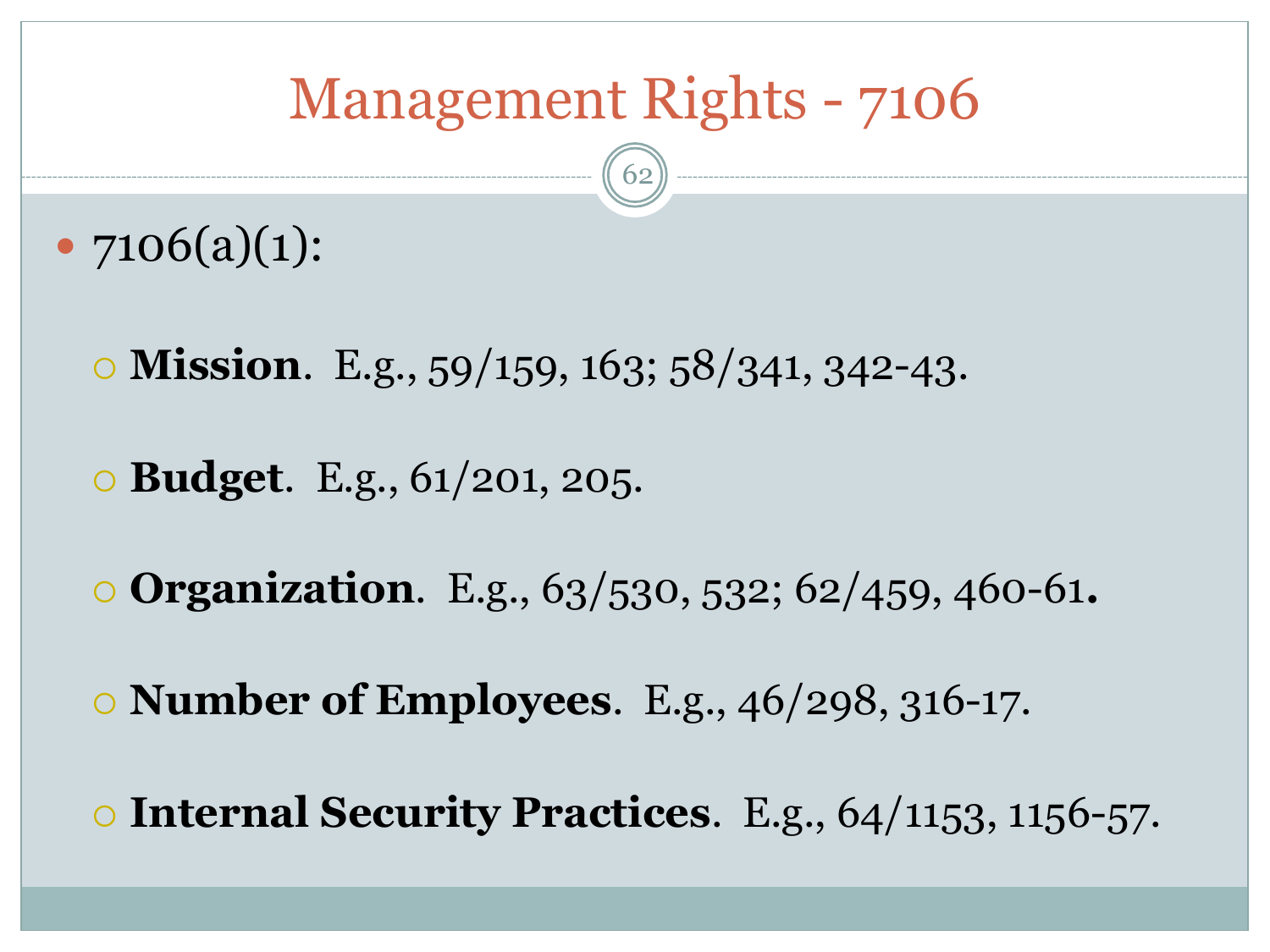- $\bullet$  7106(a)(2)(A):
	- ! **Hire employees**. E.g., 62/93, 94-95.
	- ! **Assign employees**. E.g., 64/161, 165; 63/222, 225.
	- ! **Direct employees**. E.g., 64/532, 534; 63/450, 452; 62/15, 16-17.
	- ! **Layoff employees**. E.g., 64/813, 815.
	- **Retain employees in the agency**. E.g., 60/839, 841-45;<br>58/344, 345-46.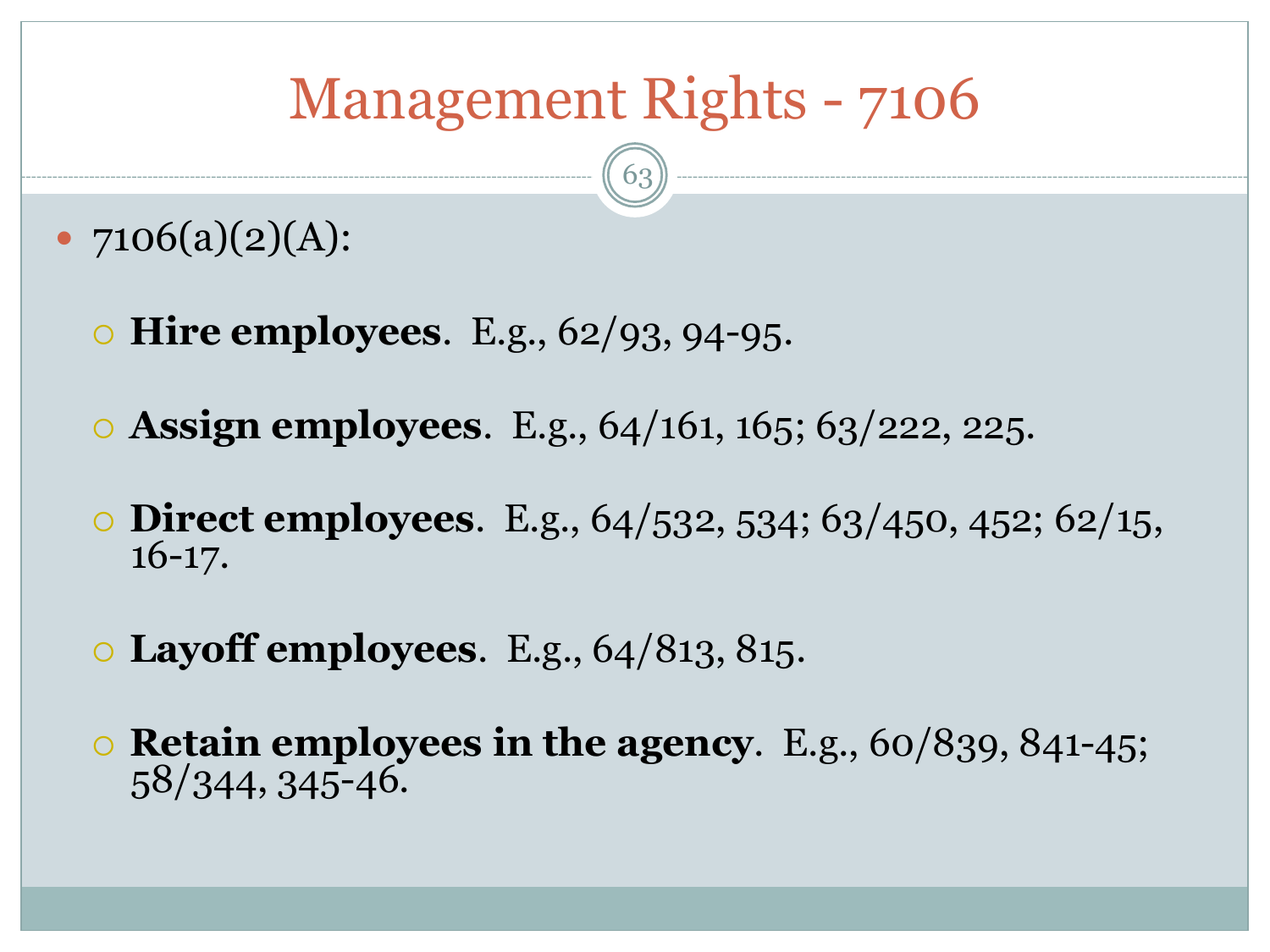- $\bullet$  7106(a)(2)(A) cont'd:
	- ! **Suspend employees**. E.g., 48/908, 911-12.
	- ! **Remove employees**. E.g., 46/298, 319-20.
	- ! **Reduce in grade or pay**. E.g., 53/539, 579-80; 40/1181, 1200-01.
	- ! **Take other disciplinary actions**. E.g., 62/174, 180; 61/341, 346.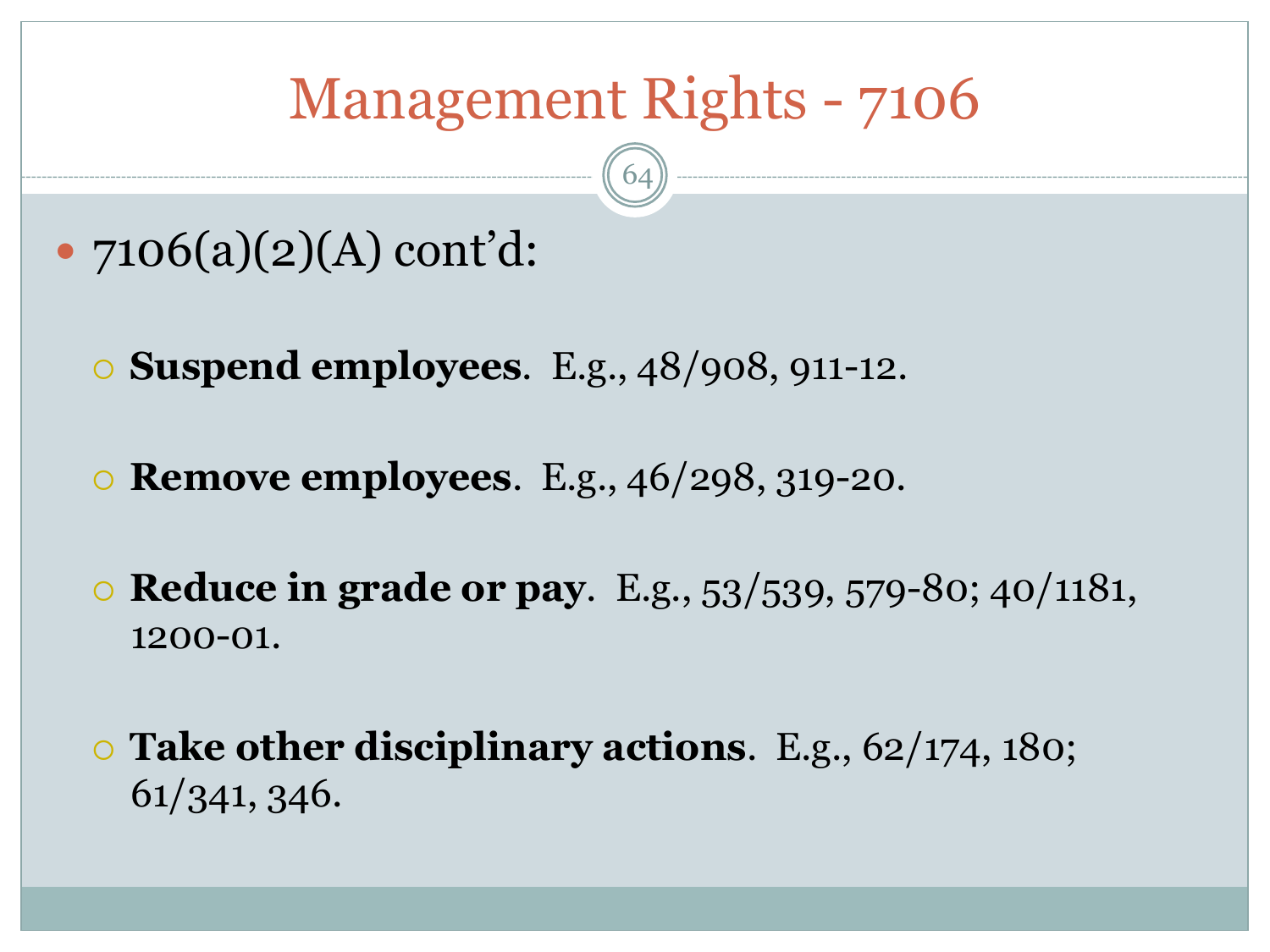- $7106(a)(2)(B)$ :
	- ! **Assign work**. E.g., 65/13, 15; 64/136, 138; 63/530, 532.
	- ! **Make determinations with respect to contracting out**. E.g., 64/474, 479; 61/209, 210.
	- ! **Determine the personnel by which agency operations will be conducted**. E.g., 61/371, 373-74.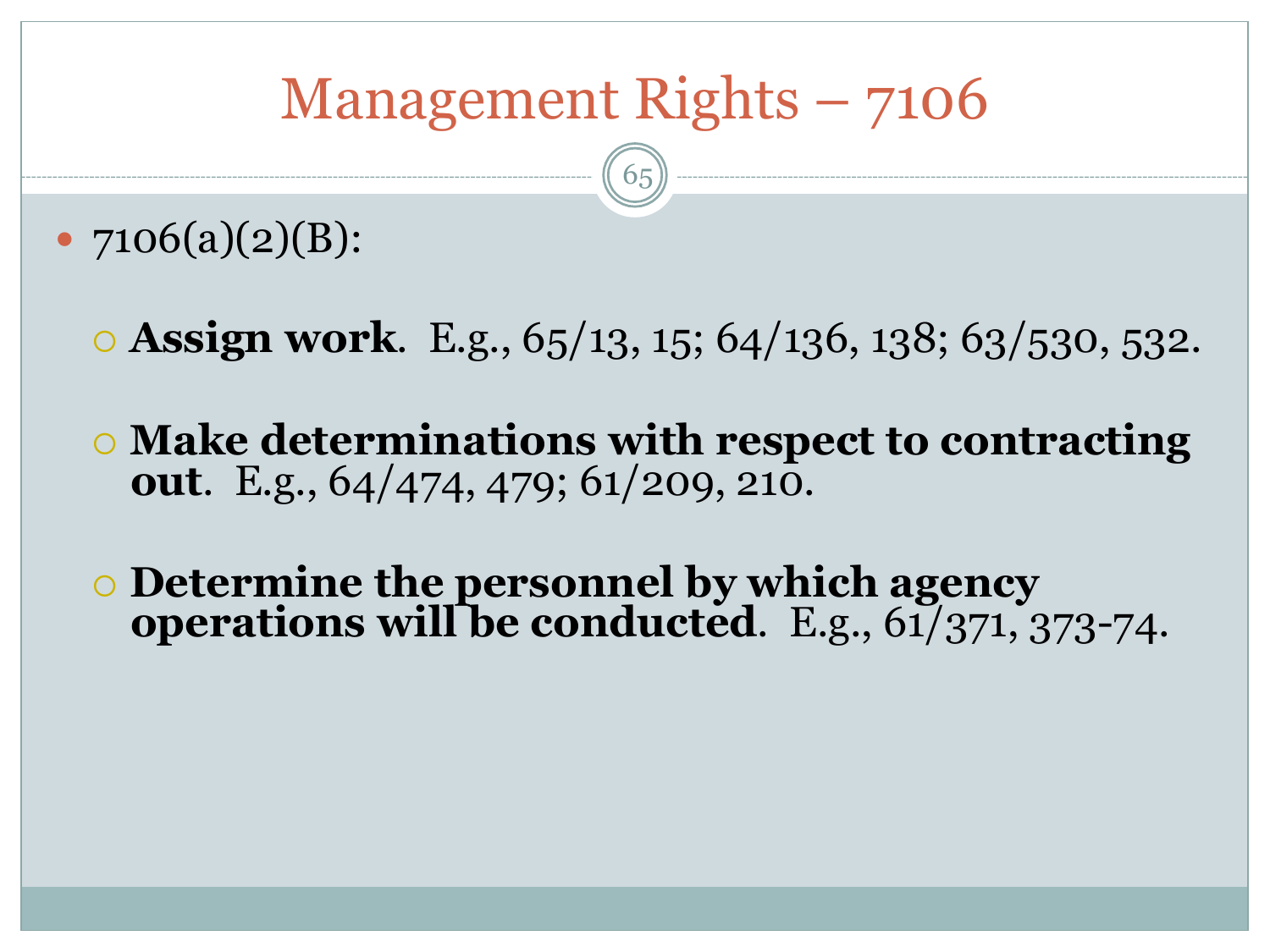66

#### • 7106(a)(2)(C):

- ! **With respect to filling positions, make selections for appointments from:** 
	- ! **(1) among properly ranked and certified candidates for promotions; or**

#### ! **(2) any other appropriate source**

 $\circ$  E.g., 65/13, 15; 64/76, 77; 62/419, 424; 61/226, 228-29; 61/618, 622; 59/780, 782-83; 58/411, 412.

### •  $7106(a)(2)(D)$ :

- ! **Take whatever actions may be necessary to carry out the agency mission during emergencies**
- $\circ$  E.g.,  $58/549, 551-52$ .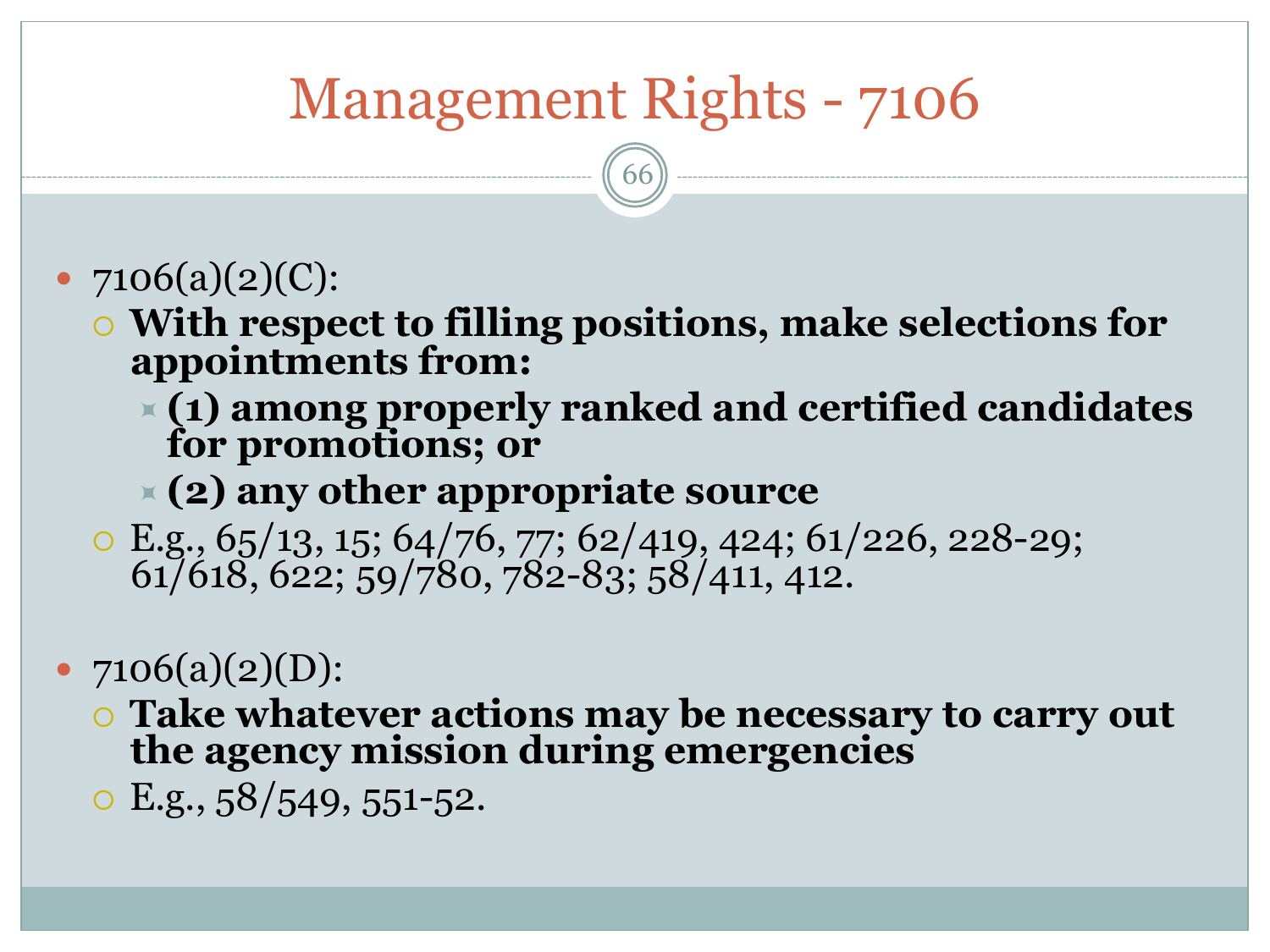67

• Look to Authority precedent. What constitutes an effect is not necessarily self-evident.

- For example, mere fact that an award requires agency to assign work to someone does not mean it affects right to assign work. E.g., 41/795, 823.
- Parties should brief arbitrators on possible effects (and/or exceptions to management's rights); arbitrator should be cognizant of possible effects and exceptions.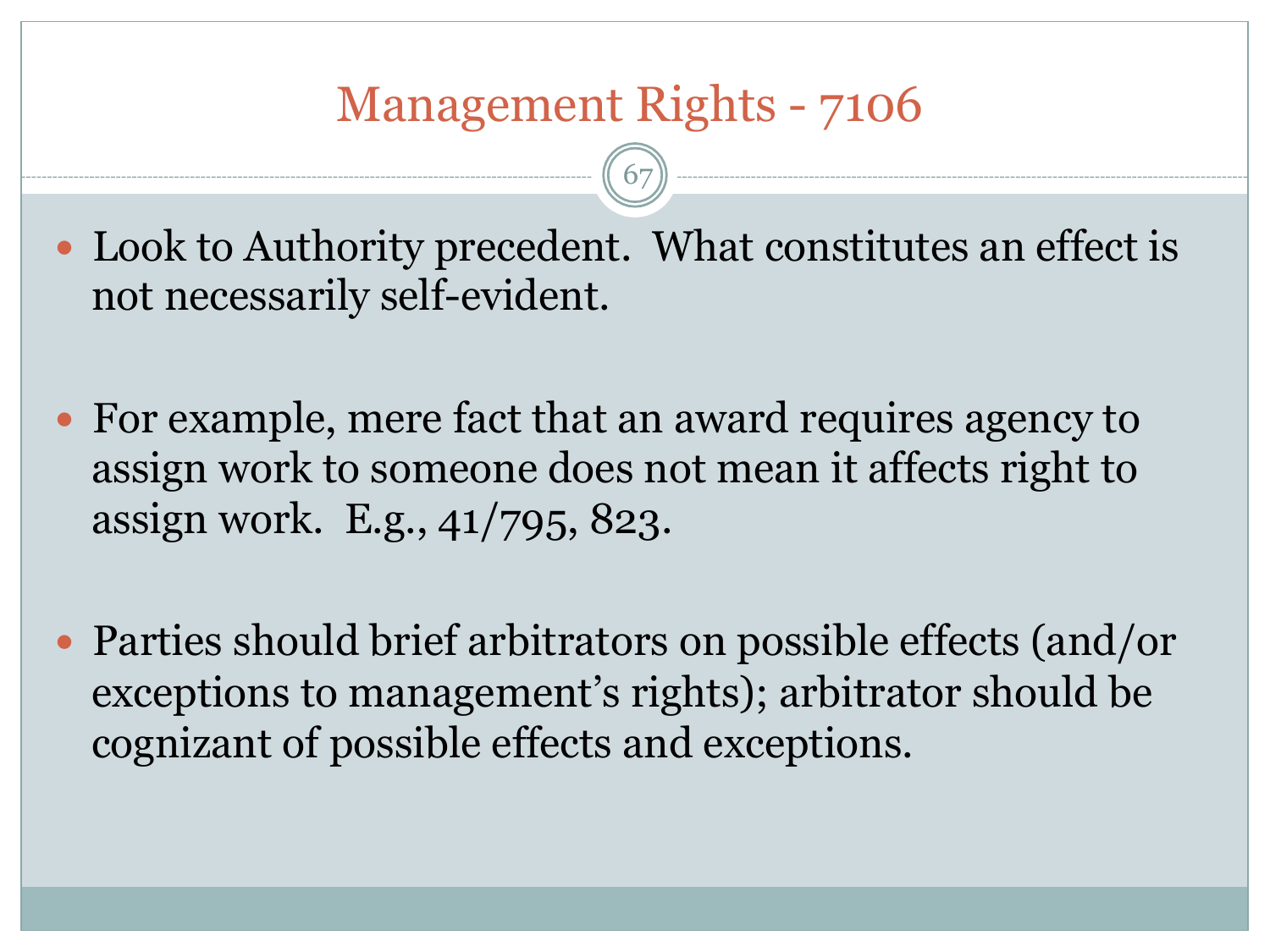68

• The award does not affect a  $\S$  7106(a) management right? !Exception denied!  $E.g., 64/76, 78.$ 

• The award does affect a  $\S$  7106(a) management right?  $\times$  Then  $\ldots$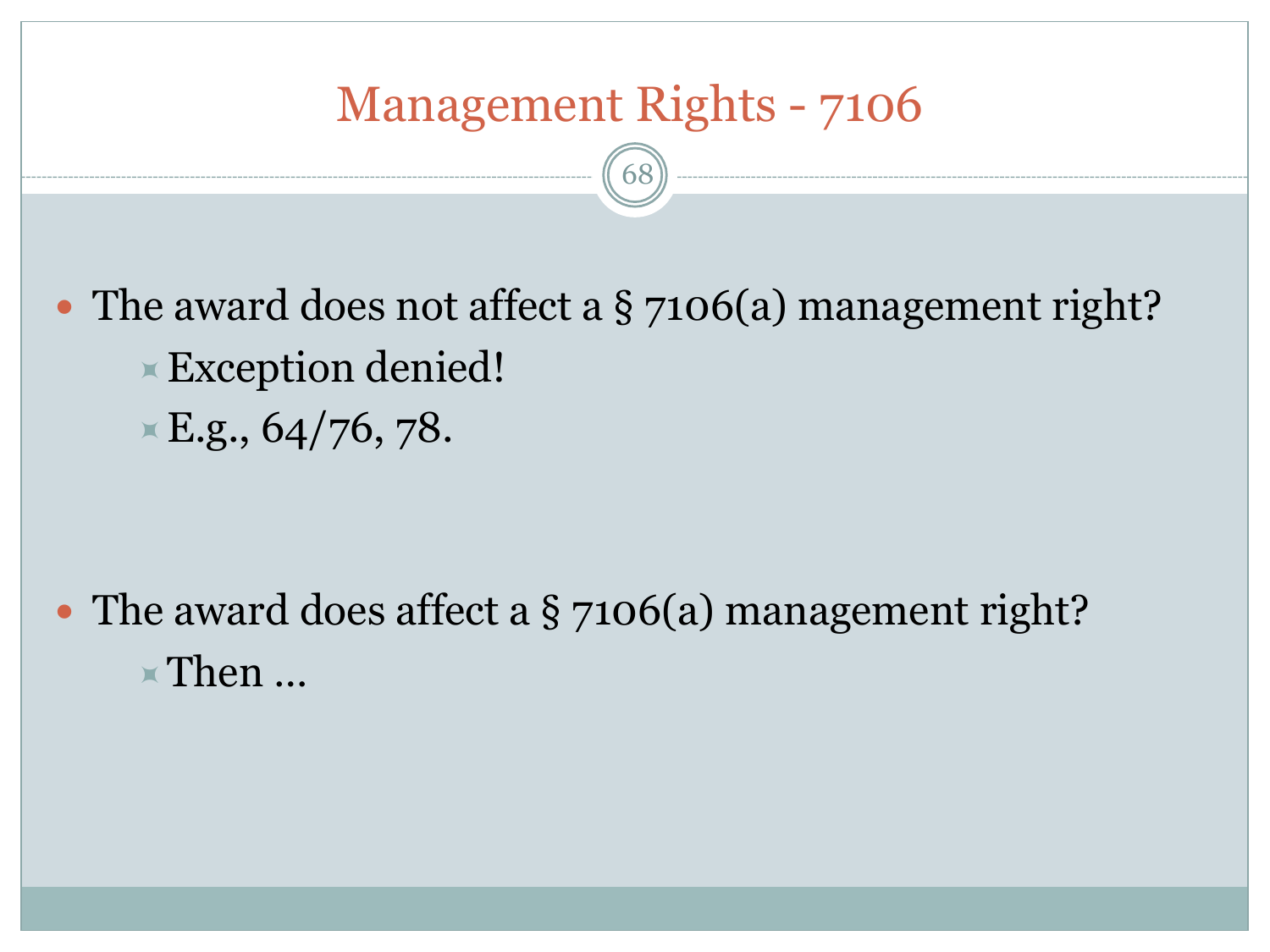- " Was the Arb enforcing:
	- $\circ$  A provision negotiated under § 7106(b)(1), (2), or (3) (for all  $\S$  7106(a) rights); and/or
	- $\circ$  An applicable law (for § 7106(a)(2) rights)?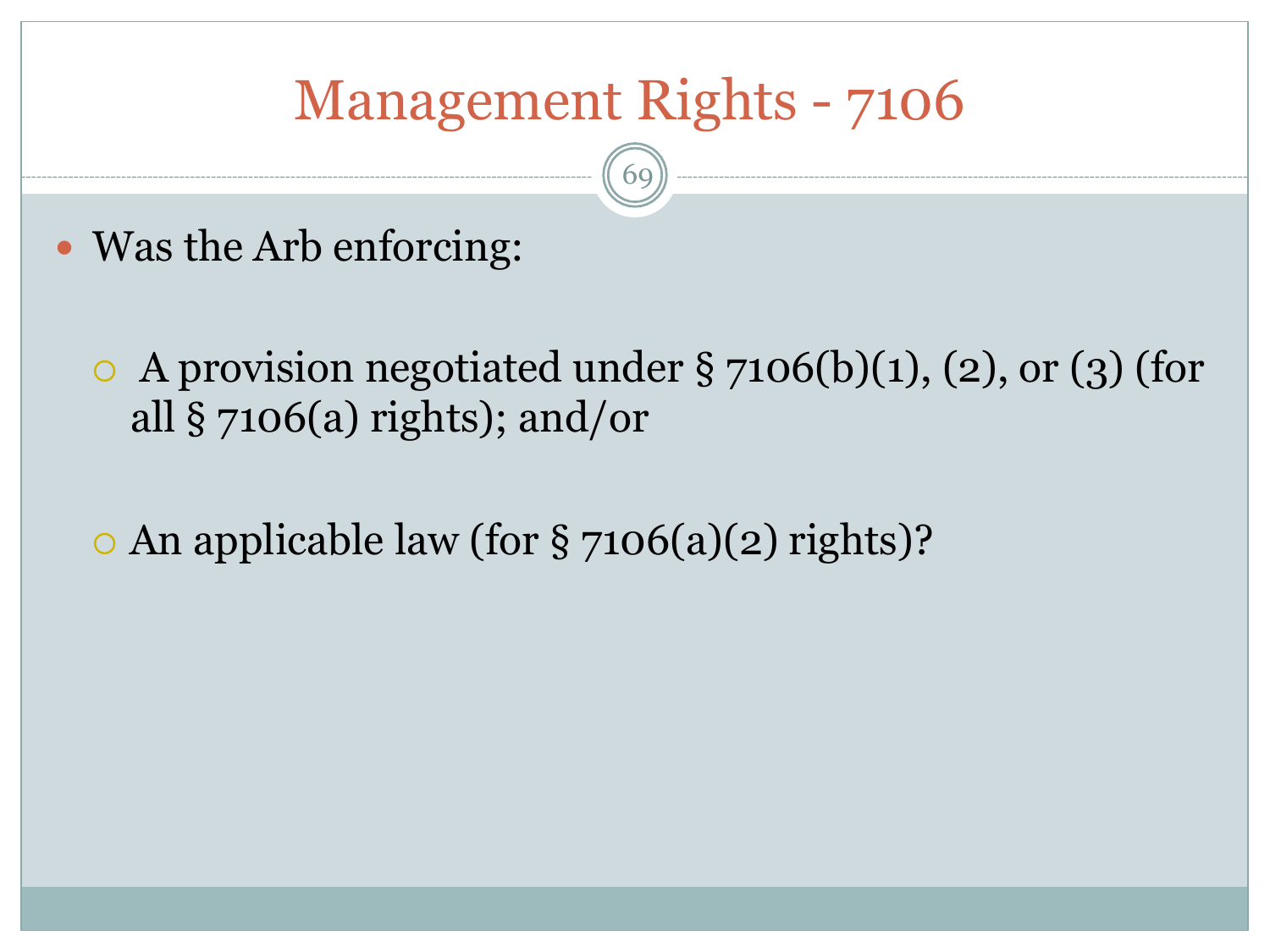## Management Rights - Exceptions

- $\bullet$  5 U.S.C. § 7106(b)(1):
	- Numbers, types, and grades
	- o Of employees or positions
	- o Assigned to any
		- $\times$  Organizational subdivision
		- $\times$  Work project or
		- $\times$  Tour of duty
		- $\times$  E.g., 54/807, 816; 32/944, 959
- Permissive (an agency may, but is not required to bargain); but enforceable in arbitration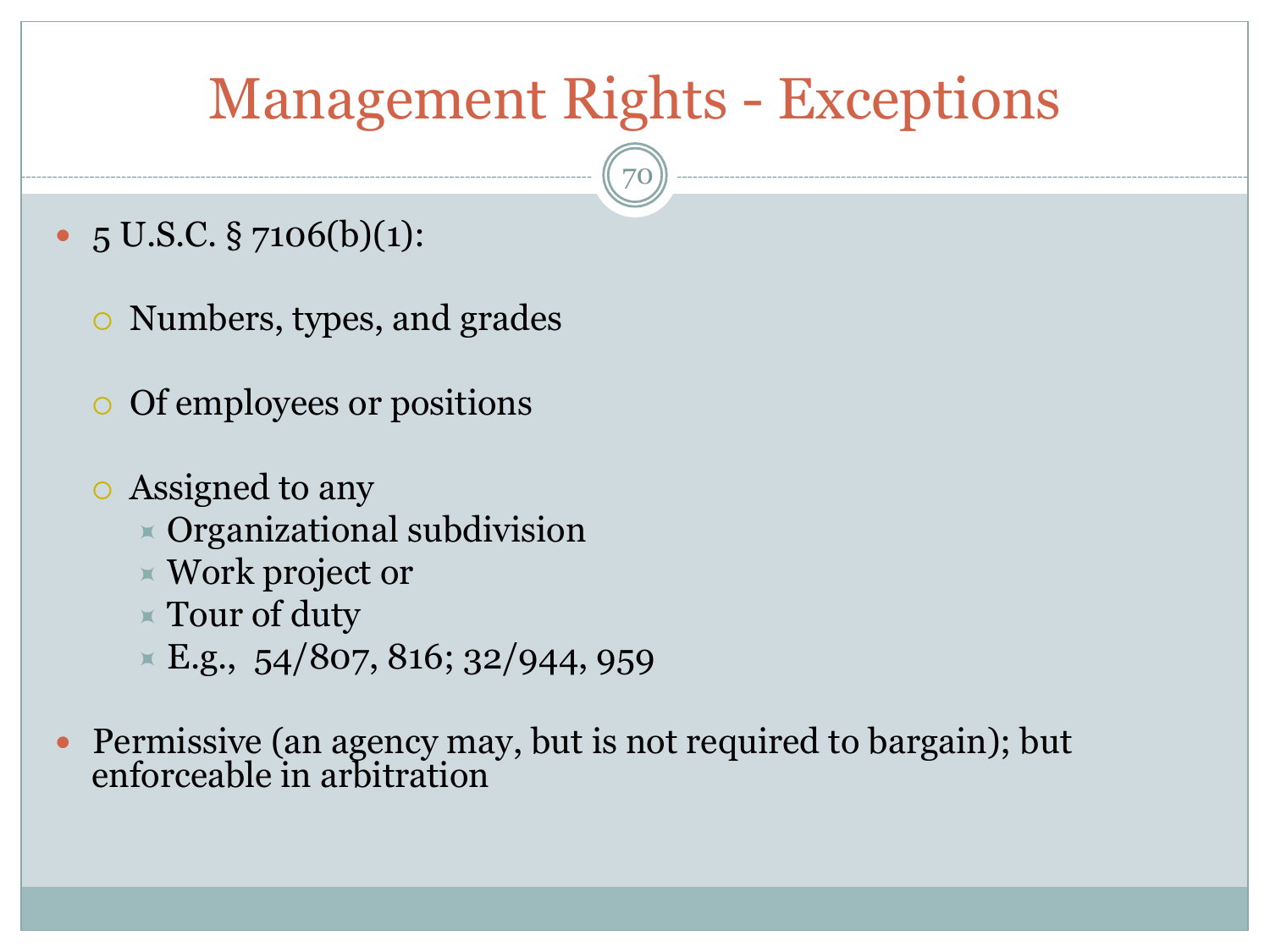## Management Rights - Exceptions

- $5 \text{ U.S.C.}$  § 7106(b)(1) (cont'd):
	- ! Technology, methods, & means of performing work
		- $\overline{\phantom{a}}$  Technology = technical method used in accomplishing or furthering performance of agency's work. *E.g.,* 62/321, 326.
		- $\angle$  Method = the way agency performs its work ("how")
		- $\star$  Means = any instrumentality, including an agent, tool, device, measure, plan, or policy used by an agency for the accomplishment or furtherance of the performance of its work ("with what")
	- $\circ$  E.g., 54/1582, 1589-90 & n.6.
- Permissive (an agency may, but is not required to bargain); but enforceable in arbitration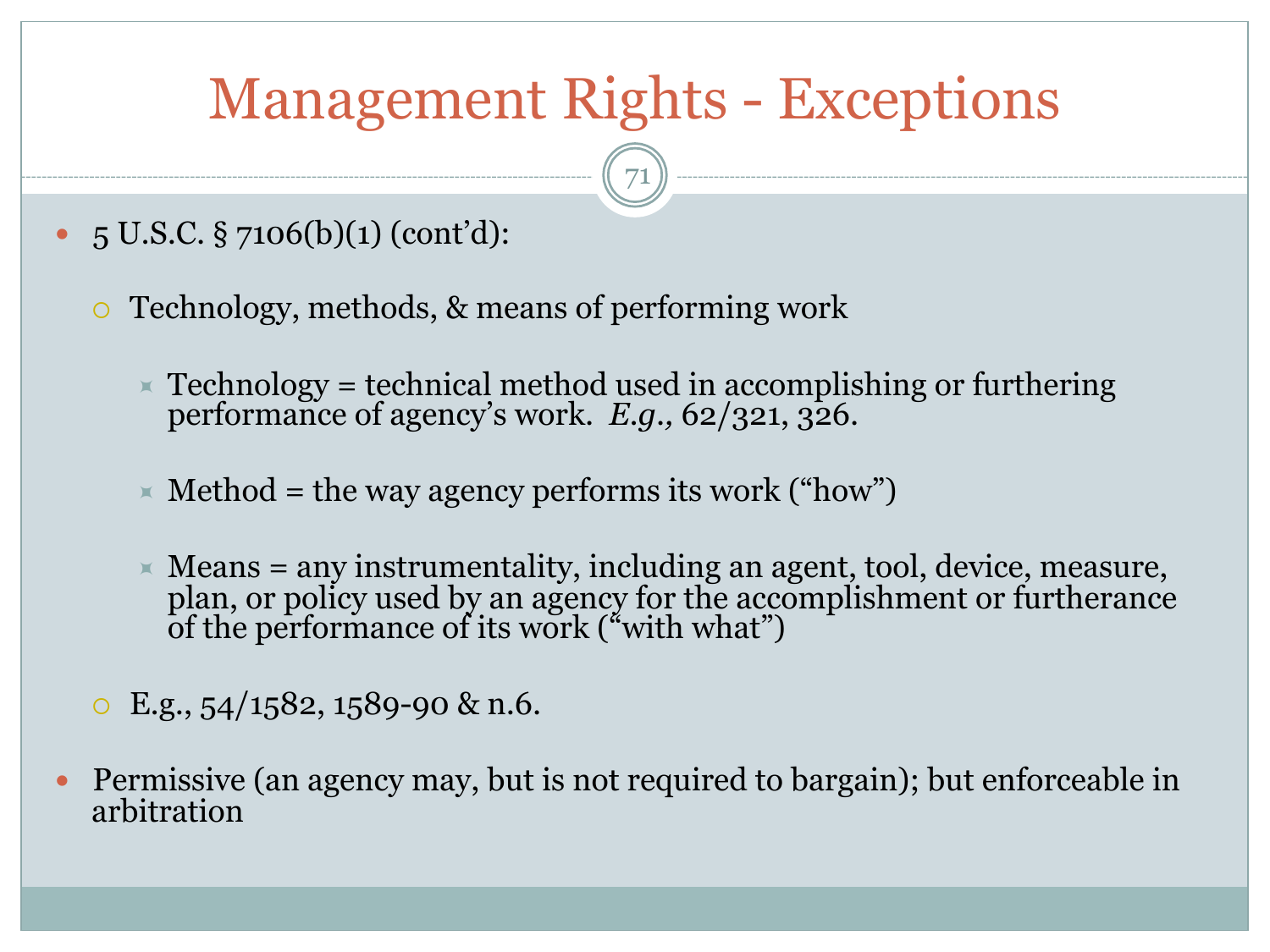### Management Rights - Exceptions

- 5 U.S.C. § 7106(b)(2): The "procedures which management officials of the agency will observe in exercising" any management rights under 7106
- Look to the case law
- $\cdot$  E.g., 63/585, 586; 62/328, 330.
- Mandatory (agency must bargain); enforceable in arbitration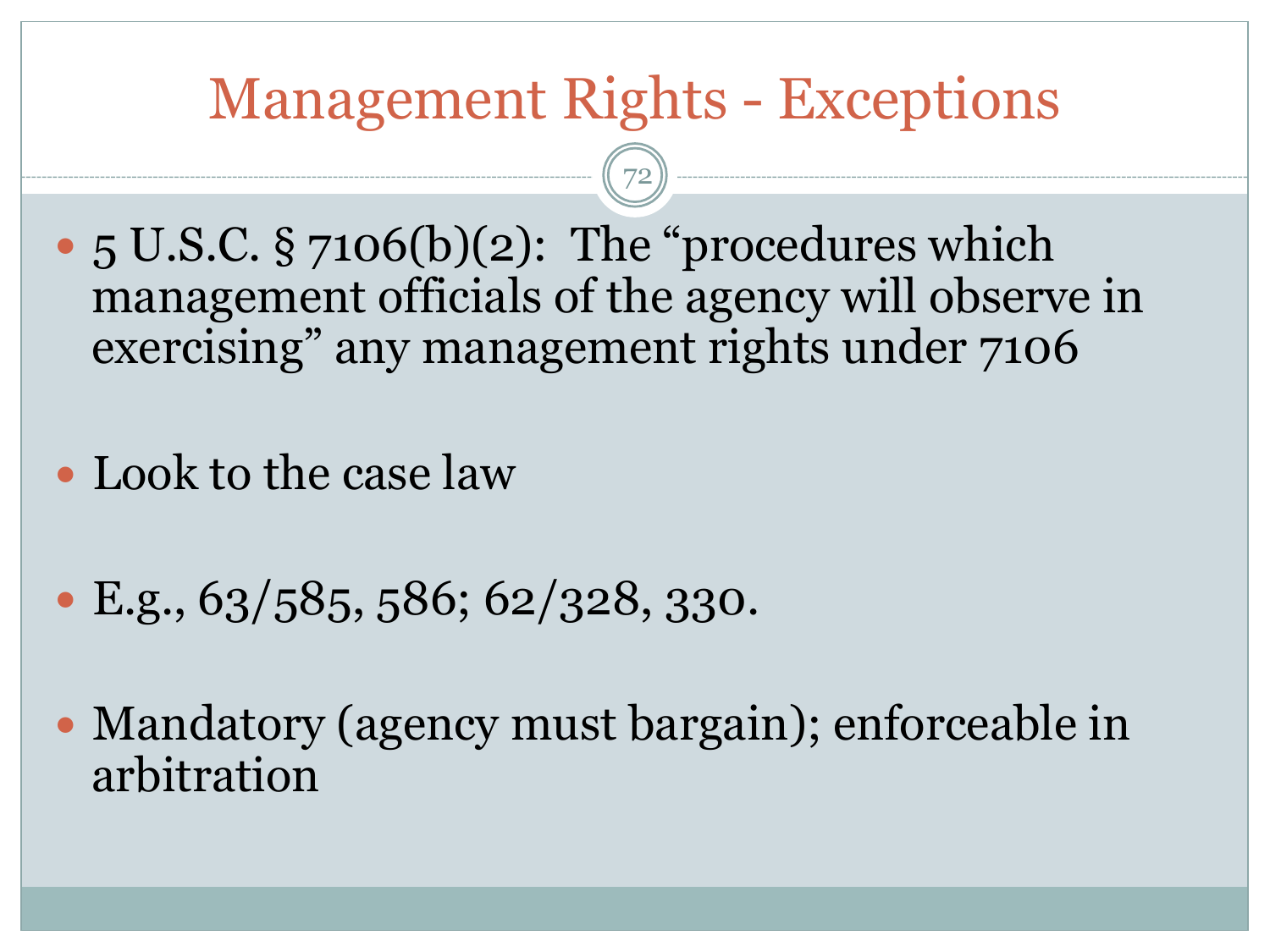# Management Rights - Exceptions

- " 5 U.S.C. § 7106(b)(3): "Appropriate arrangements for employees adversely affected by the exercise of" any management right under § 7106
- Ask whether the provision, as interpreted and applied by the arbitrator:
	- ! Is an "arrangement" for employees adversely affected by the exercise of a management right; and
	- o "Abrogates" management's rights.
	- ! Don't apply "tailoring" or "excessive interference" (different from negotiability). *See* 65/113.
- Mandatory (agency must bargain); enforceable in arbitration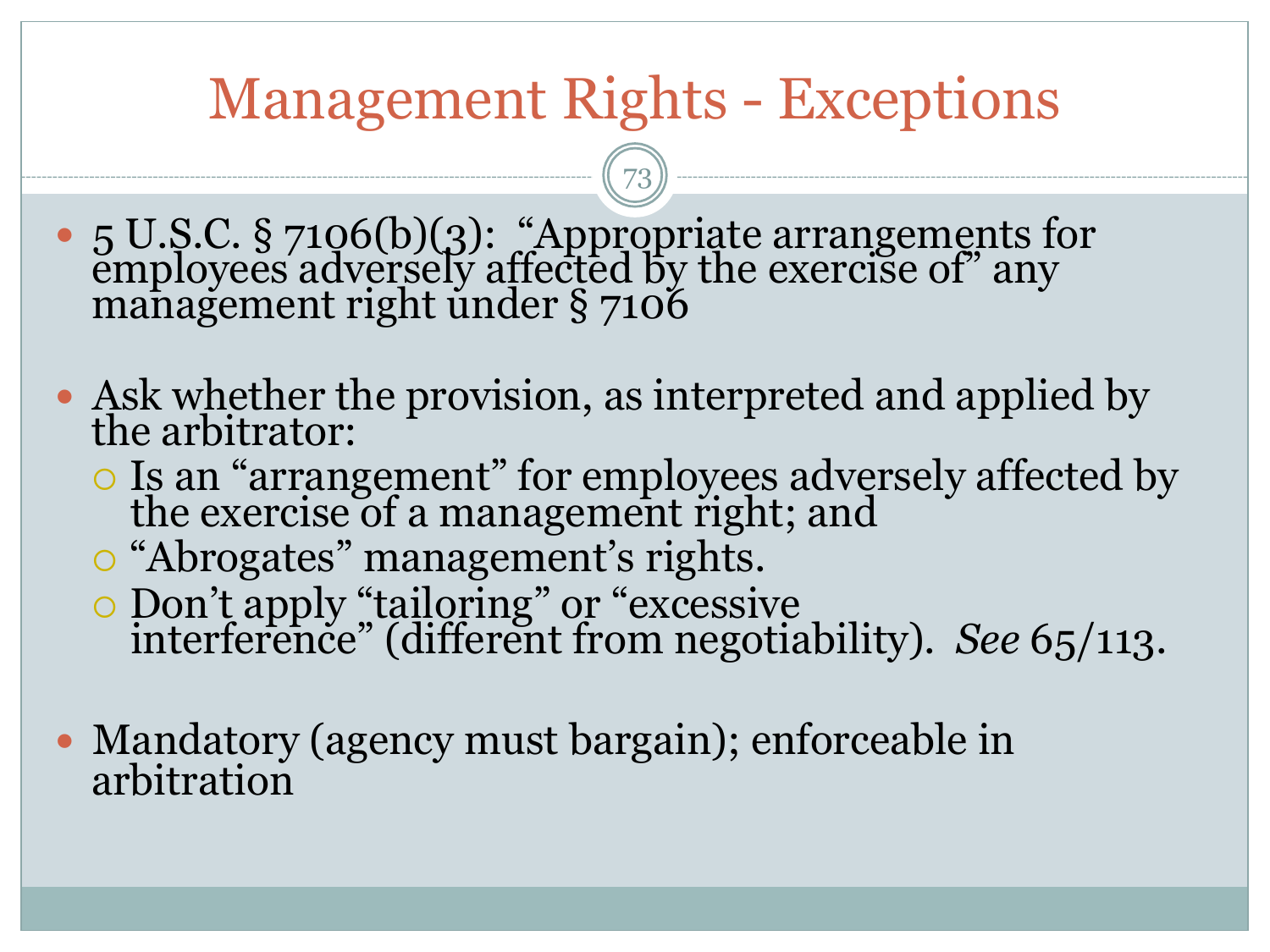# Management Rights: Applicable Laws

- $\circ$  For § 7106(a)(2) rights, was arb enforcing an "applicable law"?
- ! Lawfully enacted statutes, the U.S. Constitution, controlling judicial decisions, executive orders issued pursuant to express statutory authorization, and regulations having the force and effect of law. E.g., 42/1333, 1337.
	- $\triangleright$  Regulations have the force and effect of law where they:
		- (1) Affect individual rights and obligations;
		- " (2) Were promulgated pursuant to an explicit or implicit delegation of legislative authority by Congress; and
		- (3) Were promulgated in accordance with procedural requirements imposed by Congress.
			- E.g.,  $61/201$ , 206.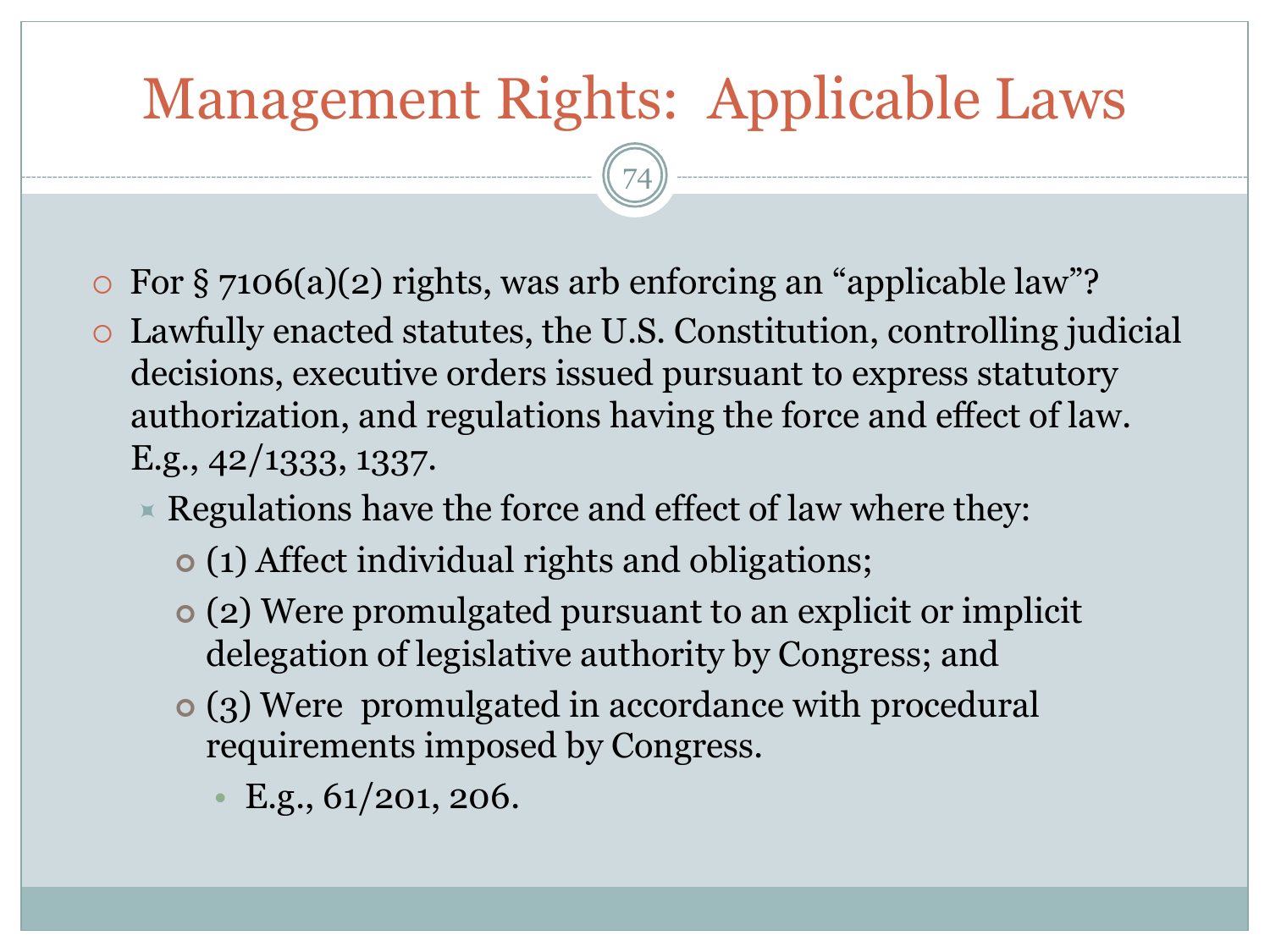

75

#### *Arbitral Enforcement of, & Consistency of Awards with, Regulations*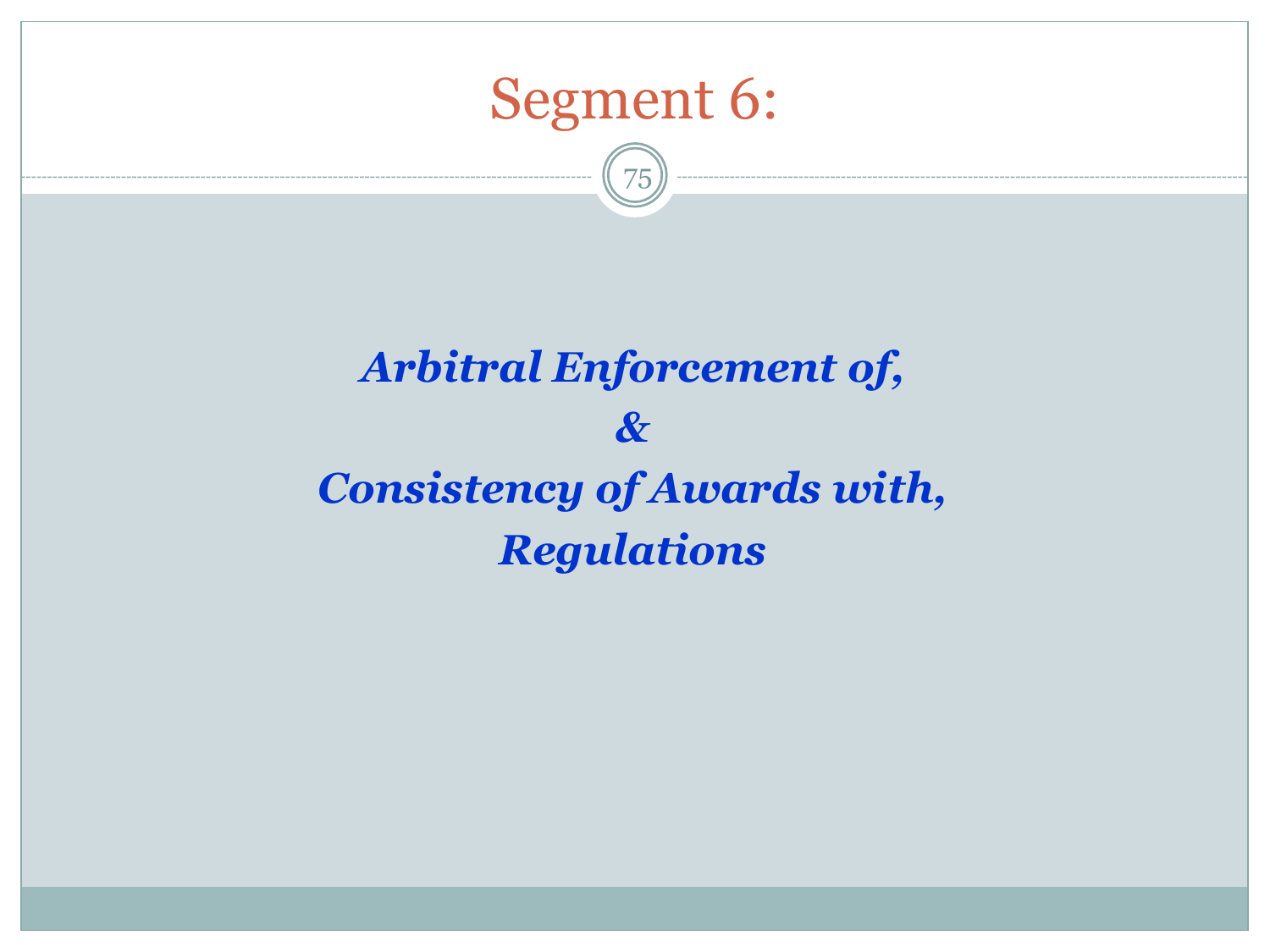# Award Contrary to Regulations

76

*Fort Campbell*, 37 FLRA 186

• Award must be consistent with any regulation that governs the matter in dispute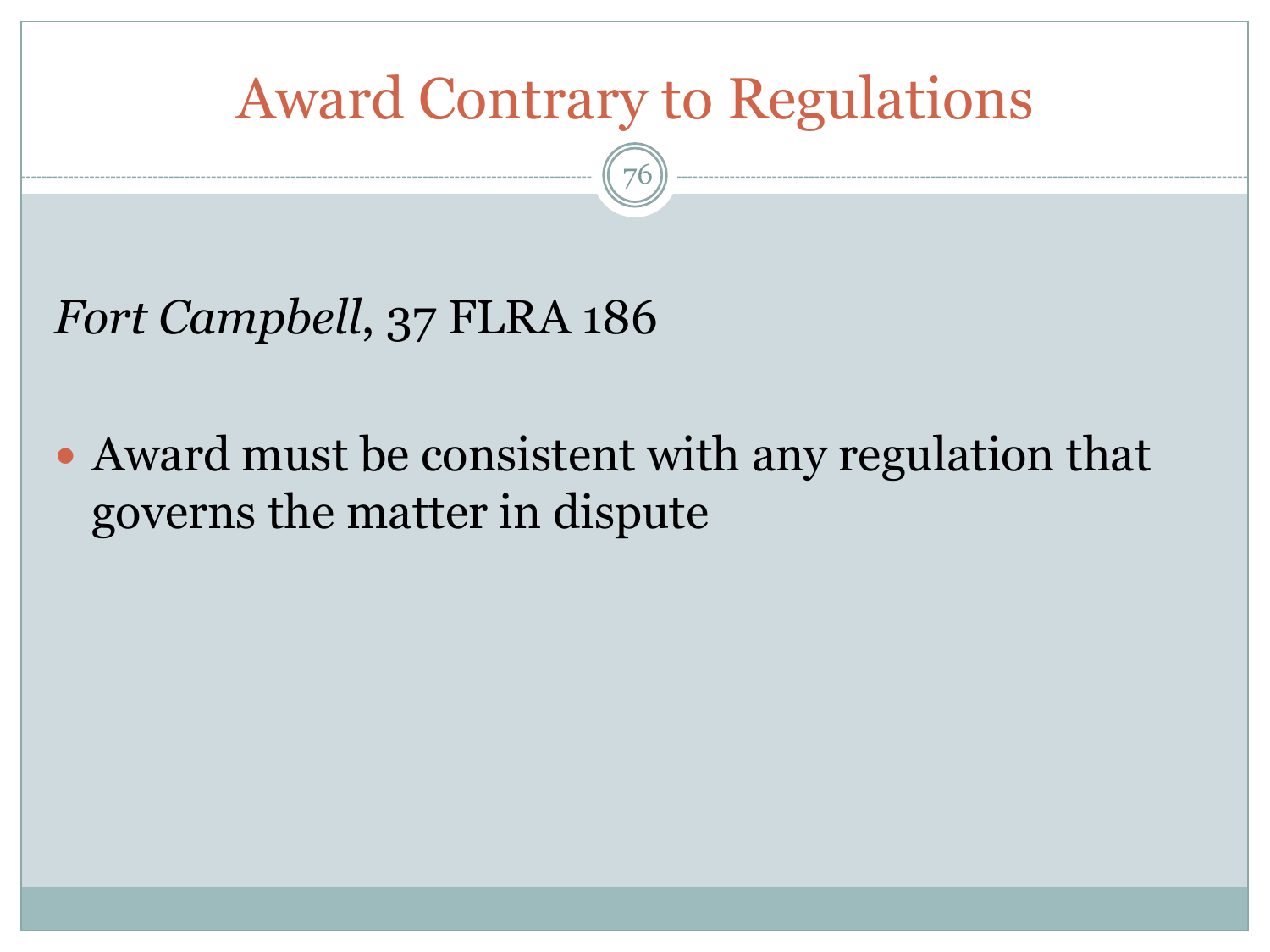# Government-wide regulations

- Rules, regs, and official declarations of policy that are applicable generally throughout the federal government and are binding on the federal agencies and officials to whom they apply. E.g., 53/403, 416.
- Govern nearly all matters to which they apply regardless of CBA. E.g., 42/121.
- " Only limitation is § 7116(a)(7). *Id.*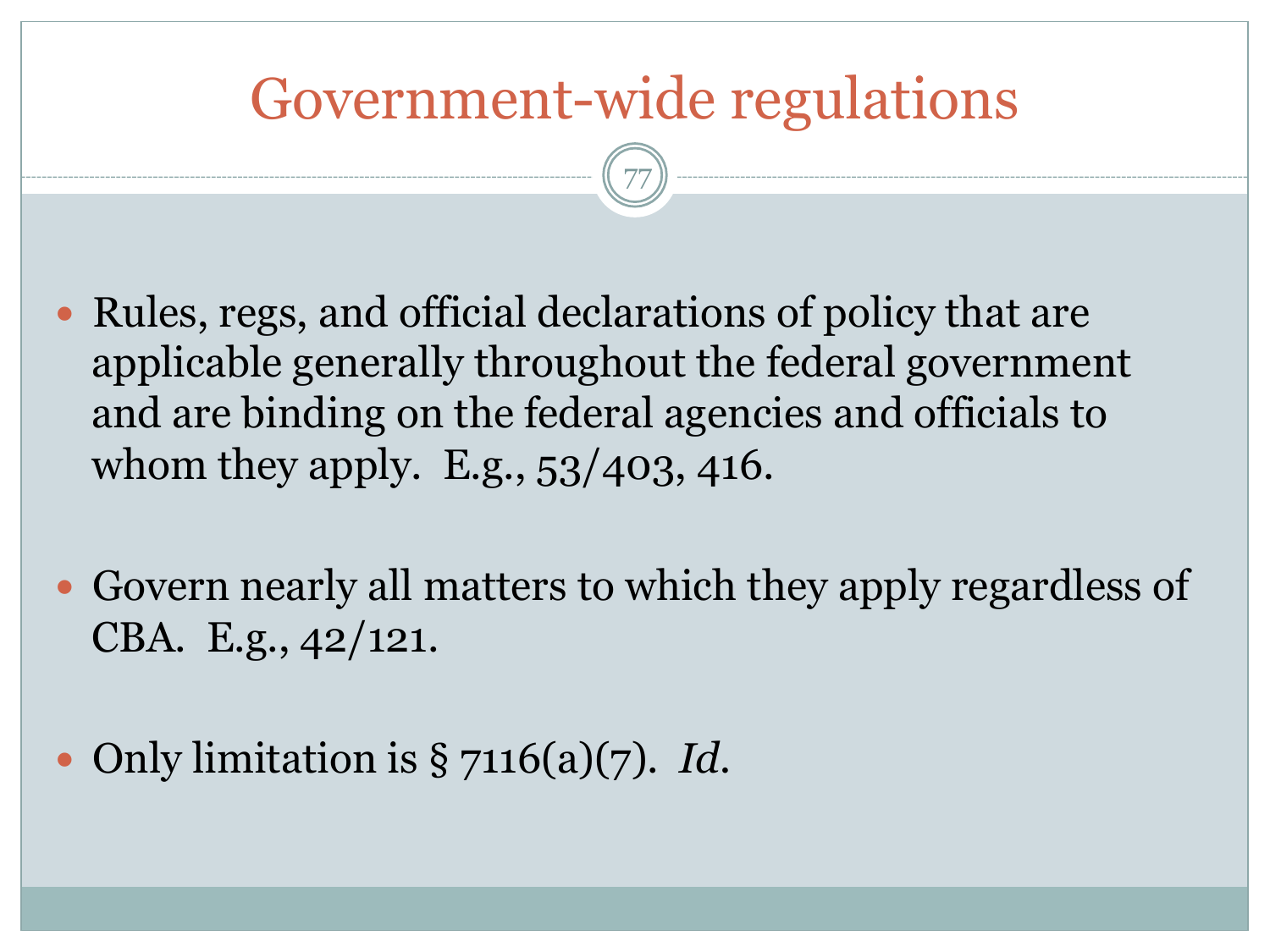# Agency Regulations

- Rules, regs, and official declarations of policy prescribed by an agency to govern matters within that agency. *See Fort Campbell*, 37/186.
- Govern matters only when there's no applicable CBA provision. E.g., 64/1126.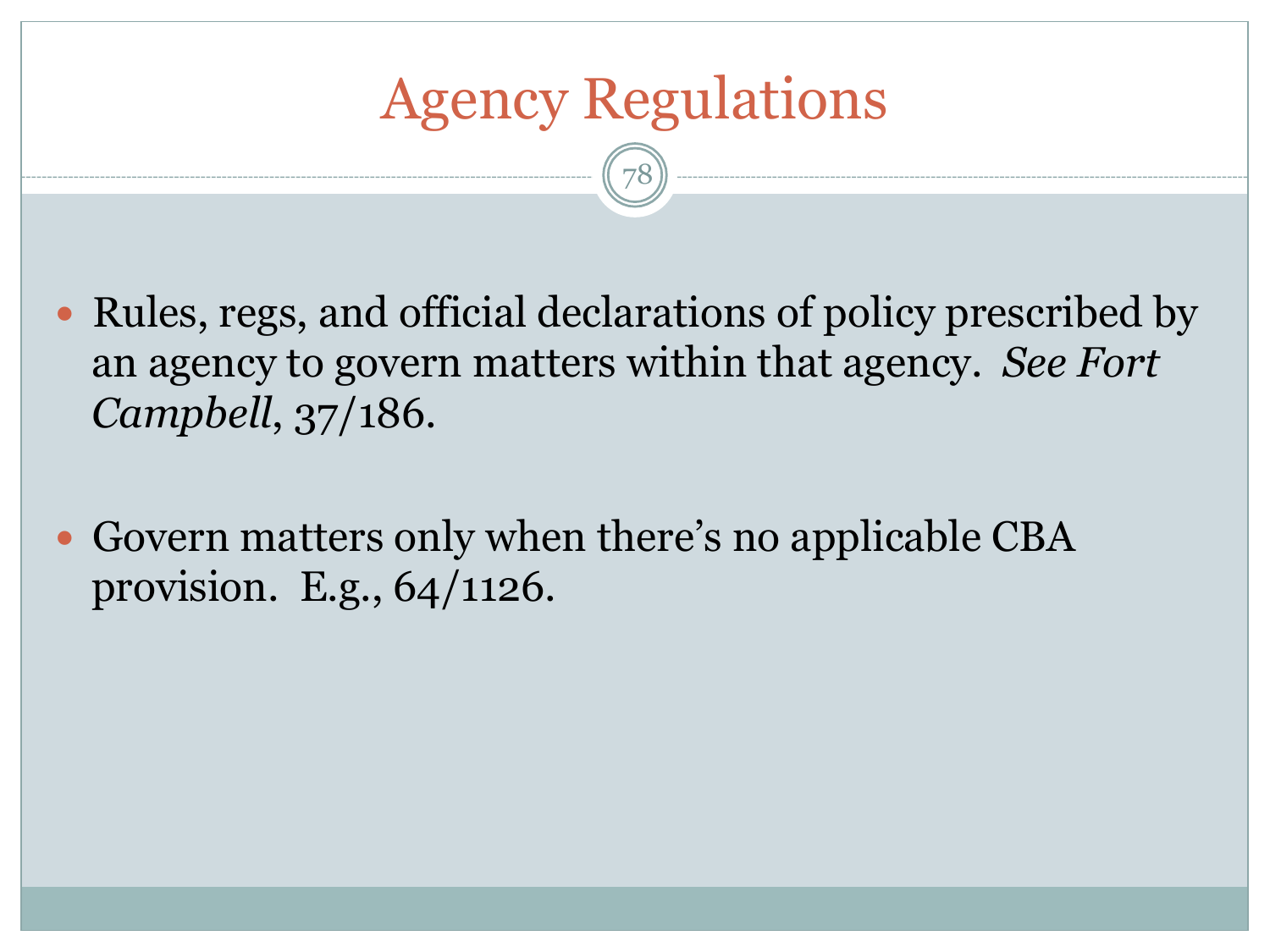# Rule on CBA Enforcement

- CBA, not agency regulations, governs matters to which they both apply. E.g., 64/1126.
- Reason: Statute does not prevent agency from agreeing to a CBA that alters or modifies agency regulation. *See Fort Campbell*, 37/186.
- Deference to arbitrator's finding that CBA governs. E.g., 41/1206.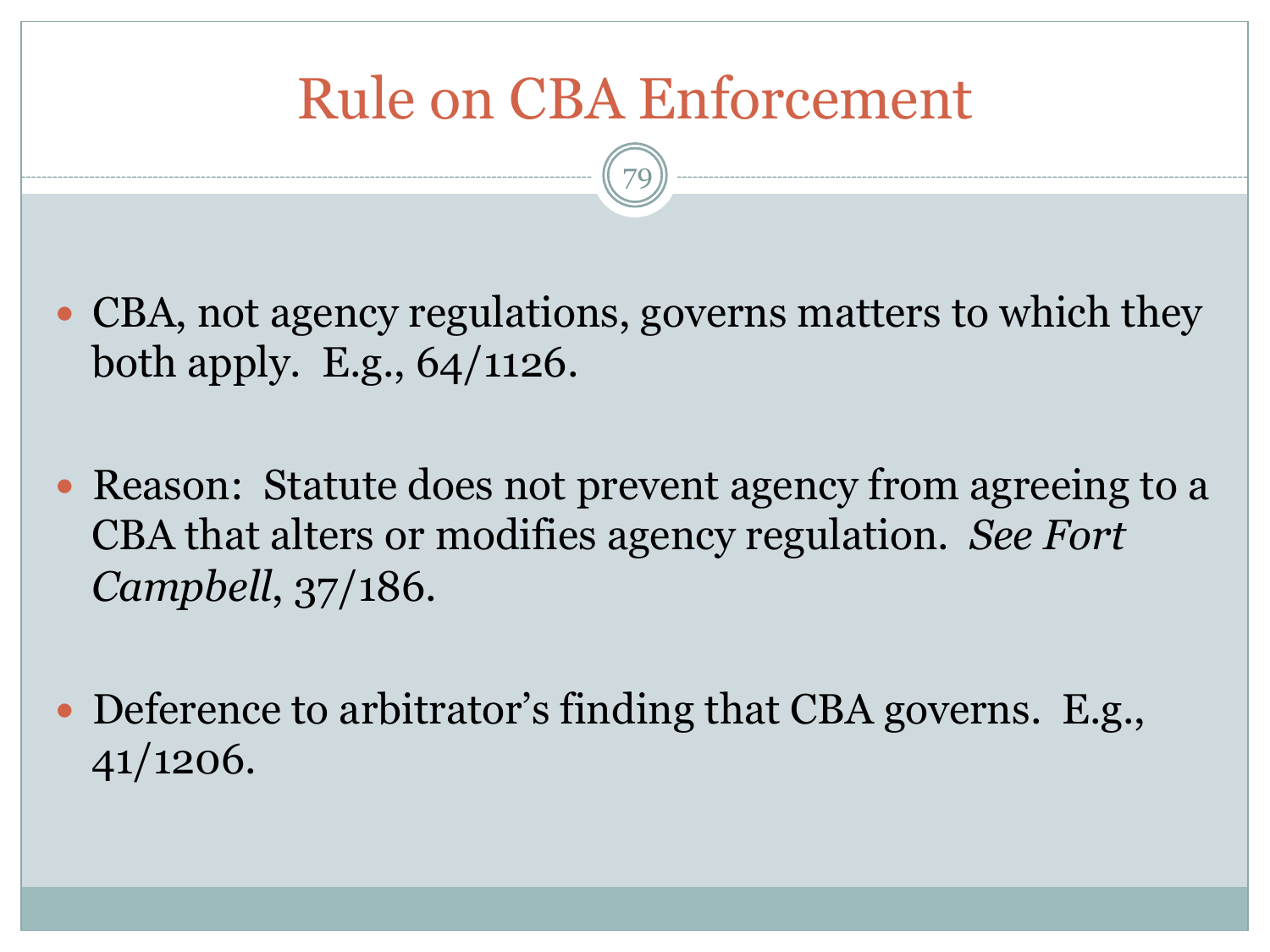# Incorporation

- Arb may find that regulations have been incorporated into CBA. E.g., 51/1210.
- " Review of finding = essence standard. *Id.*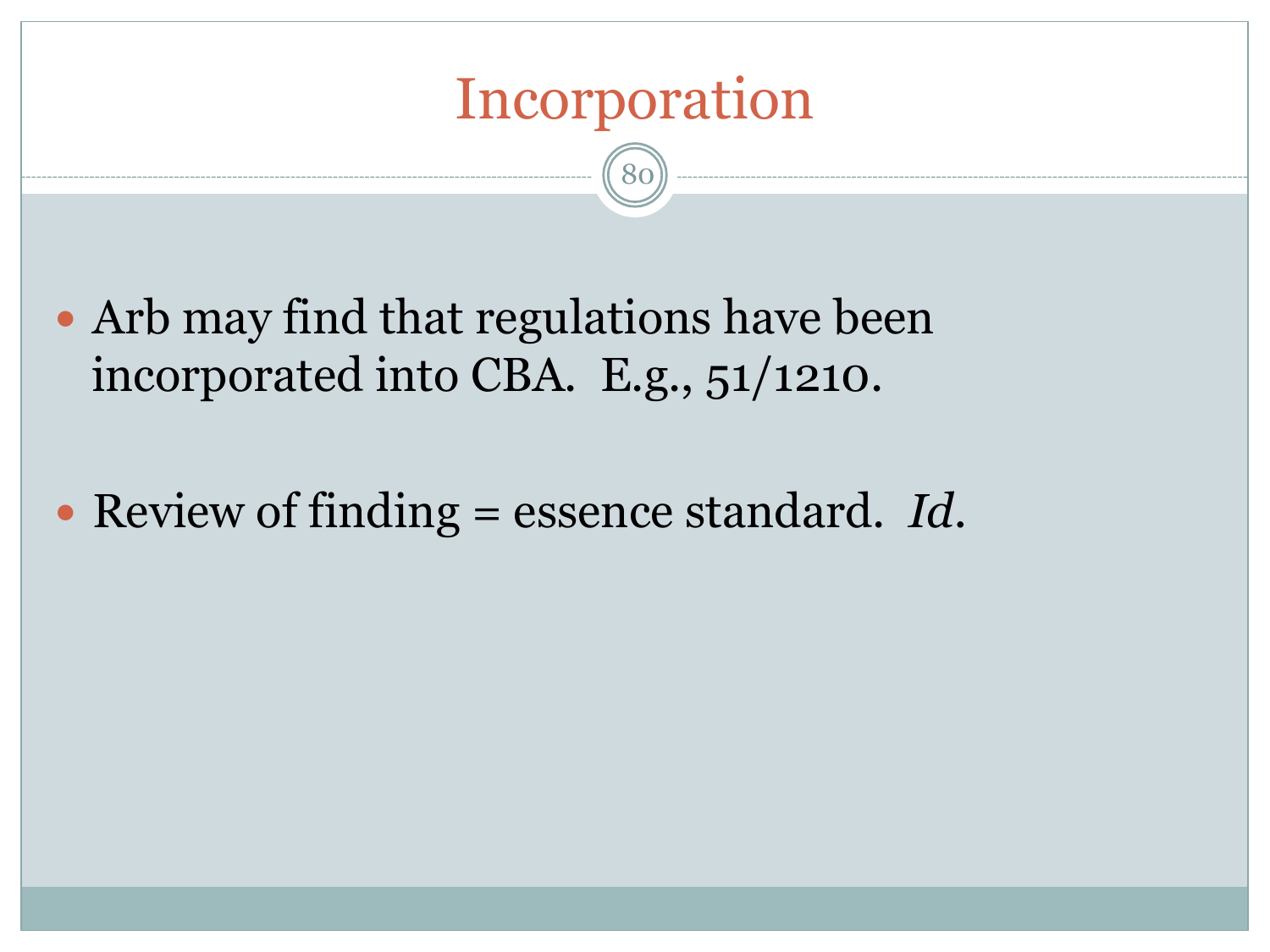

81

#### *Arbitral Remedies & Backpay*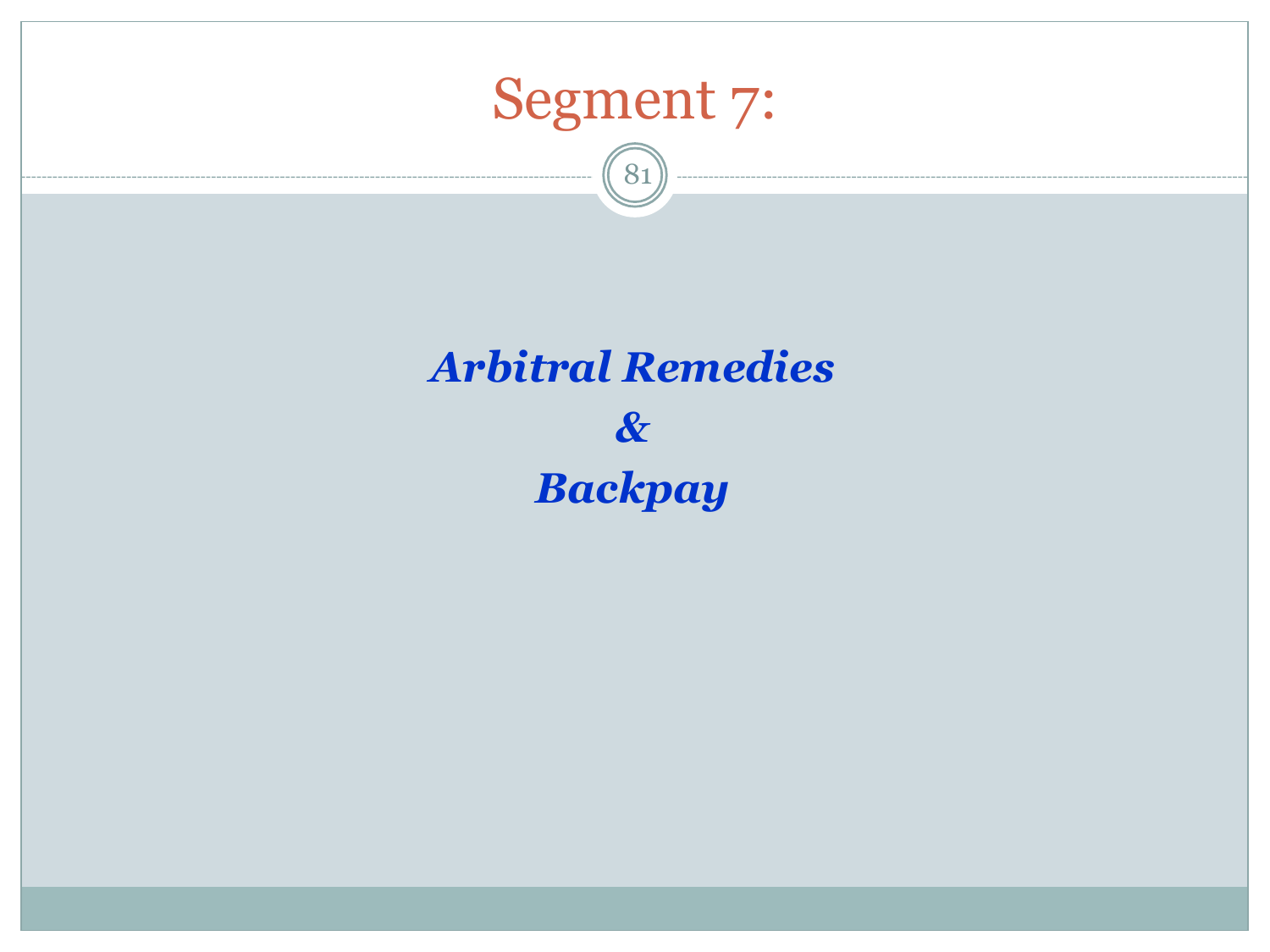# Arbitrator Remedies

- Broad remedial discretion. E.g., 64/922, 924.
- Authority denies exceptions that don't support setting aside remedy/attempt to substitute different remedy. E.g., 55/789, 793.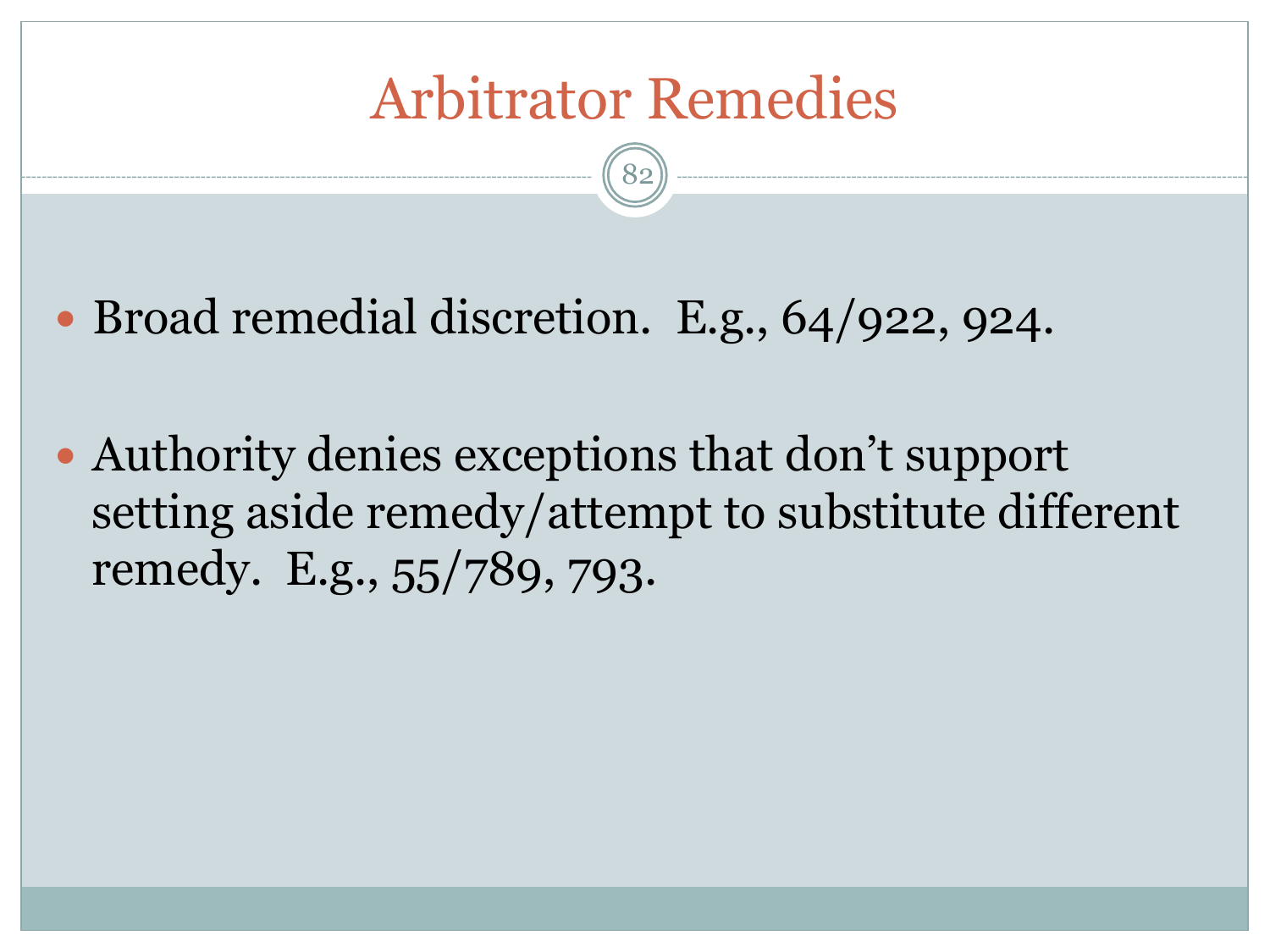# Arbitrator Remedies - Limitations

- Private and federal sectors: Can't dispense "own" brand of industrial justice." E.g., 64/916, 920.
- Additional federal-sector exceptions stem from: ! Laws and regulations governing employment ! Expanded scope of grievance procedure (arbitrators substitute for other forums)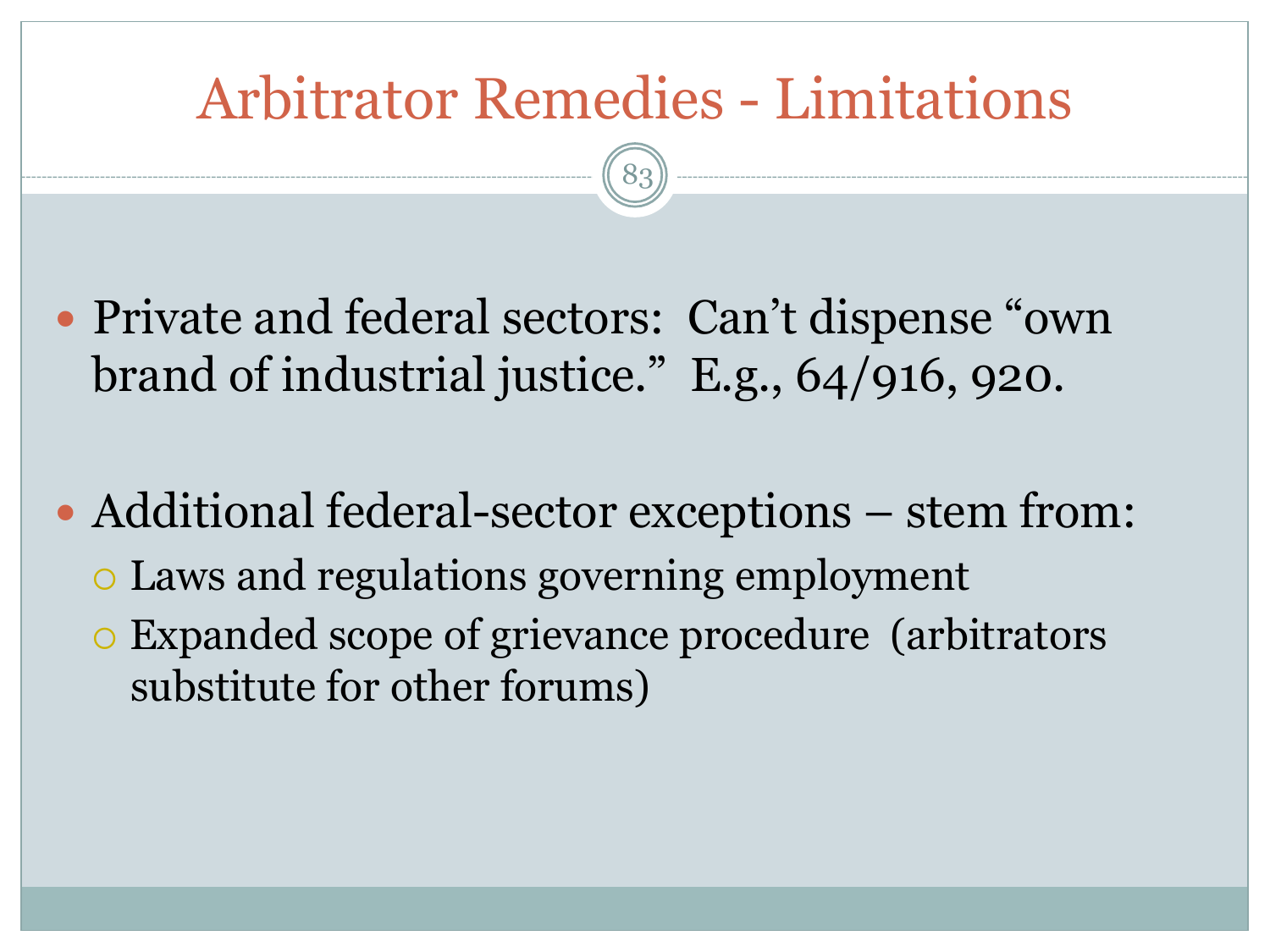# Monetary Remedies

- Sovereign immunity
- Must be explicit statutory waiver. E.g., 52/46, 49.
- Common examples:
	- **E** Back Pay Act, 5 U.S.C. § 5596. Id.
	- o FLSA. E.g., 63/100, 102-03.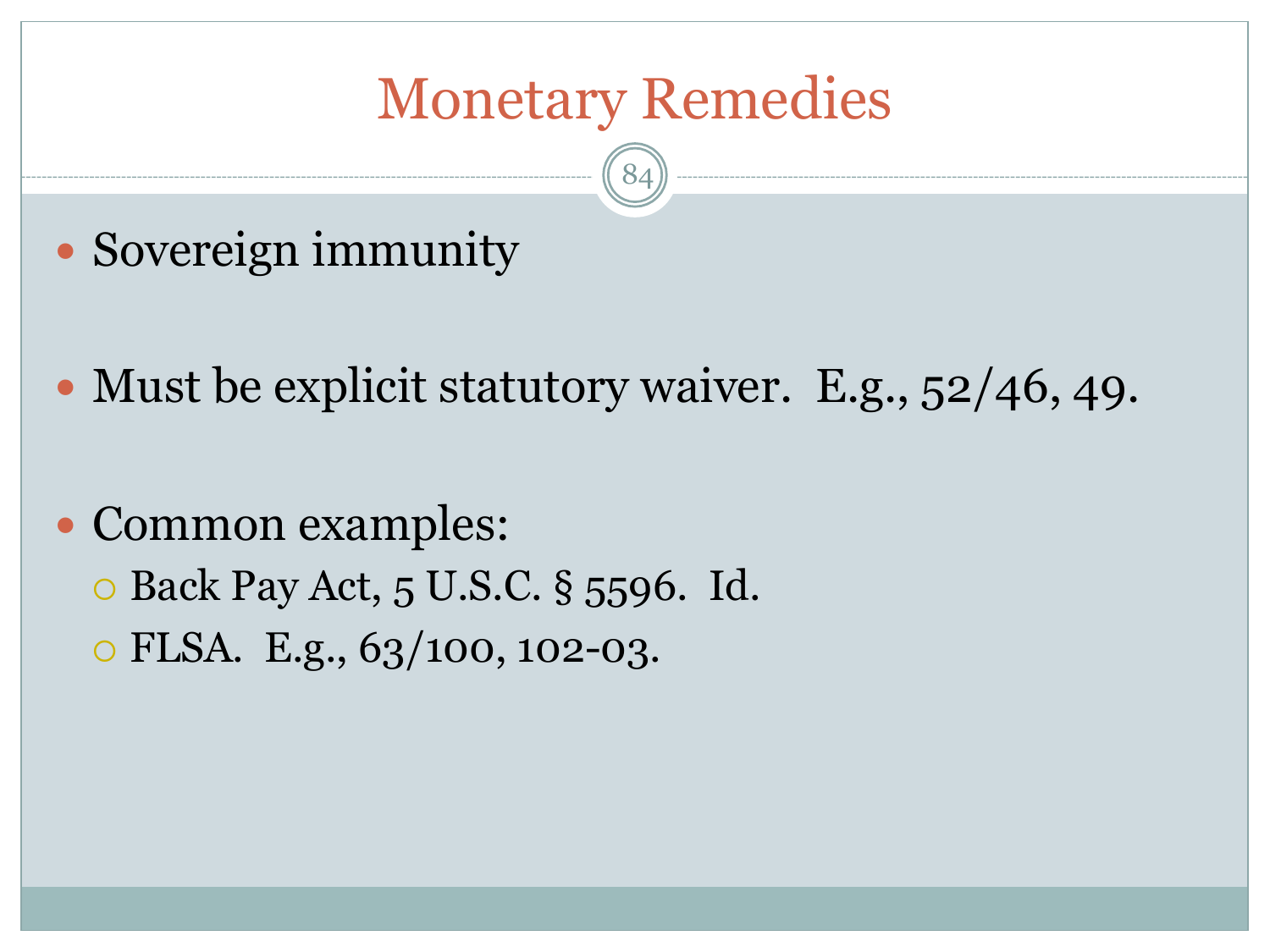#### The Back Pay Act (5 U.S.C. § 5596): Requirements

85

Unjustified or unwarranted personnel action

- ! Violation of applicable law, rule, regulation, or CBA. E.g., 64/861, 861-62.
	- $\blacktriangleright$  Includes governing agency-wide regs. E.g., 64/922, 923.
- Resulting in loss of pay, allowances, or differentials • "Monetary and employment benefits to which an employee is entitled by statute or regulation …" 5 C.F.R. § 550.803. Accord 60/202, 212.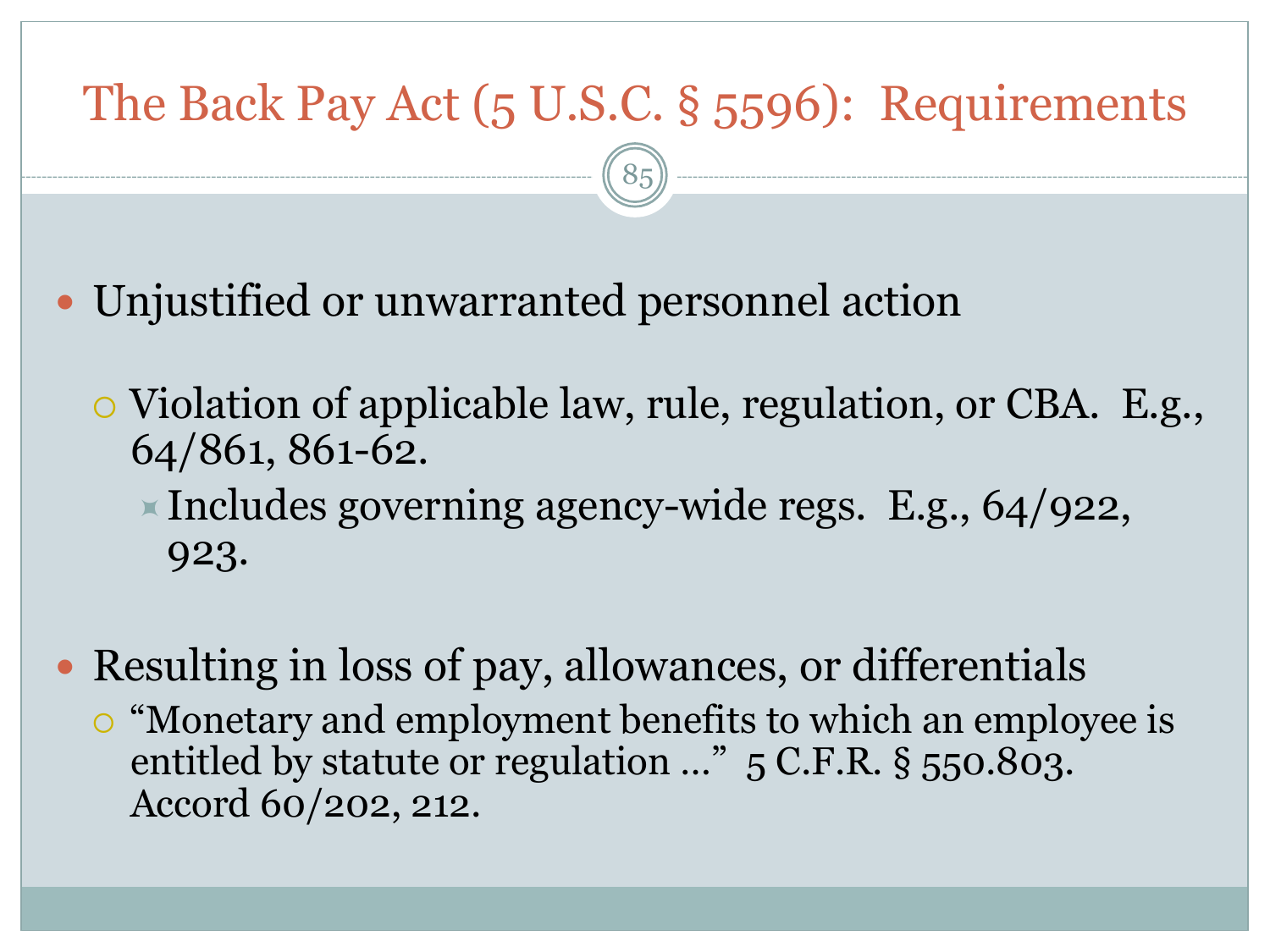

- Causal connection necessary. E.g., 63/646, 648.
- " Most common deficiency: lack of causal connection. E.g., 64/775, 776.
- " Essential because backpay is make-whole.
- FLRA reviews for evidence of connection; does not review for words or phrases (such as "but for"). E.g., 52/938, 942.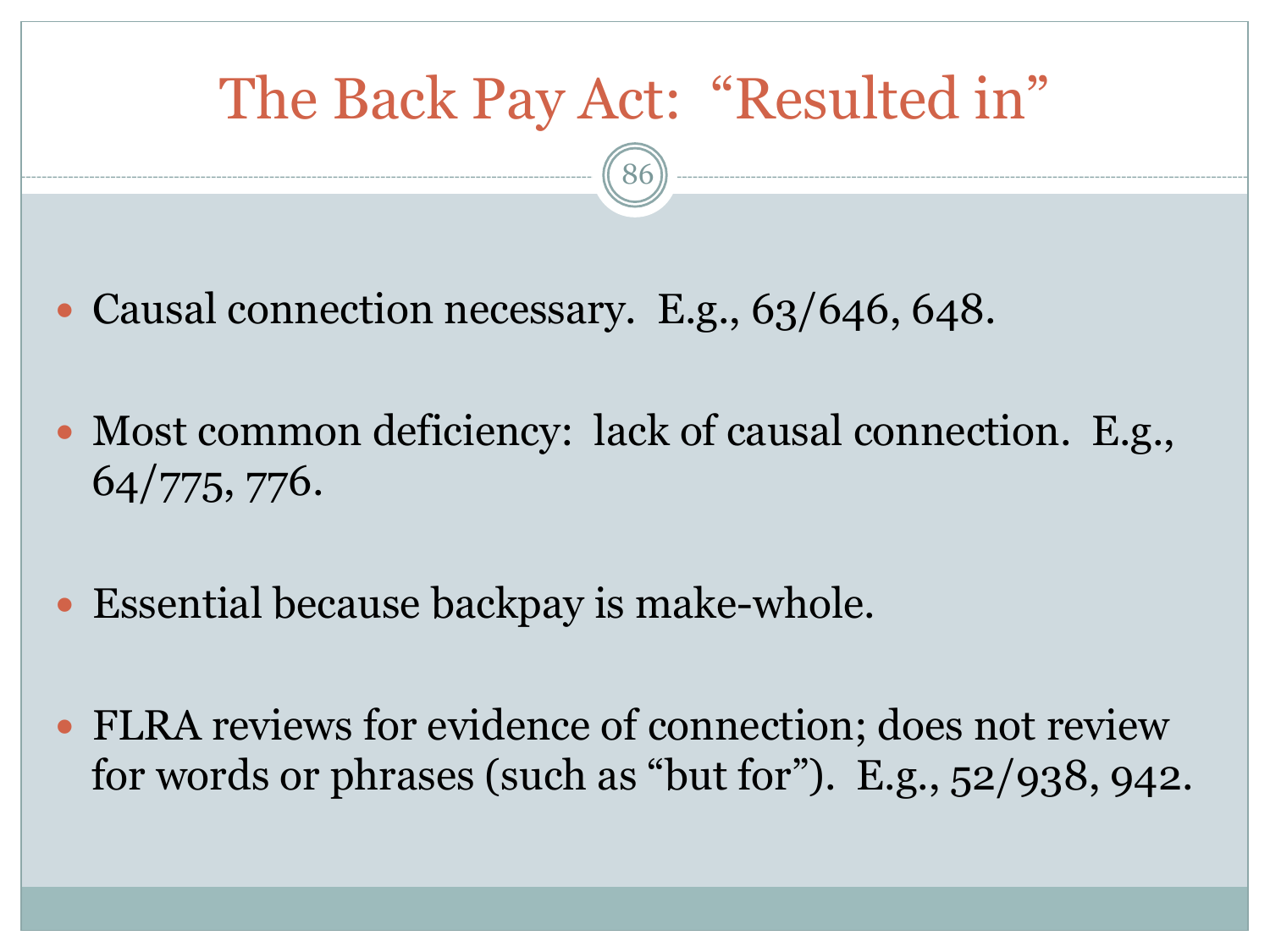## The Back Pay Act: Recovery Period

87)

- Recovery period cannot exceed "a period beginning more than 6 years before the date of the filing of a timely appeal" (e.g., a grievance). 5 U.S.C.  $\S$  5596(b)(4). Accord 60/565, 569.
- Does not establish when period can end/total recovery period. *Id.*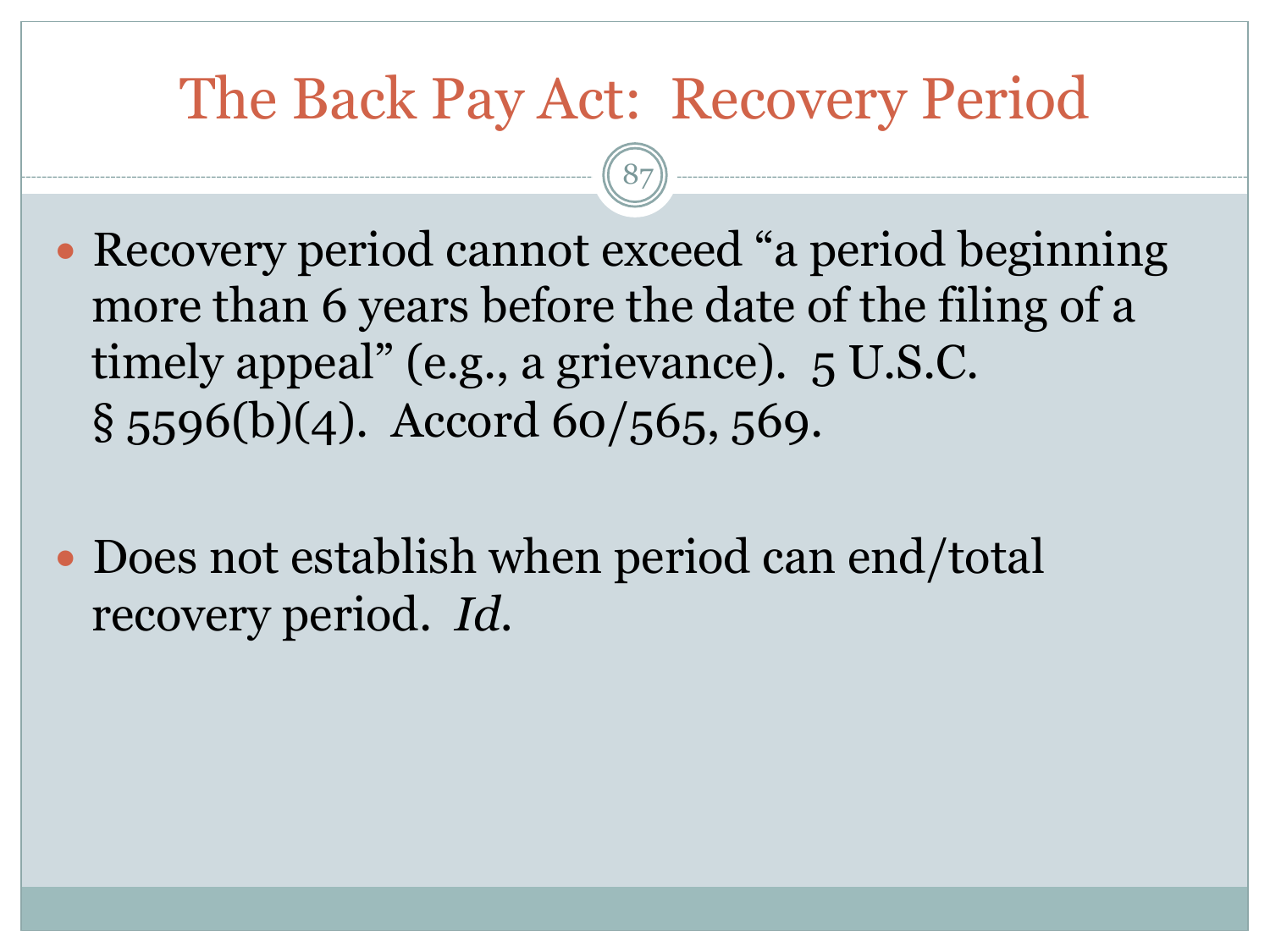# Interest on Backpay

88

• Statutory entitlement  $(5 \text{ U.S.C.} \S 5596(b)(2)(A))$ 

- Begins on date of loss; ends on a date not more than 30 days before date on which paid. E.g., 58/447, 447.
- Common arbitrator error: Denying interest. E.g., 64/906, 907.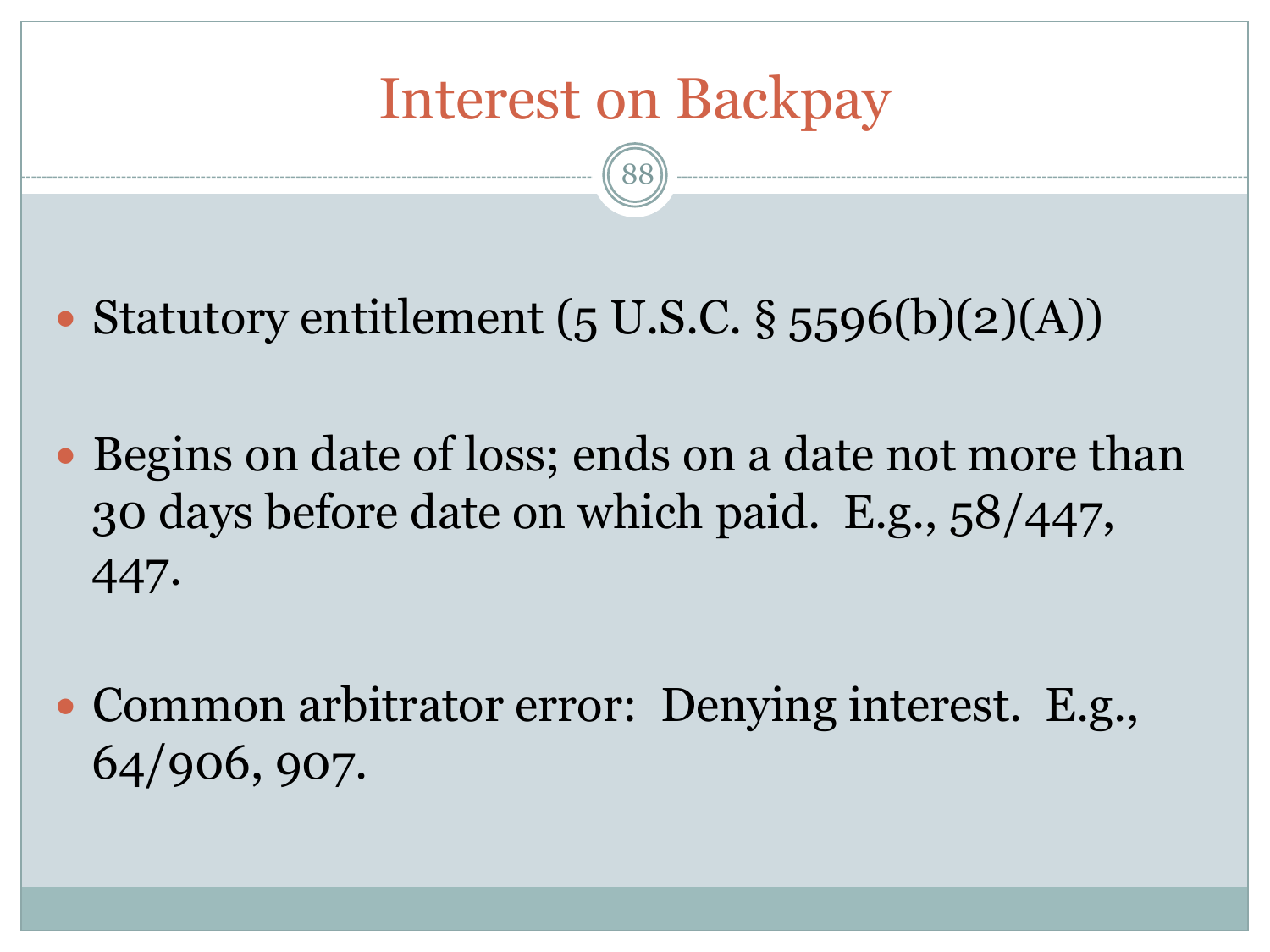

89)

#### *Attorney Fees*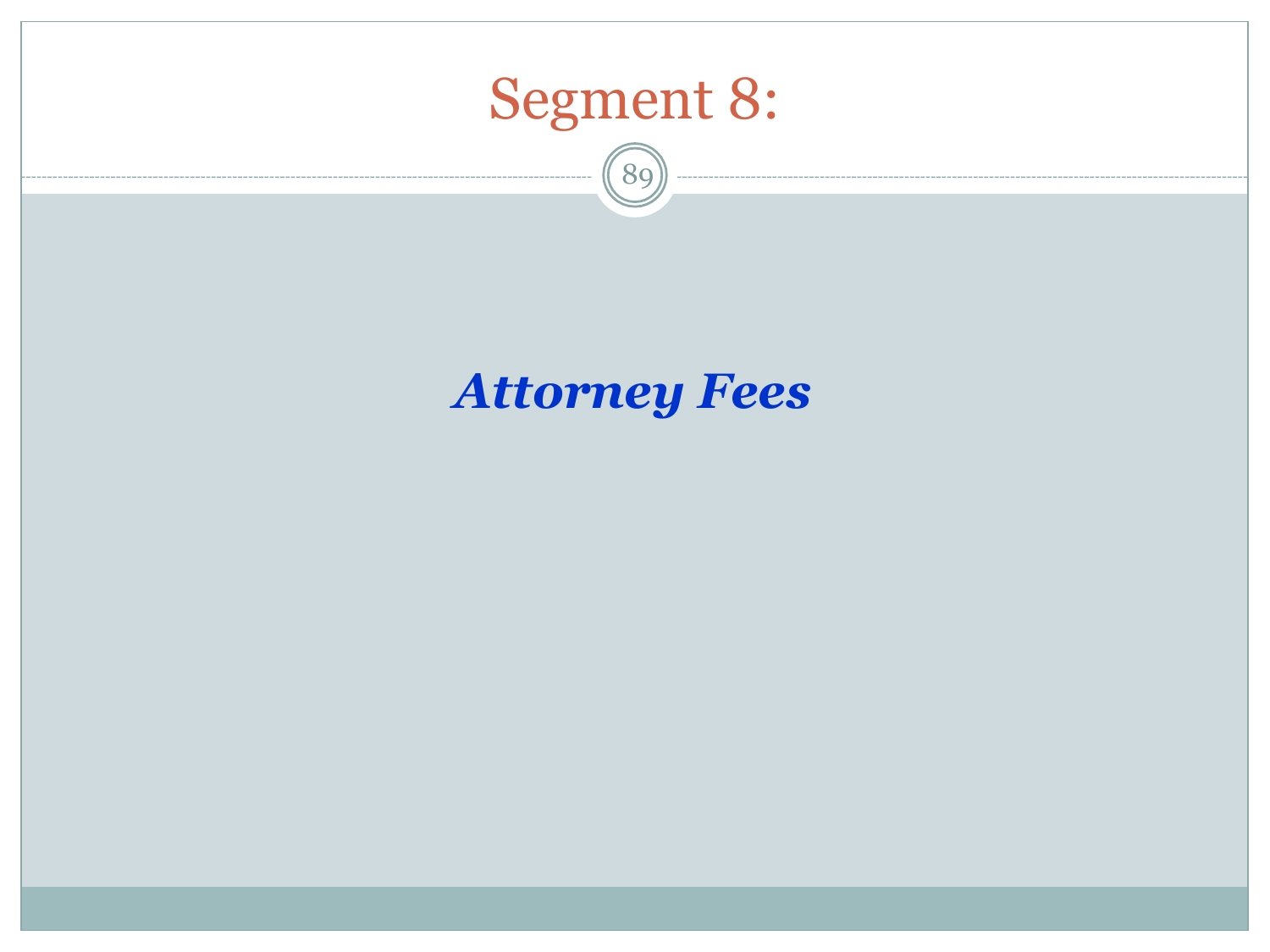### Attorney Fees - Sources of Authority to Award

90

• Primary: BPA, 5 U.S.C. 5596

#### • Others: FLSA and Privacy Act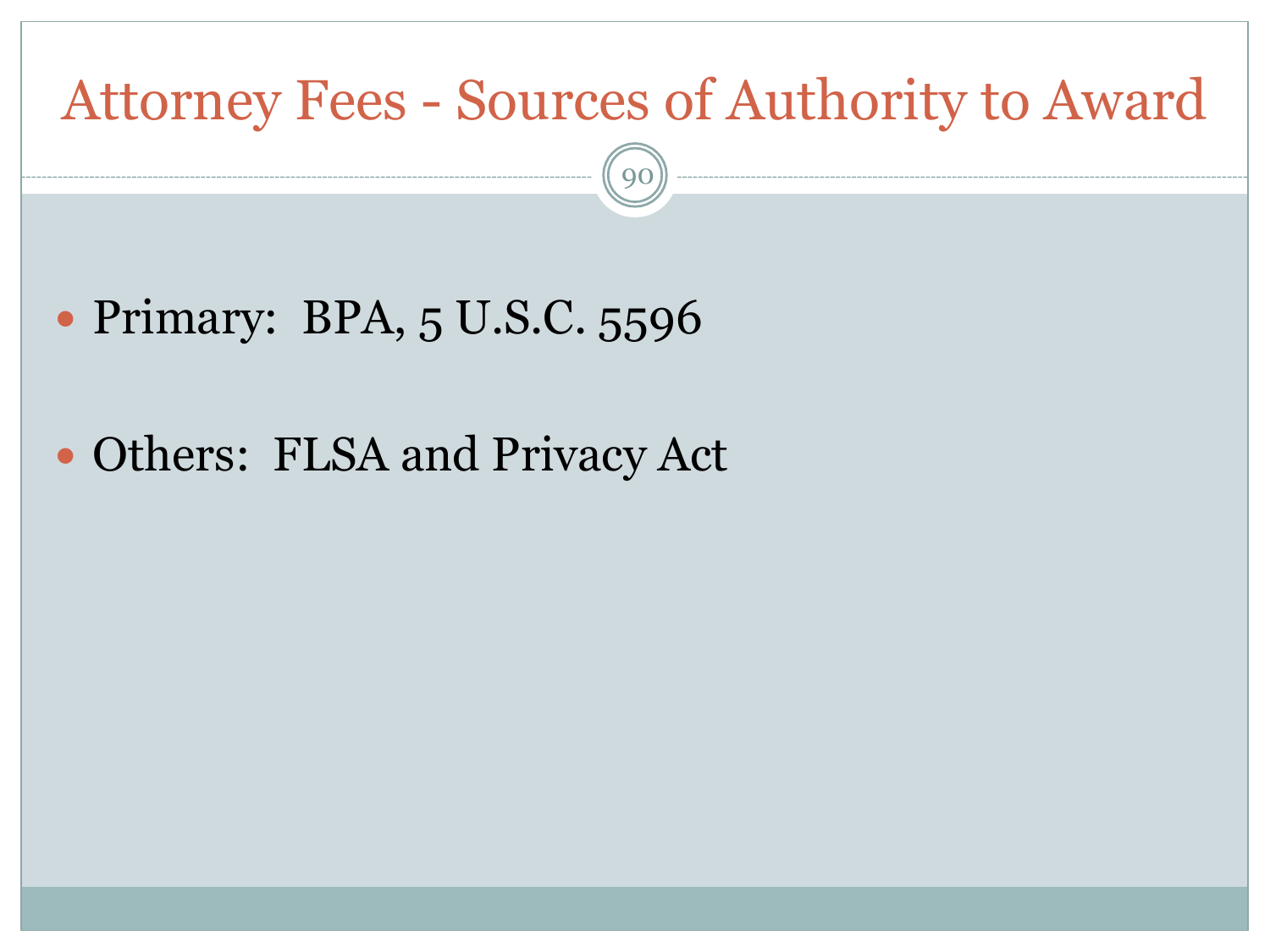# Attorney Fees: Prerequisites I

91

• The Back Pay Act requires that an award of fees be:  $\circ$  (1) Awarded in conjunction with backpay award ! (2) Reasonable and related to personnel action  $\circ$  (3) Awarded in accordance with standards established under 5 U.S.C. § 7701(g)

 $\circ$  E.g., 64/925, 928.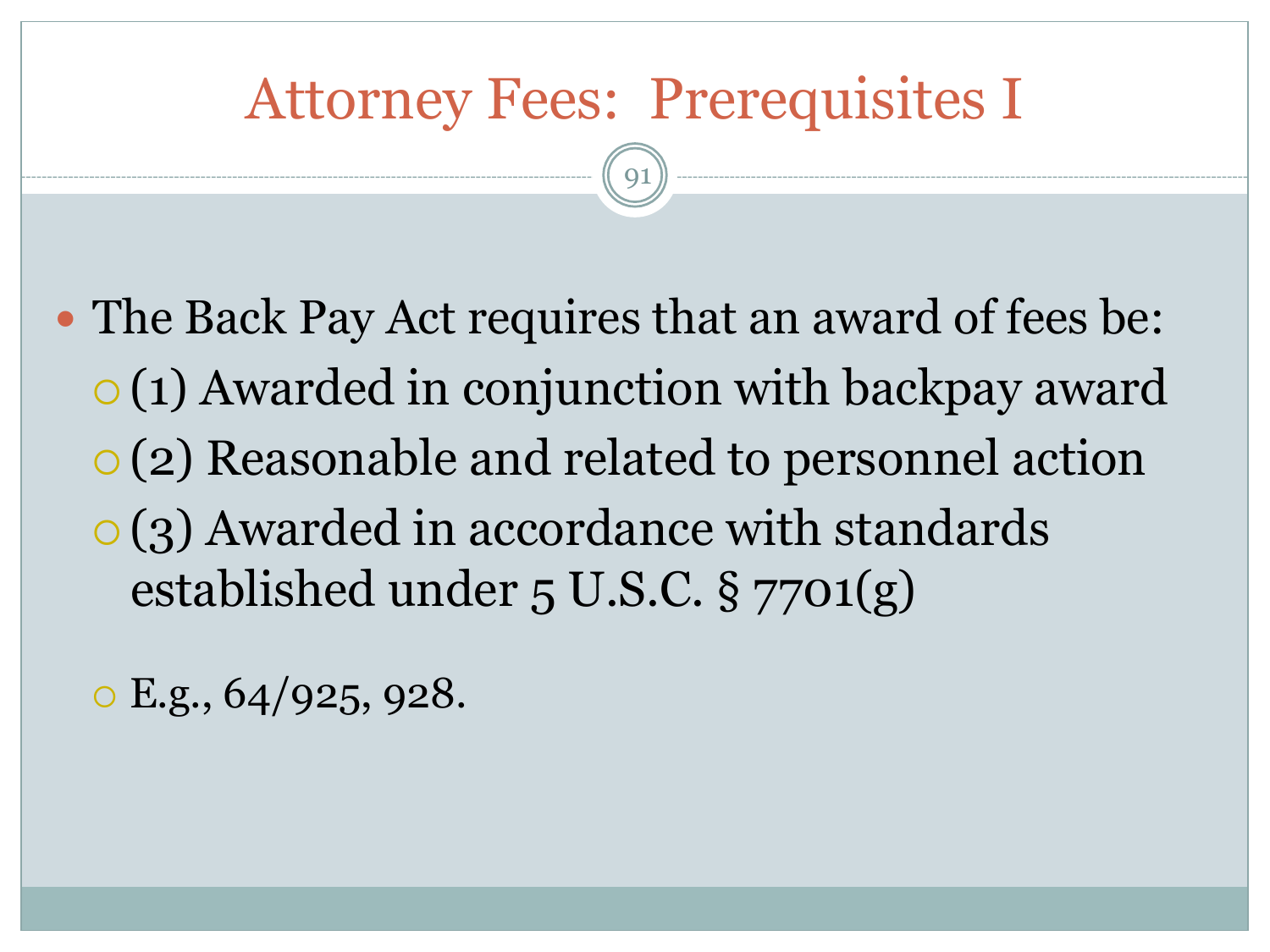# Attorney Fees: Prerequisites II

92

• Standards established under 5 U.S.C. § 7701(g):

- o Prevailing party
- o Warranted in the interest of justice
- o Reasonable amount
- o Incurred by the employee
	- $\circ$  E.g., 64/925, 928.

! Note: Arb must make specific findings supporting each pertinent statutory requirement. *Id.*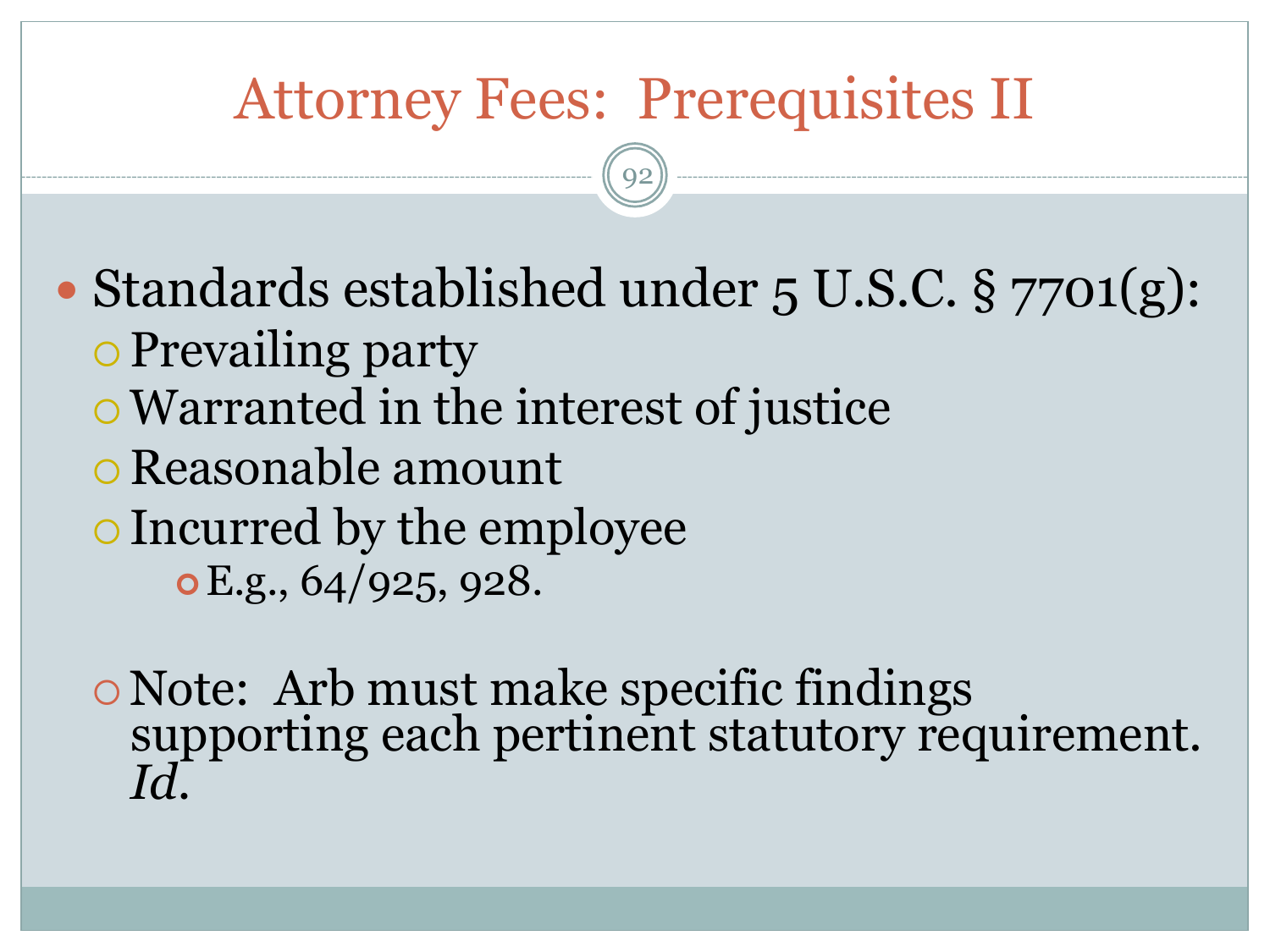# Attorney Fees: Standard of 7701(g) 93

- Prevailing party
	- o Enforceable judgment on the merits
	- ! *Buckhannon*, 532 U.S. 598

. Degree of success not a consideration. E.g.,  $57/784$ .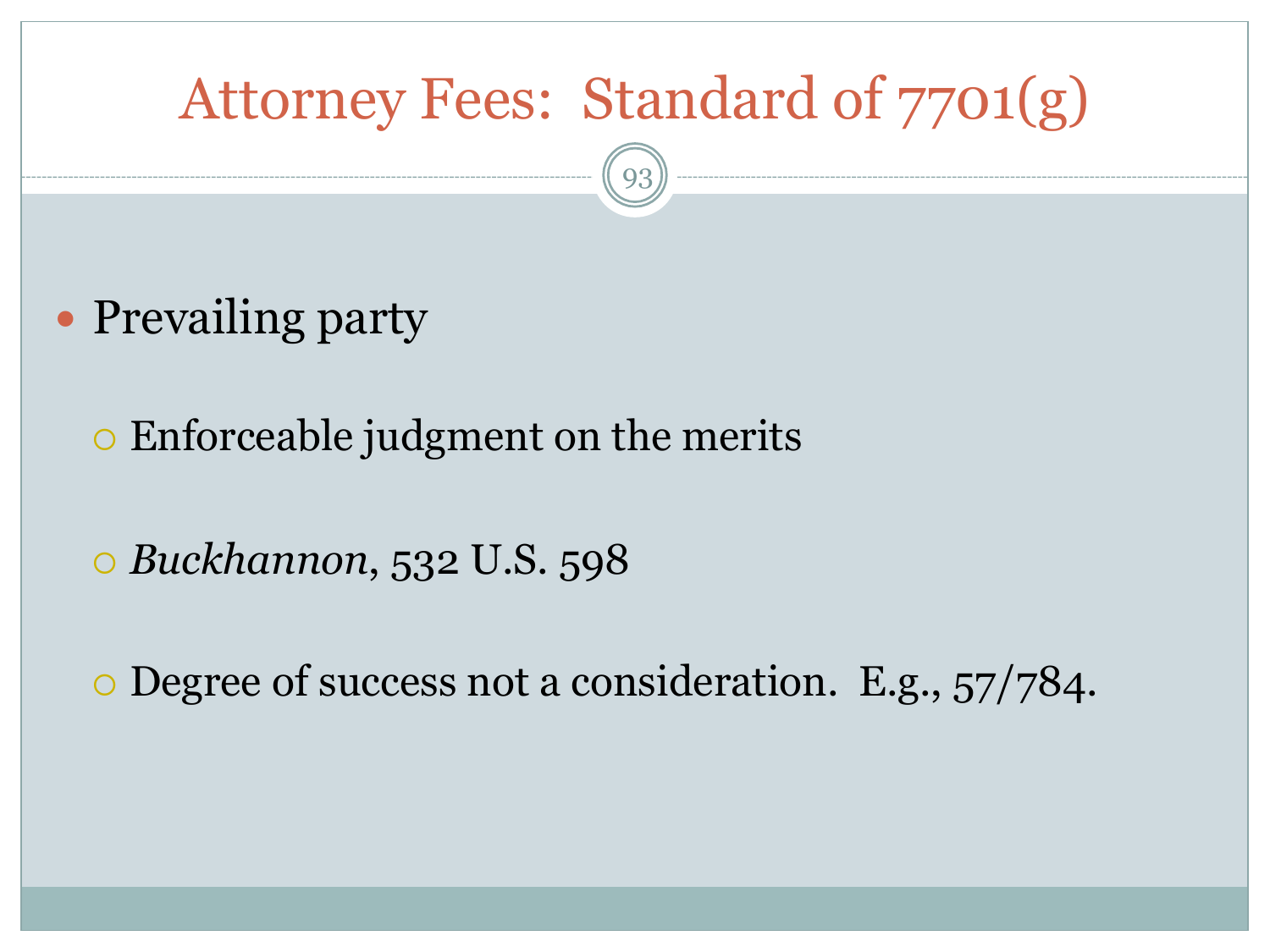# Attorney Fees: Standard of 7701(g)(2) 94

- Applies to all cases of employment discrimination
- In accord with standards of CRA of 1964
	- ! Fees to prevailing employees unless special circumstances make award unjust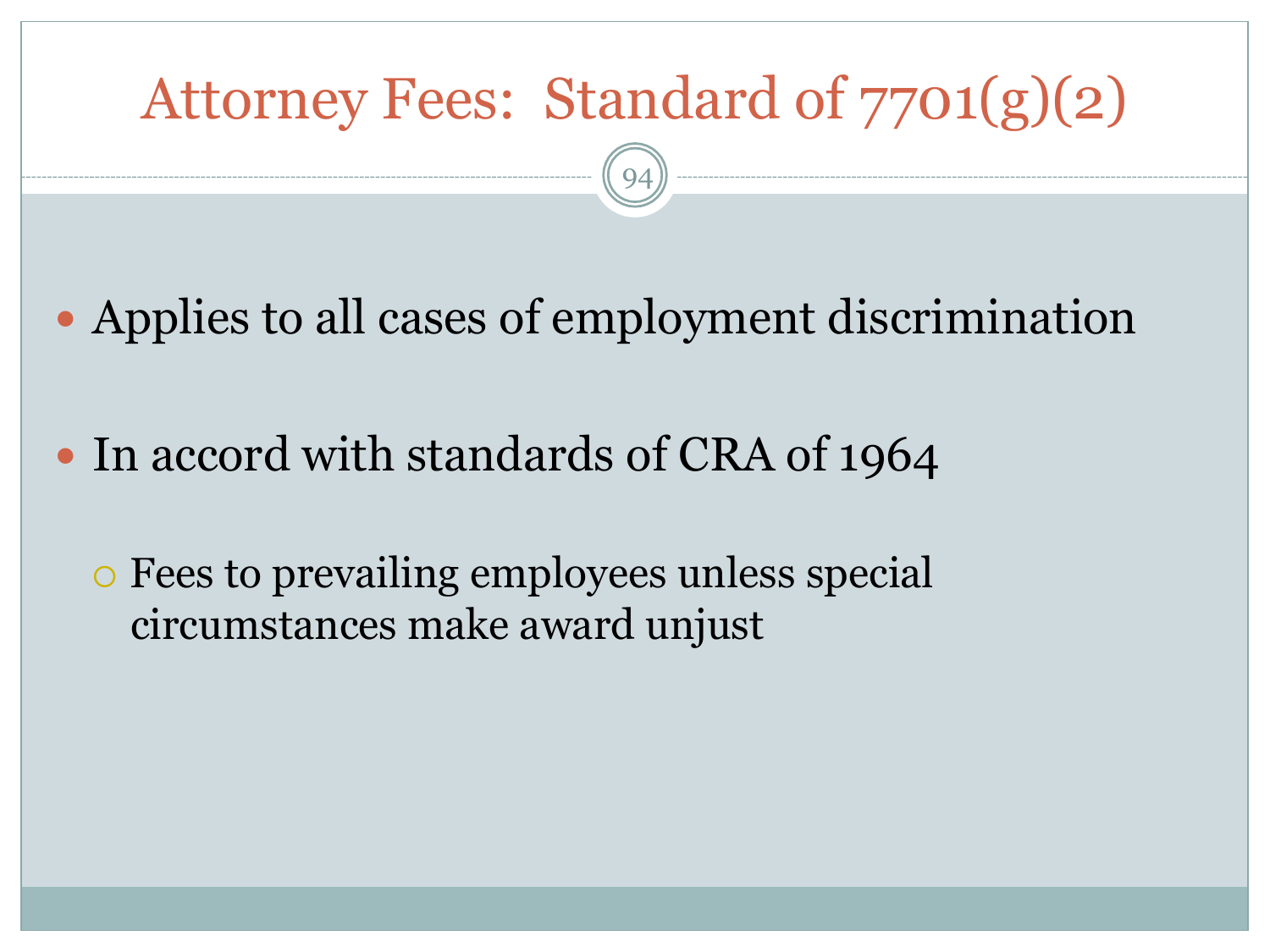# Attorney Fees: Standards of 7701(g)(1)

- Apply to all cases other than employment discrimination
- Fees must have been incurred by employee
- Award must be warranted in the interest of justice
- Amount must be reasonable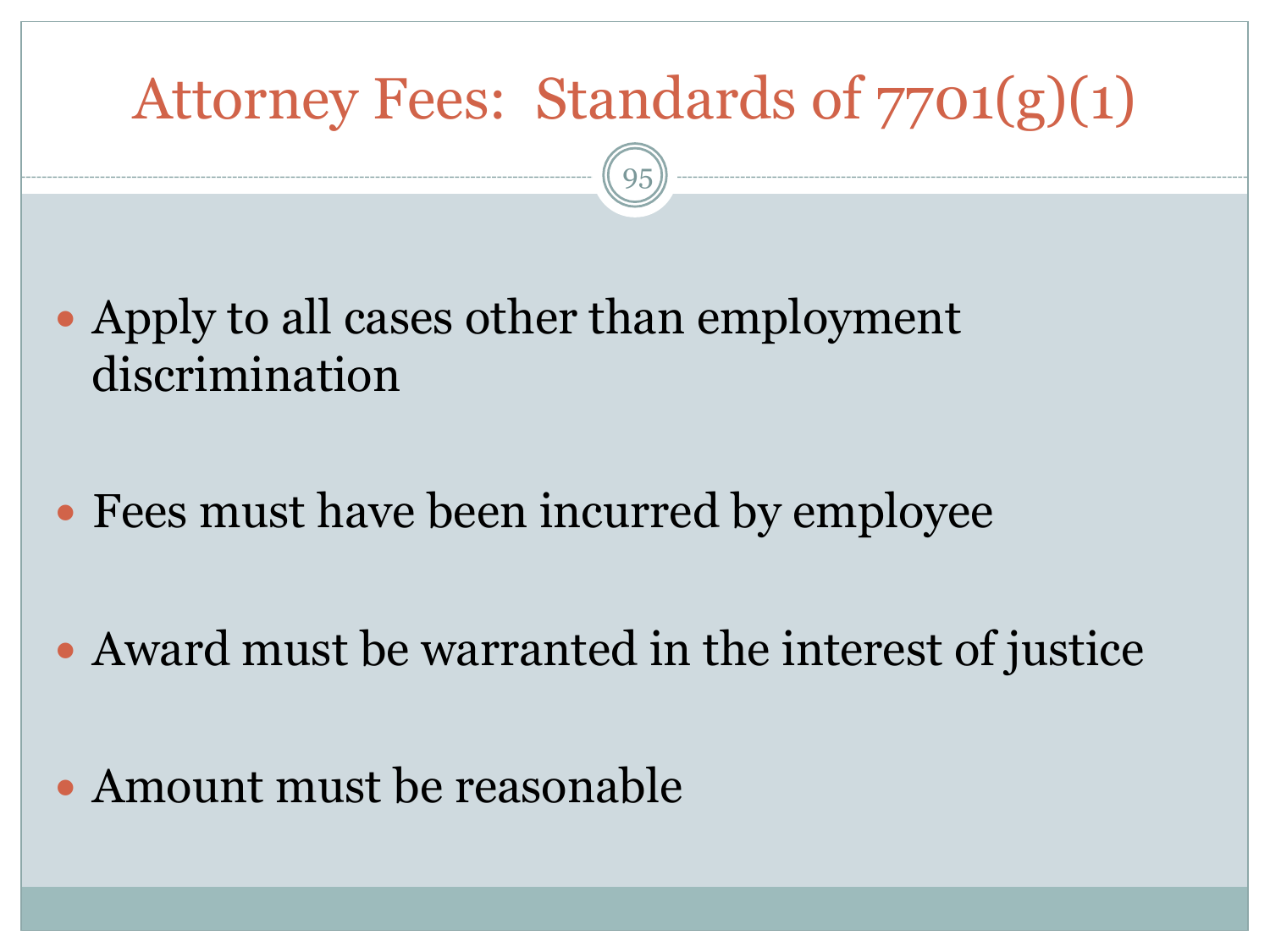## Attorney Fees: Fees Incurred

96

• Attorney-client relationship. E.g., 53/1688, 1691.

" Legal services rendered. *Id.*

• Under certain circumstances, attorney fees may be awarded for the services of non-attorney representatives. E.g., 63/492, 493-94. ! 5 CFR § 550.807(f): fees for law clerks, law students,

and paralegals assisting attorneys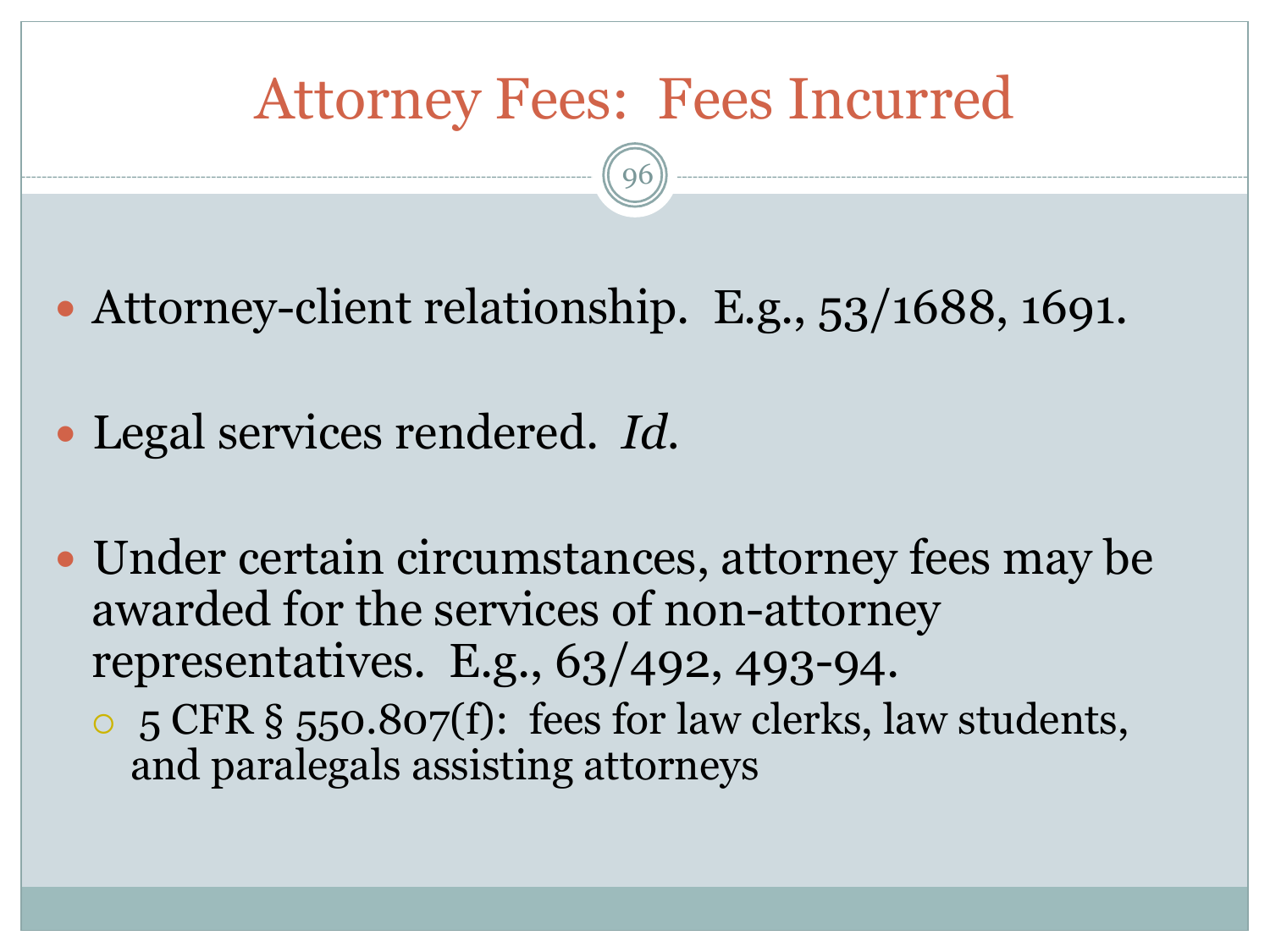# Attorney Fees: Interest of justice

97

 $\bullet$  Under 7701(g)(1)

! *Allen v. USPS*, 2 M.S.P.R. 420 (1980), criteria

- Under Statute
	- ! Service to federal workforce
	- o Benefit to the public
	- ! Example: grievance brought to correct environmental hazard. E.g., 21/131.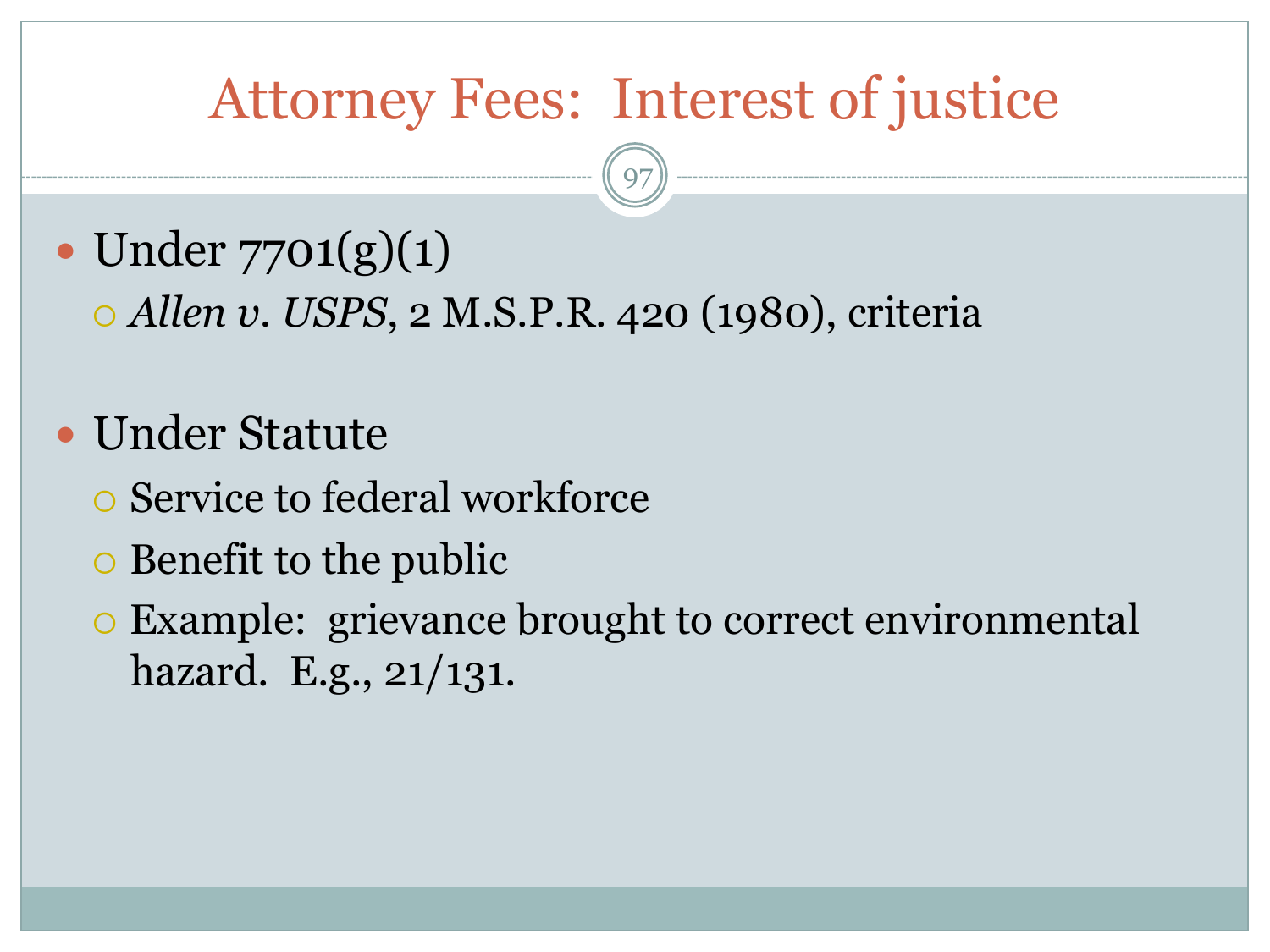# Attorney Fees: *Allen* criteria

- 1 Prohibited personnel practice
- 2 Clearly w/o merit/wholly unfounded or employee substantially innocent
- 3 Bad faith
- 4 Gross procedural error; OR
- 5 Agency knew or should have known would not prevail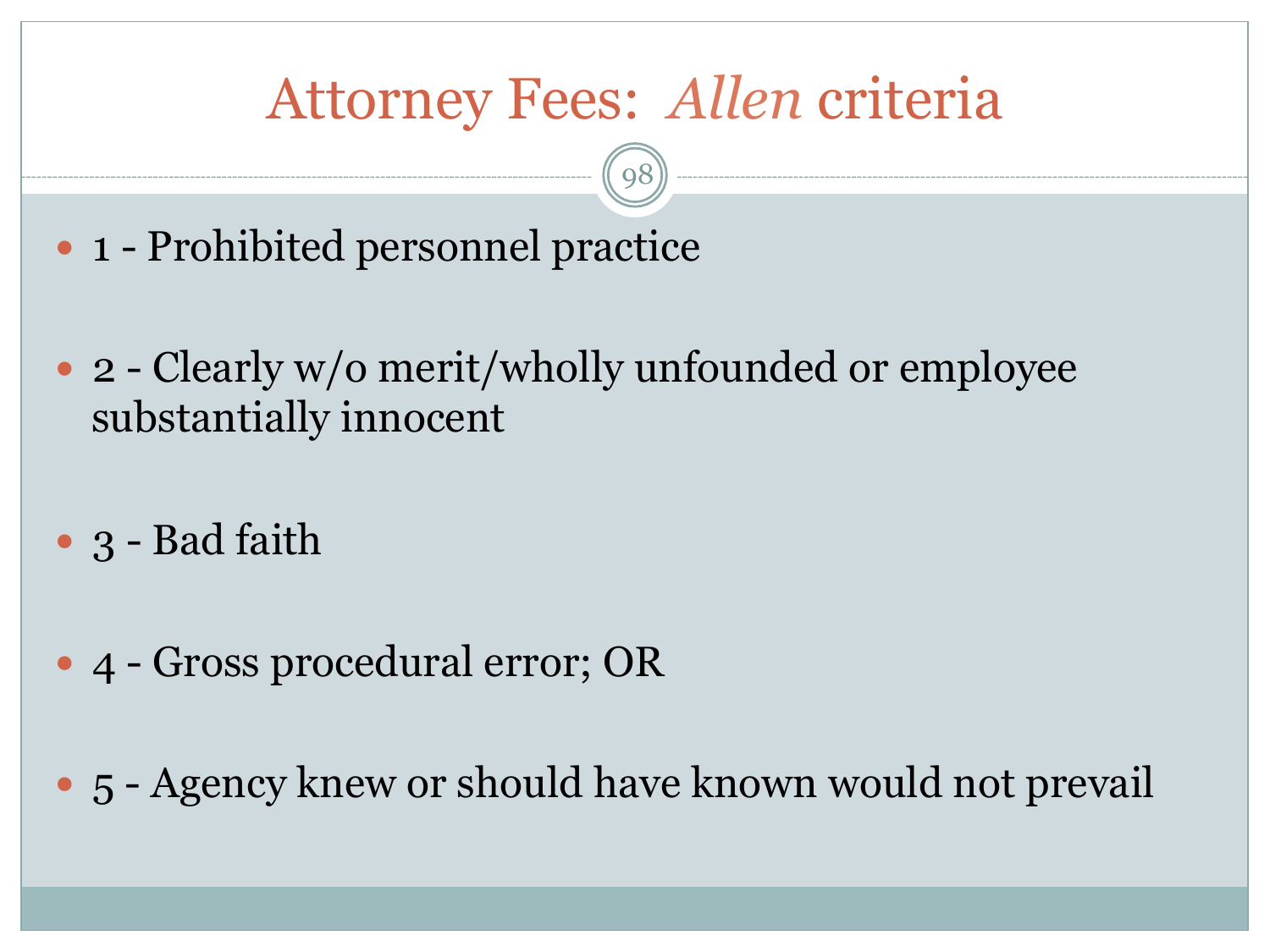- Prohibited personnel practice
	- o 5 U.S.C. § 2302
	- ! Distinct from "unjustified and unwarranted personnel action." E.g., 64/819.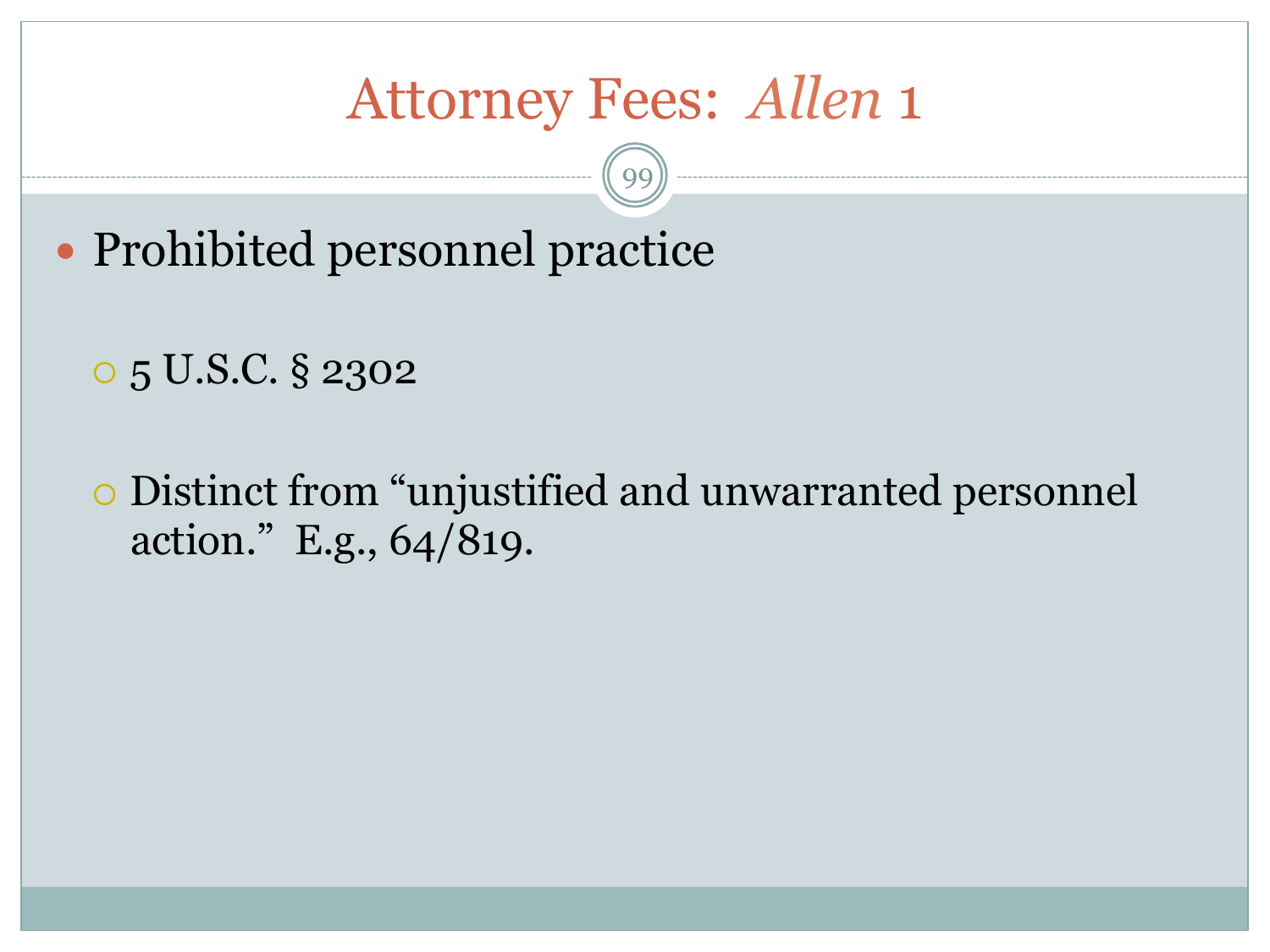- Clearly w/o merit/wholly unfounded
	- ! Examine competing interests of fault of employee and reasonableness of agency action. E.g., 64/925.
- Employee substantially innocent
	- ! Employee prevails on substantive rather than technical grounds on major charges. E.g., 63/317.
- " Focal point is result of merits award. *Id.*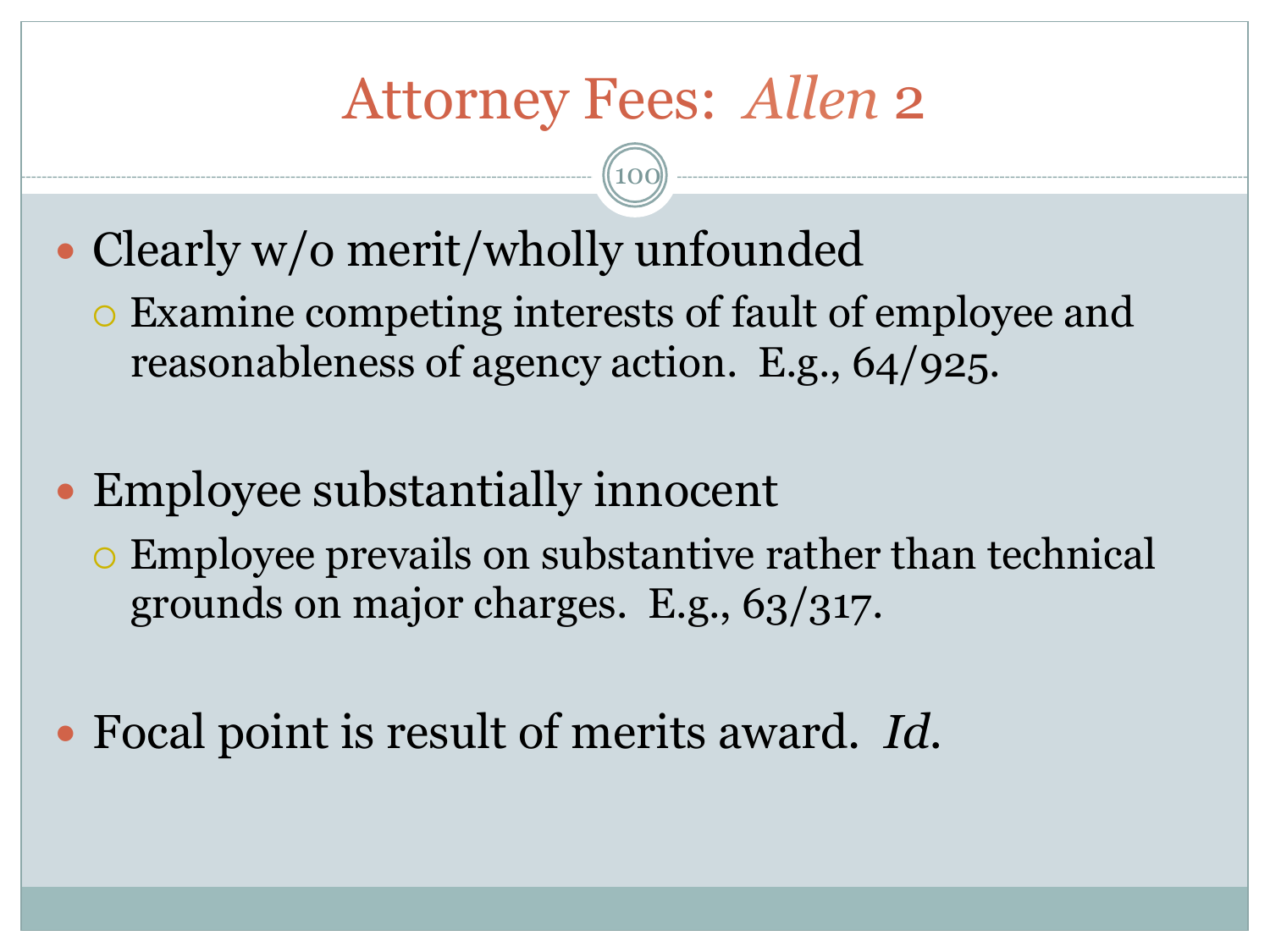101

• Bad faith

. Action brought to "harass" the employee. E.g., 64/925.

. Action brought to exert improper pressure on the employee to act in certain ways. *Id.*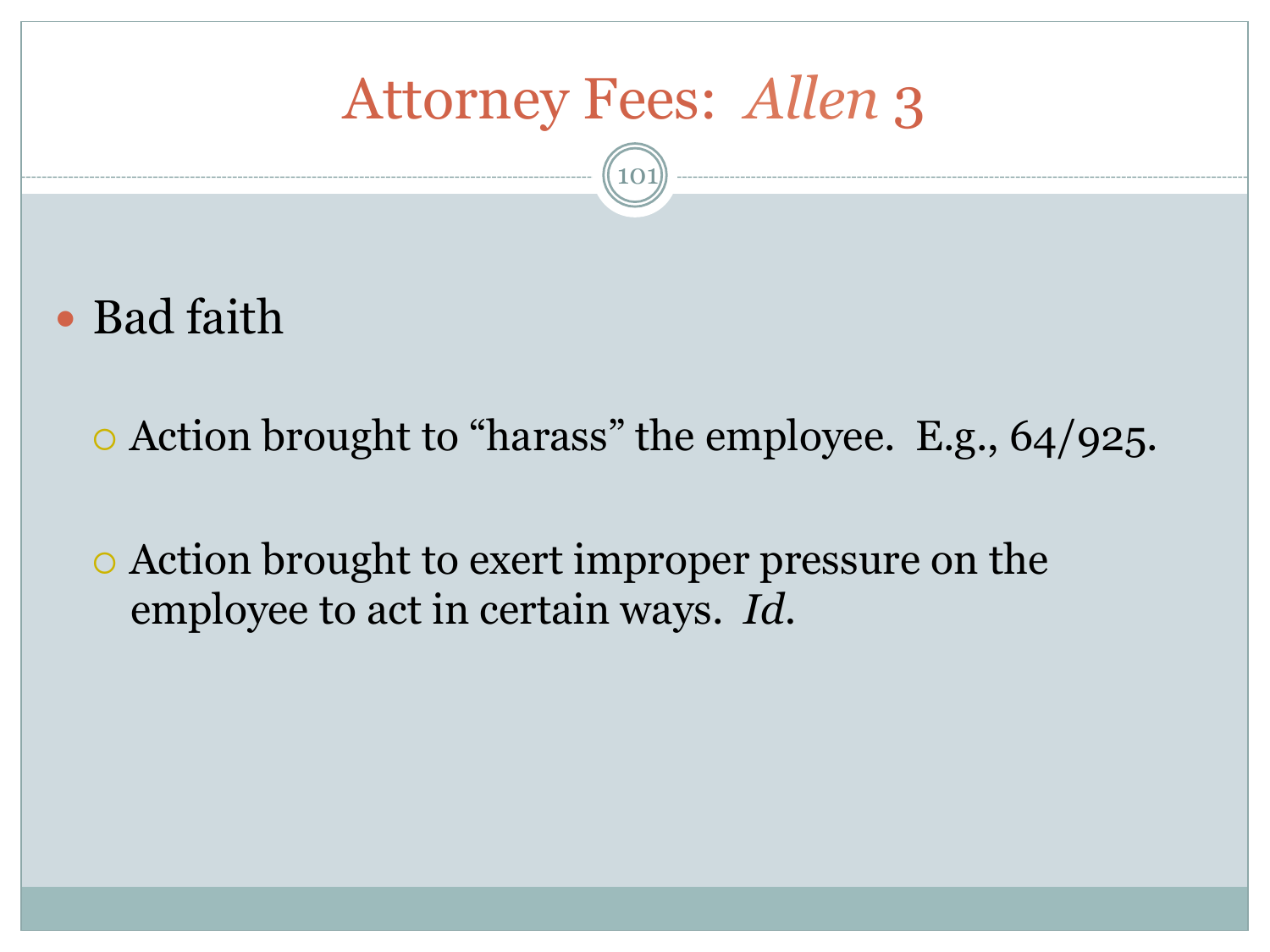10

Gross procedural error

• Prolonged proceeding or severely prejudiced employees. E.g., 61/582.

. More than simple harmful error warranting reversal of agency action. *Id.*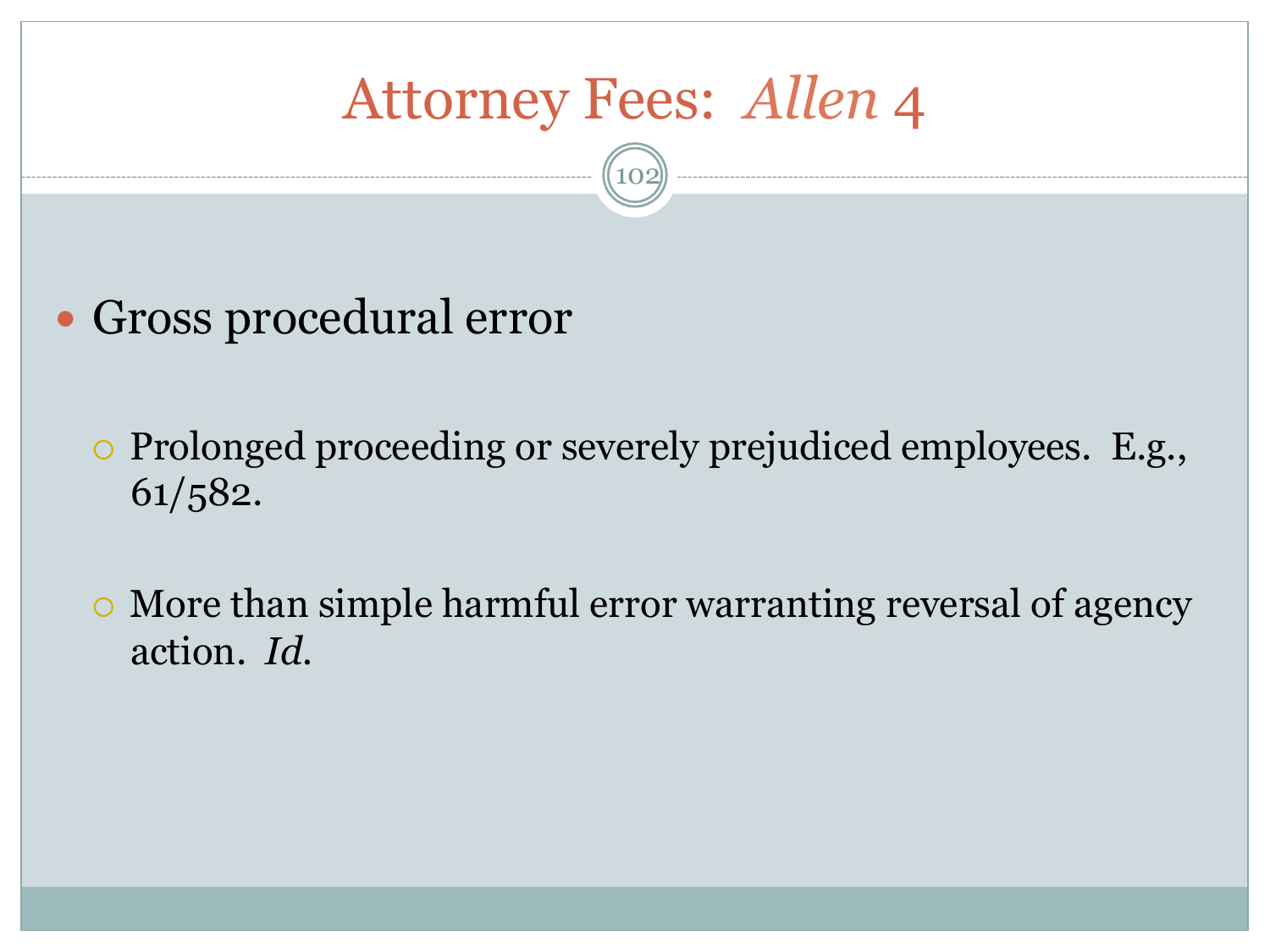- Agency knew or should have known would not prevail
	- ! Analysis of agency evidence and agency conduct of investigation. E.g., 64/819.
- Focal point is reasonableness of agency actions in view of information available at the time of the action. *Id.*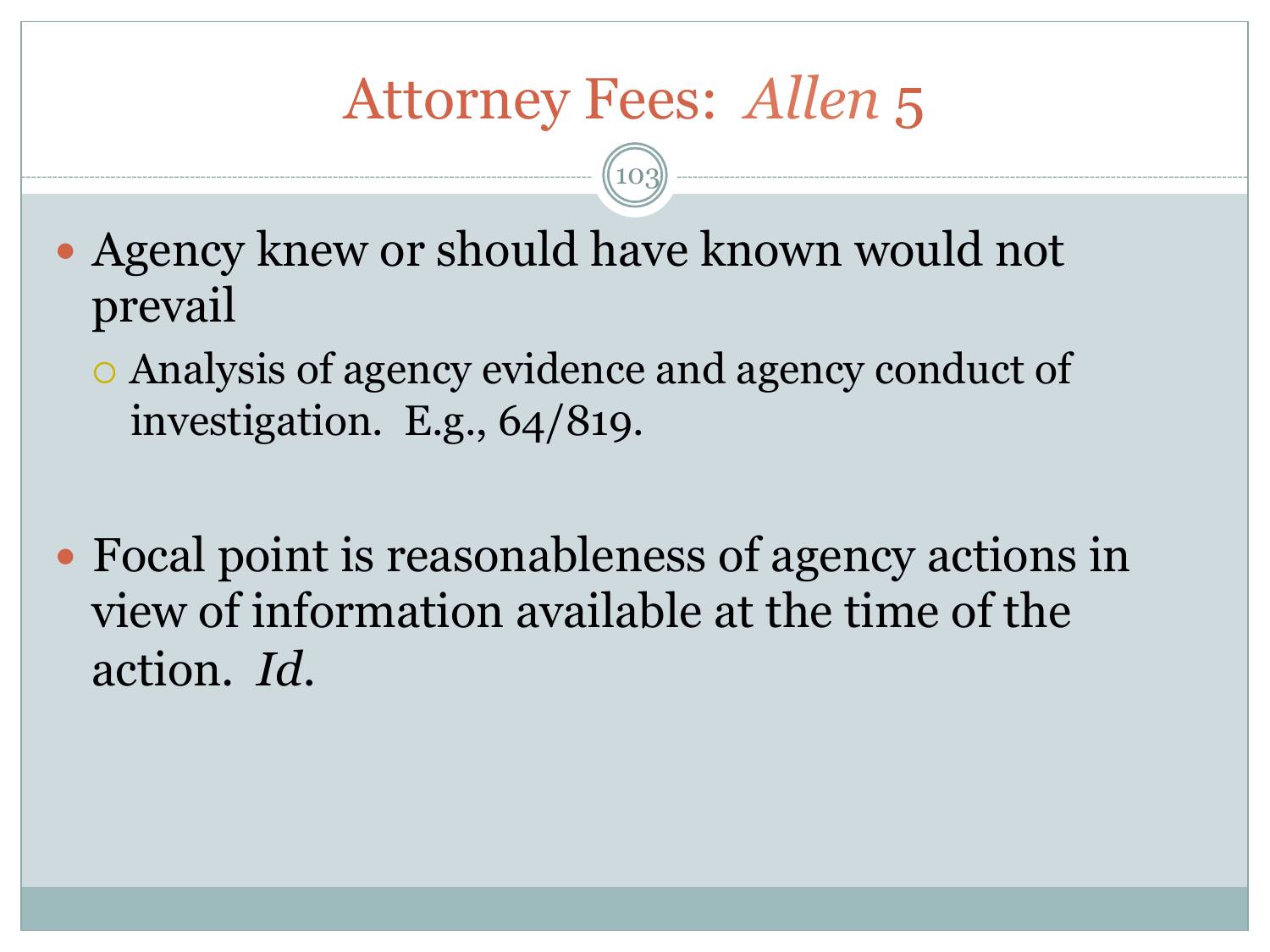#### Attorney Fees: Reasonable Amount

104

• The Lodestar Method

- o E.g., 63/100, 100 n.2; 32/1084
	- $\triangle$  Customary hourly billing rate
	- $\times$  Reasonable number of hours

• Degree of success is a consideration. E.g., 60/202.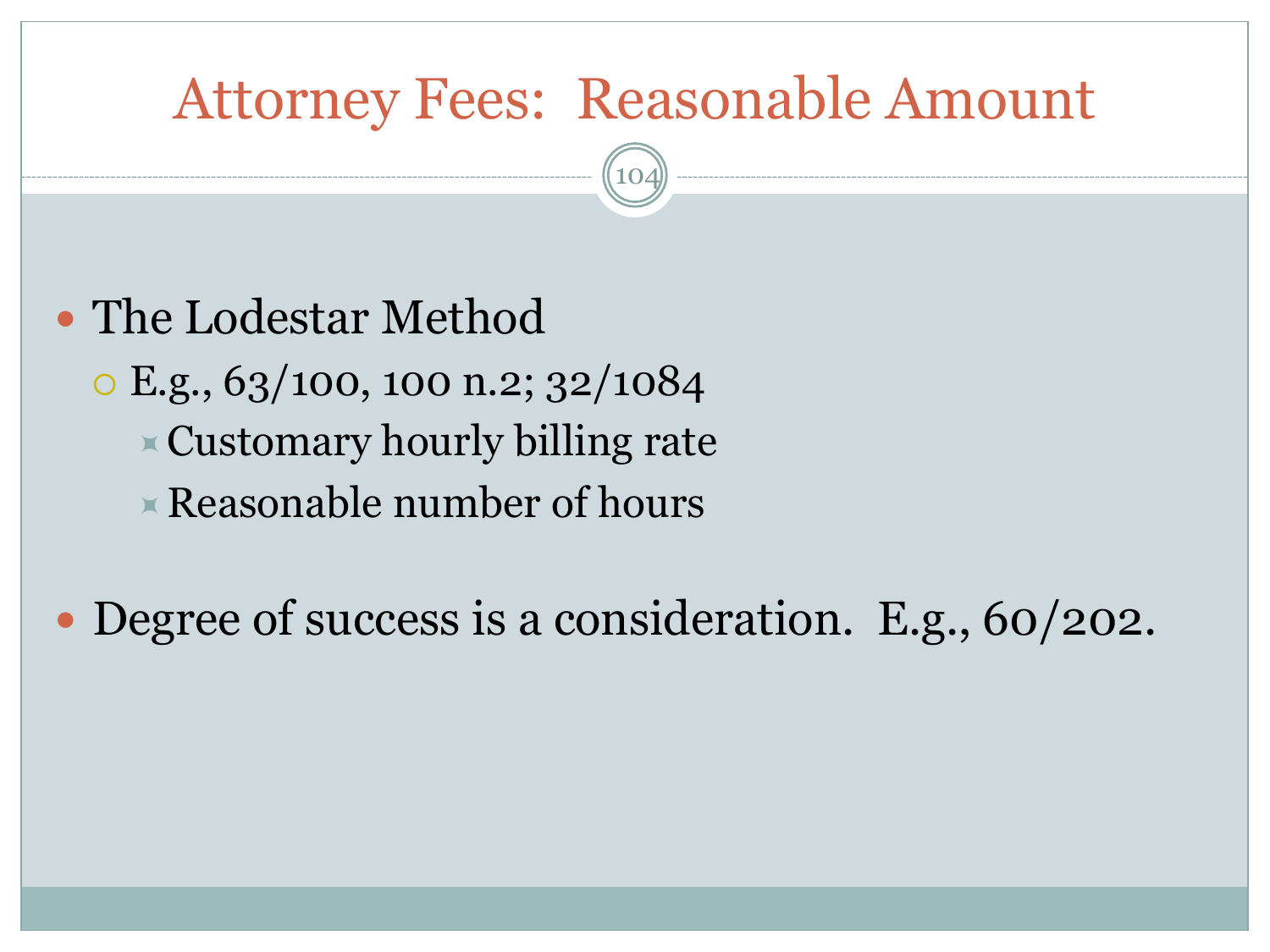## Attorney Fees: Procedural Notes

 $10<sup>1</sup>$ 

- Petition for fees and opportunity to respond
- May resolve in merits award, but ...
- BPA jurisdiction
	- ! Doctrine of *functus officio* does not permit refusal to consider timely request
- Requests for fees determined by "appropriate" authority" as defined by 5 CFR 550.807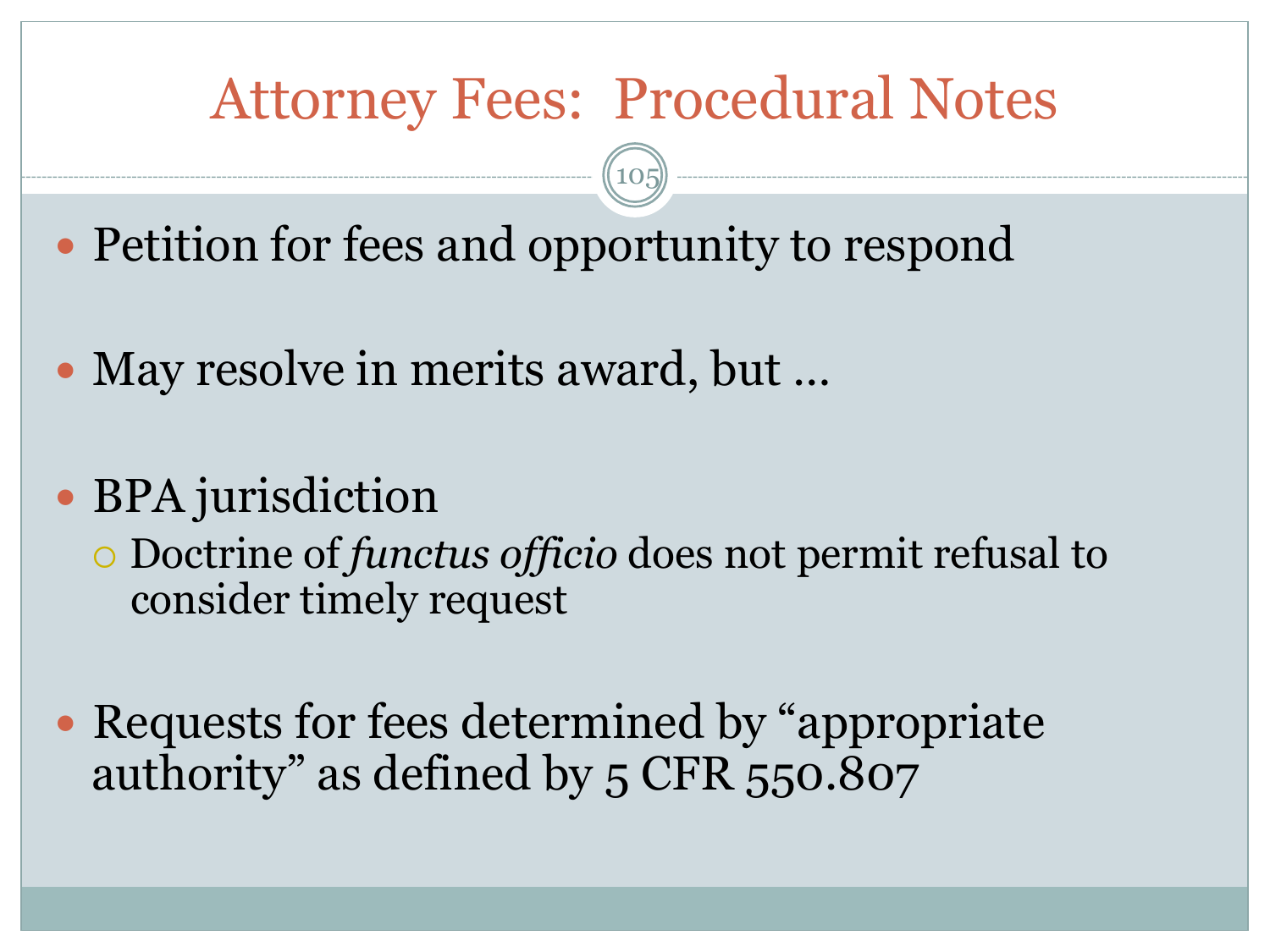

106

#### *Judicial Review of Authority Decisions*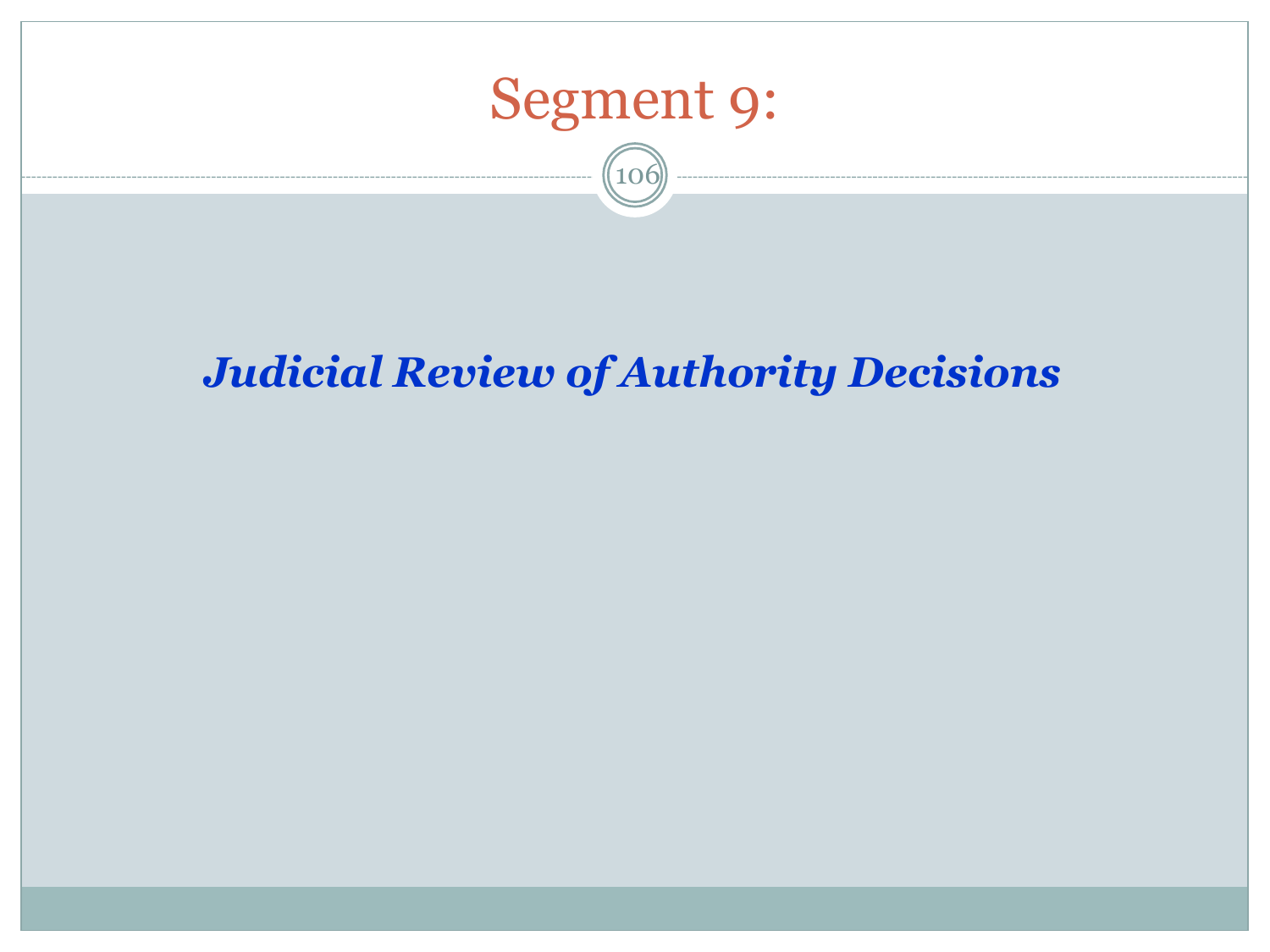# Judicial Review

- § 7123(a): FLRA decisions in arb cases reviewable only if "the order involves an unfair labor practice."
- Courts have construed narrowly: ULP must be either an explicit or necessary ground for the final order issued by the FLRA. E.g., 507 F.3d 697, 698-700 (D.C. Cir. 2007); 145 F.3d 1313, 1315-16 (Fed. Cir. 1998).
- No jurisdiction where CBA was basis for arb's award and FLRA's review. E.g., 453 F.3d 500, 501-02, 505 (D.C. Cir. 2006); 981 F.2d 1339, 1342, 1344 (D.C. Cir. 1993).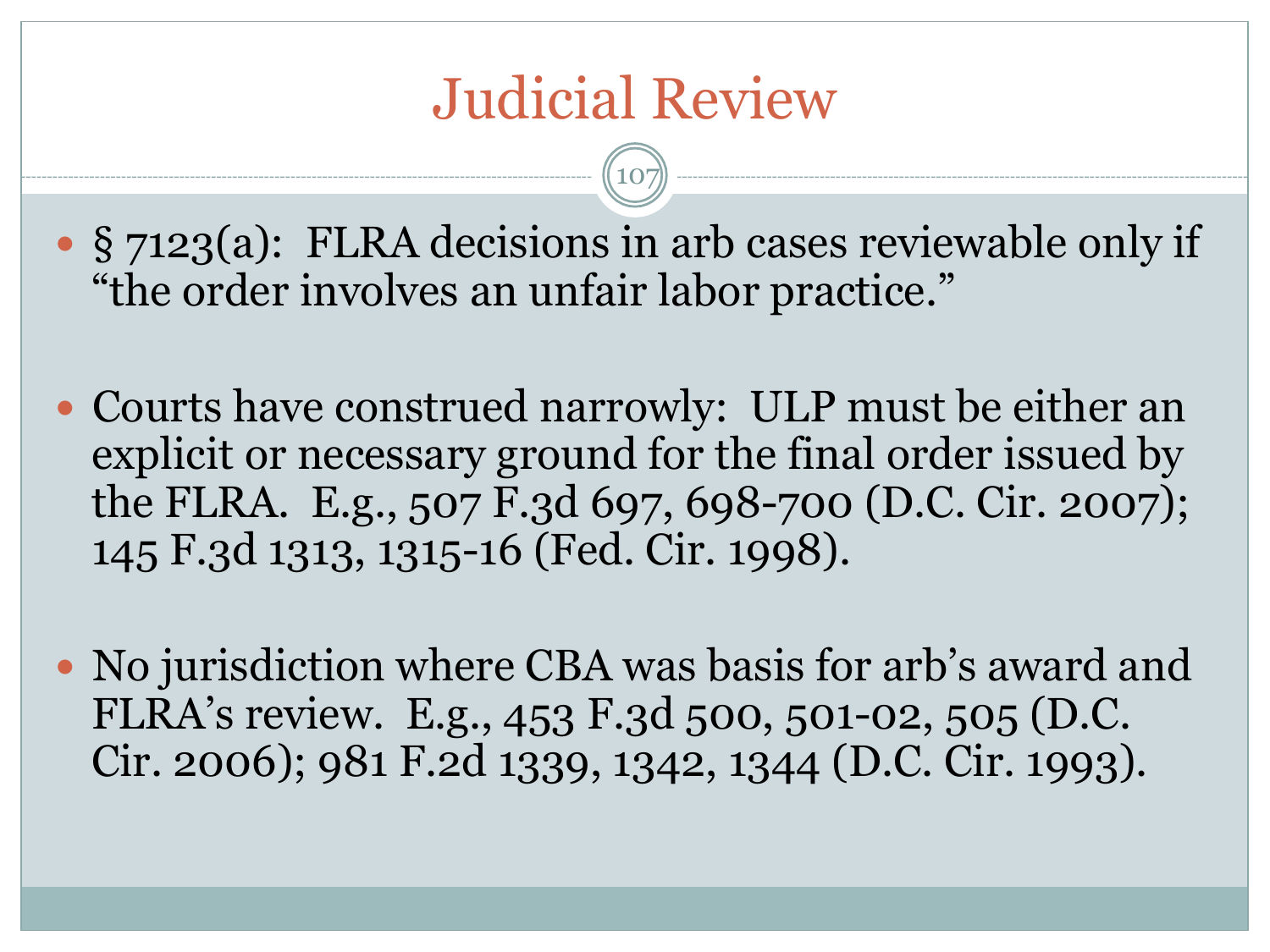# Judicial Review

108

• Legislative history: Given limited nature of FLRA's review, would be inappropriate to have subsequent review by the courts of appeal in such matters. E.g., 824 F.2d 61, 63 (D.C. Cir. 1987); 792 F.2d 25, 28-29 (2d. Cir. 1986).